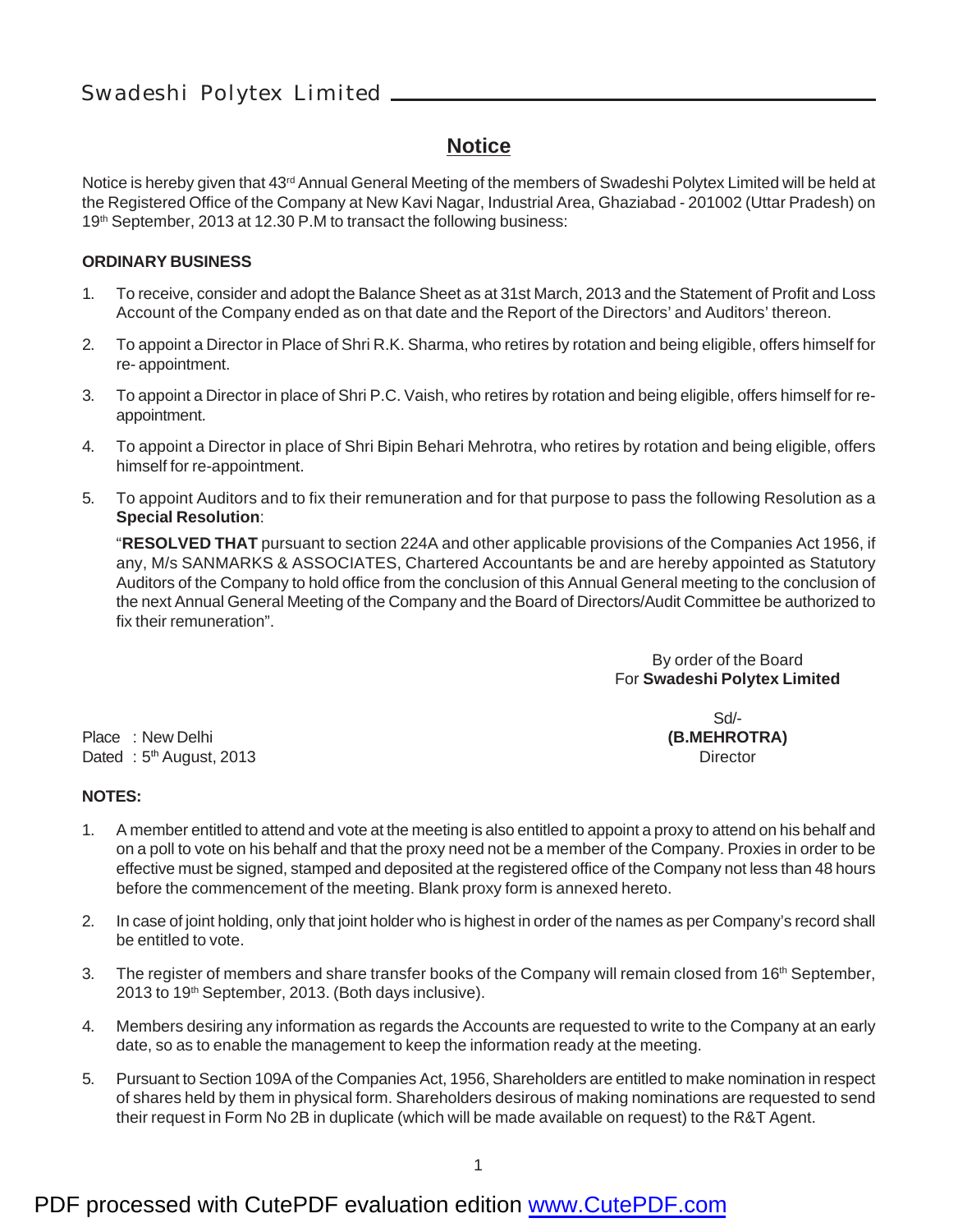- 6. Members are requested to bring their attendance slip along with Copy of the Report and Accounts to the Annual Genral Meeting.
- 7. The Ministry of Corporate Affairs (vide circular nos. 17/2011 and 18/2011 dated April 21 and April 29, 2011 respectively), has undertaken a 'Green Initiative in Corporate Governance' and allowed Companies to share documents with its shareholders through an electronic mode. Members are requested to support this green initiative by registering/updating their e-mail addresses, in respect of shares held in dematerialized form with their respective Depository Participants and in respect of shares held in physical form with the Company.
- 8. Members are requested to visit the website of the Company http://www.splindia.co.in for viewing the quarterly and annual financial results and for more information on the Company.
- 9. RCMC is the Registrar & Share Transfer Agent (R&T Agent) of the Company. All investor related communication may be addressed to the RCMC at the following address:

RCMC Share Registrar Private Limited B-106, Sector-2, Noida-201301

10. Members are requested to demat their shares at the earliest.

By order of the Board For **Swadeshi Polytex Limited**

Place : New Delhi **(B.MEHROTRA)** Dated : 5<sup>th</sup> August, 2013 **Director Director Director** 

Sd/-

#### **ANNEXURE TO THE NOTICE DATED 5TH AUGUST, 2013 Details of Directors' seeking reappointment at the forthcoming Annual General Meeting.**

| <b>Name of the Director</b>                                                                                                                     | Shri R.K. Sharma                                                                                                                                                                                                                                                                                                                                        |
|-------------------------------------------------------------------------------------------------------------------------------------------------|---------------------------------------------------------------------------------------------------------------------------------------------------------------------------------------------------------------------------------------------------------------------------------------------------------------------------------------------------------|
| Date of appointment                                                                                                                             | 26/02/2004                                                                                                                                                                                                                                                                                                                                              |
| Brief Resume and nature of expertise in functional area                                                                                         | <b>B.Tech from IIT Delhi</b>                                                                                                                                                                                                                                                                                                                            |
| Directorship held in other public companies<br>(excluding foreign and private companies)                                                        | Eskay Apparel Parks Limited.<br>Jay Bharat Apparels Limited.<br><b>KSL Apparels Limited.</b><br>National Textile Corpn Limited.<br>Aurangabad Textiles and Apparel Parks Limited.<br>Apollo Design Apparel Parks Limited.<br>New City of Bombay MFG. Mills Limited.<br>India United Textile Mill Limited.<br>Goldmohur Design and Apparel park Limited. |
| Membership/Chairman/of committees of other public<br>companies (includes only audit committee and<br>shareholders'/Investor Grievance Committee | National Textile Corpn Limited.                                                                                                                                                                                                                                                                                                                         |
| Number of shares held in the Company                                                                                                            | <b>NIL</b>                                                                                                                                                                                                                                                                                                                                              |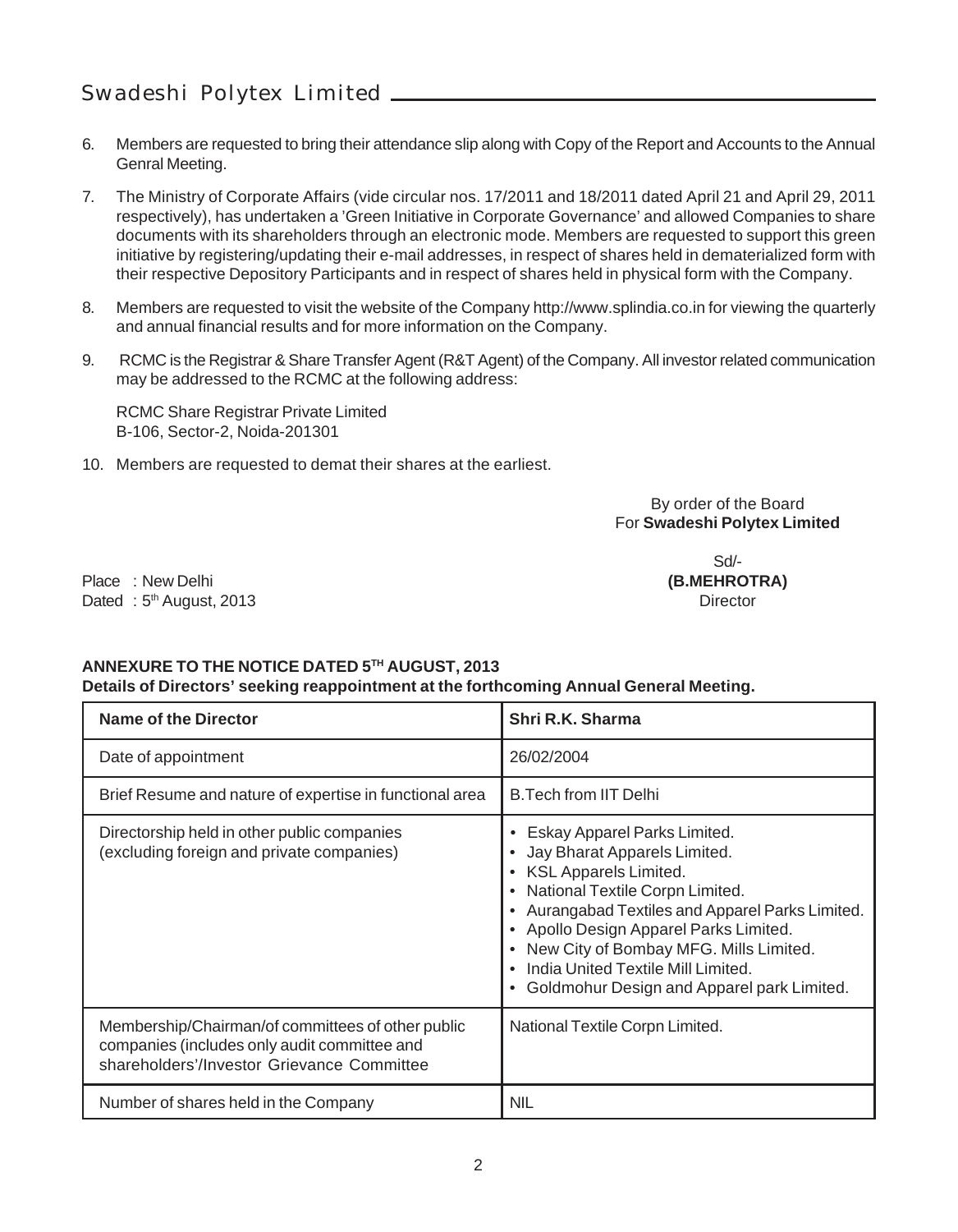#### **ANNEXURE TO THE NOTICE DATED 5TH AUGUST, 2013**

#### **Details of Directors' seeking reappointment at the forthcoming Annual General Meeting.**

**(Pursuant to clause 49 of the Listing Agreement)**

| Name of the Director                                                                                                                            | Shri P.C. Vaish                                                                                                                                                                                                                                                                                                   |
|-------------------------------------------------------------------------------------------------------------------------------------------------|-------------------------------------------------------------------------------------------------------------------------------------------------------------------------------------------------------------------------------------------------------------------------------------------------------------------|
| Date of appointment                                                                                                                             | 01/07/2012                                                                                                                                                                                                                                                                                                        |
| Brief Resume and nature of expertise in functional area                                                                                         | <b>Chartered Accountant</b>                                                                                                                                                                                                                                                                                       |
| Directorship held in other public companies<br>(excluding foreign and private companies)                                                        | National Textile Corpn Limited.<br>٠<br>Aurangabad Textiles and Apparel Parks Limited.<br>Goldmohur Design and Apparel Park Limited.<br>India United Textile Mill Limited.<br>New City of Bombay Mfg. Limited.<br>Appollo Design Apparel Parks Limited.<br><b>British India Corporation Limited (BIC Limited)</b> |
| Membership/Chairman/of committees of other public<br>companies (includes only audit committee and<br>shareholders'/Investor Grievance Committee | <b>Chairman, Audit Committee</b><br>Aurangabad Textiles and Apparel Parks Limited<br>Goldmohur Design and Apparel Park Limited<br>India United Textile Mill Limited<br>New City of Bombay Mfg. Mills Limited<br>Apollo Design Apparel Parks Limited<br>British India Corporation Limited (BIC Limited)            |
| Number of shares held in the Company                                                                                                            | <b>NIL</b>                                                                                                                                                                                                                                                                                                        |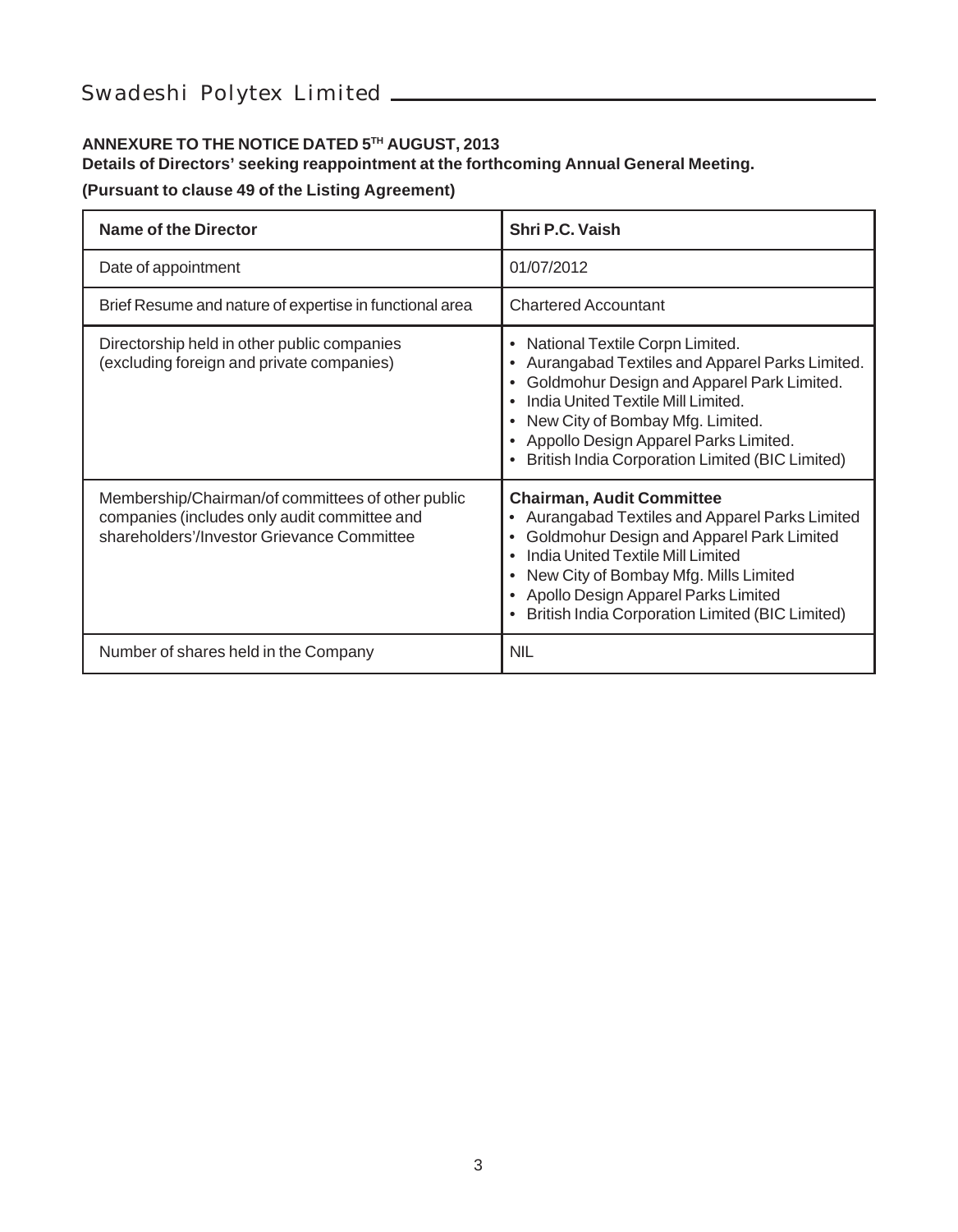#### **ANNEXURE TO THE NOTICE DATED 5TH AUGUST, 2013**

#### **Details of Directors' seeking reappointment at the forthcoming Annual General Meeting.**

**(Pursuant to clause 49 of the Listing Agreement)**

| <b>Name of the Director</b>                                                                                                                     | Shri Bipin Behari Mehrotra                                                                               |
|-------------------------------------------------------------------------------------------------------------------------------------------------|----------------------------------------------------------------------------------------------------------|
| Date of appointment                                                                                                                             | 26/08/2010                                                                                               |
| Brief Resume and nature of expertise in functional area                                                                                         | 1. Qualification - B. Com and M. S. W. Specialization in<br>Industrial Relations & Personnel Management. |
|                                                                                                                                                 | 2. Experience                                                                                            |
|                                                                                                                                                 | 1960-1967<br>HR Head Mcleod & Co. Calcutta.                                                              |
|                                                                                                                                                 | 1967-1994<br>• GM HR- (Northern Region) Macneill & Magor<br>Ltd.Calcutta/Delhi                           |
|                                                                                                                                                 | 1994-2002<br>• HR Consultant/GM in Paharpur CoolingTowers<br>Ltd. Sahibabad/New Delhi.                   |
|                                                                                                                                                 | 2002-till date<br>• Executive Director/Director, Swadeshi Polytex<br>Ltd. Ghaziabad.                     |
| Directorship held in other public companies<br>(excluding foreign and private companies)                                                        | <b>NII</b>                                                                                               |
| Membership/Chairman/of committees of other public<br>companies (includes only audit committee and<br>shareholders'/Investor Grievance Committee | <b>NII</b>                                                                                               |
| Number of shares held in the Company                                                                                                            | 250 Shares                                                                                               |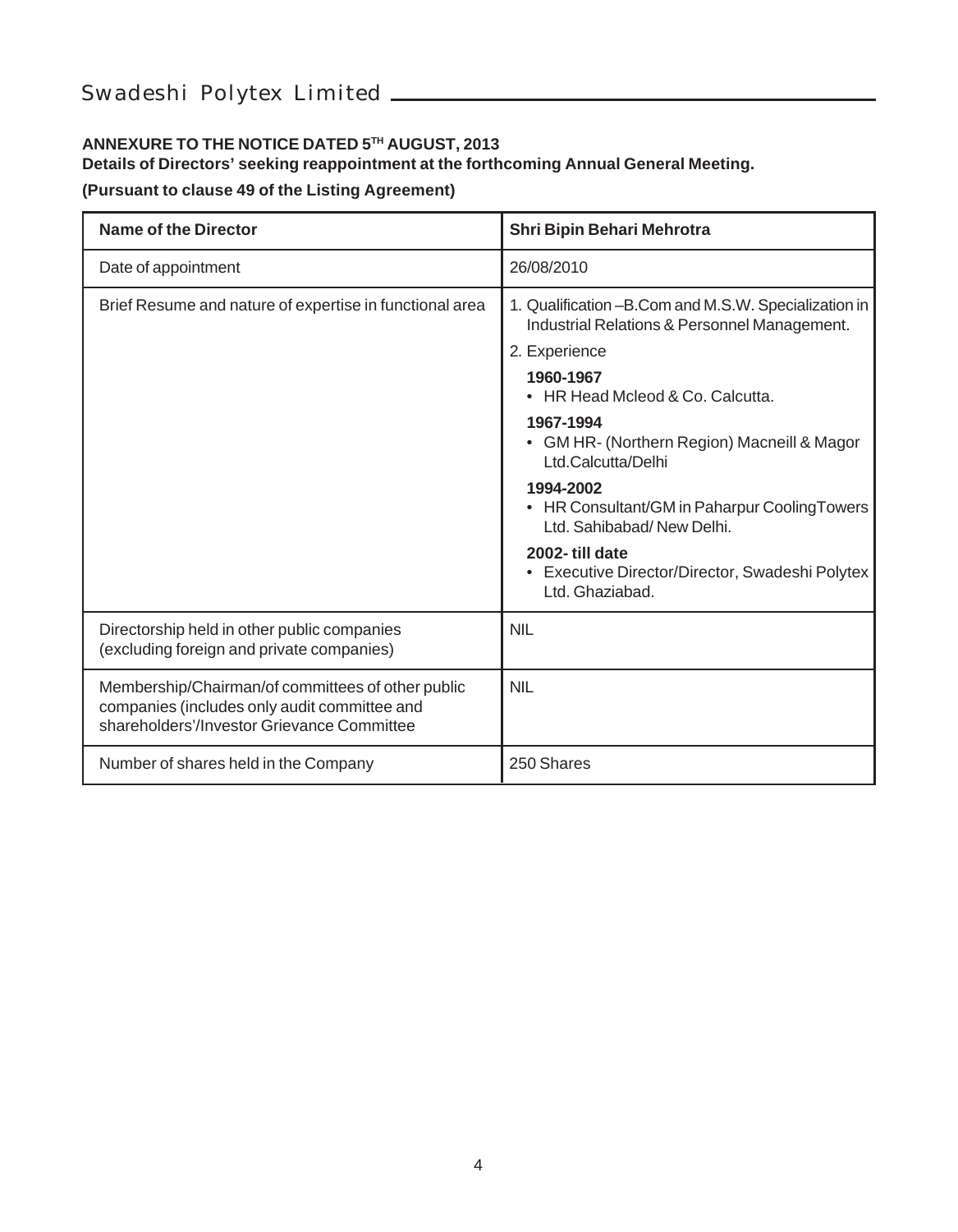#### **DIRECTORS' REPORT**

Dear Members,

Your Directors have pleasure in presenting the 43<sup>rd</sup> Annual Report along with Audited Accounts and annexure attached thereto for the year ended 31<sup>st</sup> March, 2013.

#### **HIGHLIGHTS**

The factory of the Company located at Ghaziabad is closed since 1998. Since there were no production activities during the year, the Company has not made any manufacturing profit during the year.

The Company continued with the business i.e. trading of textiles during the year.

The Company has entered into the Real Estate sector in the last year. The Company has got the approval of sub division of the plot of the existing land of the Company and in the process of the selling the plot of the Company. Your directors are hopeful of achieving better results in the current financial year.

#### **FINANCIAL REPORT**

The Financial Results of the Company for the year 2012-2013 are summarized below:

| <b>Particulars</b>                                              | Year Ended on<br>31.03.2013 | Year Ended on<br>31.03.2012 |
|-----------------------------------------------------------------|-----------------------------|-----------------------------|
| <b>Total Income</b>                                             | 142,945,847                 | 55,452,719                  |
| <b>Total Expenditure</b>                                        | 144,672,315                 | 202,796,901                 |
| Loss before exceptional items and tax                           | (1,726,469)                 | (147, 344, 182)             |
| Deferred Tax Assets/current tax/income tax provision            | (15, 254, 213)              | 84,210,640                  |
| Profit from period from continuing operation.                   | 13,527,744                  | (63, 133, 542)              |
| Profit from Discontinuing operation.                            |                             | 28,075,465                  |
| Profit after tax                                                | 13,527,744                  | (35,058,077)                |
| Balance in Profit & Loss Account brought forward from last Year | (724, 727, 895)             | (689, 669, 818)             |
| Balances Carried forward to Balance Sheet                       | (711, 200, 151)             | (724, 727, 895)             |

#### **DIVIDEND**

Your Directors do not recommend any dividend for the year under review due to accumulated losses in the Company.

#### **PARTICULARS OF EMPLOYEES**

There are no employees who are in receipt of remuneration for which particulars are required to be disclosed as required under section 217 (2A) of the Companies Act, 1956 read with the Companies (Particulars of Employees) Rules 1975.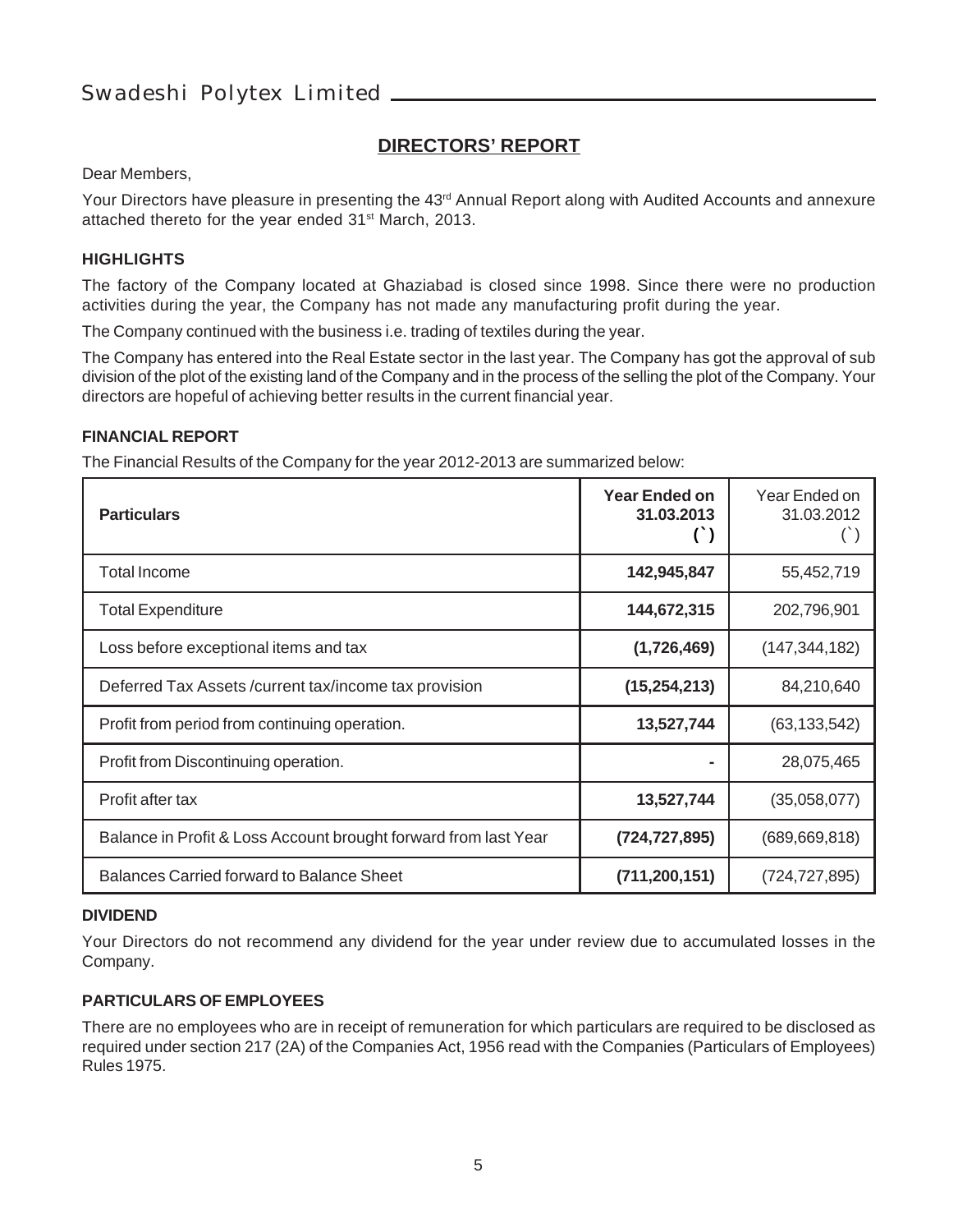#### **CONSERVATION OF ENERGY, TECHNOLOGY ABSORPTION & FOREIGN EXCHANGE EARNINGS & OUTGOING**

In the absence of any manufacturing activities during the year under review, no steps were required to be taken for conservation of energy, technology absorption and research & development and as such the information relating thereto may be taken as nil. There were no foreign exchange earnings and outgo during the year under review.

#### **DIRECTORS**

Mr. R.K. Sharma, Mr. P.C. Vaish and Mr. Bipin Behari Mehrotra retire by rotation and being eligible, have offered themselves for re-appointment.

#### **LISTING OF SHARES**

The Bombay Stock Exchange had revoked the suspension of the Companies equity shares listed at their exchange. Now the Companies shares have started trading in Bombay Stock Exchange. The depositories for the Company's shares are NSDL & CDSL. The listing fee of Mumbai Stock Exchange has also been paid by the Company till 2013- 2014. The Bangalore Stock Exchange has also delisted the Companies equity shares from their exchange on request of the Company. The Company requested the other regional Stock exchanges to delist the Companies shares as the shares of the Company are listed with the national wide Exchange i,e Bombay Stock Exchange.

#### **AUDITORS**

M/s SANMARKS & ASSOCIATES, Chartered Accountants, the Statutory Auditors of the Company retires at the forthcoming Annual General Meeting. A letter has been received from M/s SANMARKS & ASSOCIATES, Chartered Accountants confirming that their appointment, if made, will be in conformity with the provisions of Section 224 (1-B) of the Companies Act, 1956. As per section 224A of the Companies Act 1956, members are requested to pass the special resolution.

#### **COMMENTS ON AUDITORS' REPORT**

The management view on the auditors Comments are as follow.

| SI. No. | <b>AUDITORS COMMENTS</b>                                                                                                                                                      | <b>MANAGEMENT VIEW</b>                                                                                                                                         |
|---------|-------------------------------------------------------------------------------------------------------------------------------------------------------------------------------|----------------------------------------------------------------------------------------------------------------------------------------------------------------|
|         | The TDS on contract payments of $\degree$ 1,25,341/-<br>remaining outstanding for more than six months<br>as at 31 <sup>st</sup> March, 2013 from the date it was<br>payable. | The TDS is now settled and there is no<br>outstanding as of now.                                                                                               |
|         | In respect of secured loan, the principal amount<br>of 2363.21 lacs and interest of 82.99 lacs is<br>overdue for payment.                                                     | The matter is under discussion and the<br>Company is confident of settling the dues in<br>the current year from the monetization of its<br>real estate assets. |

#### **AUDIT COMMITTEE**

The Audit Committee held four (4) meetings during the year. The Members of the Audit Committee are:-

- Mr. Naveen Aggarwal Chairman
- Mr. B. Mehrotra Member
- Mr. N.K. Gupta Member
- Mr. P.C. Vaish Member

Mr. Naveen Aggarwal, Chairman of the Committee has adequate financial and accounting knowledge. Internal Auditor and the Statutory Auditors of the Company are permanent invitees to the meetings of the Audit Committee.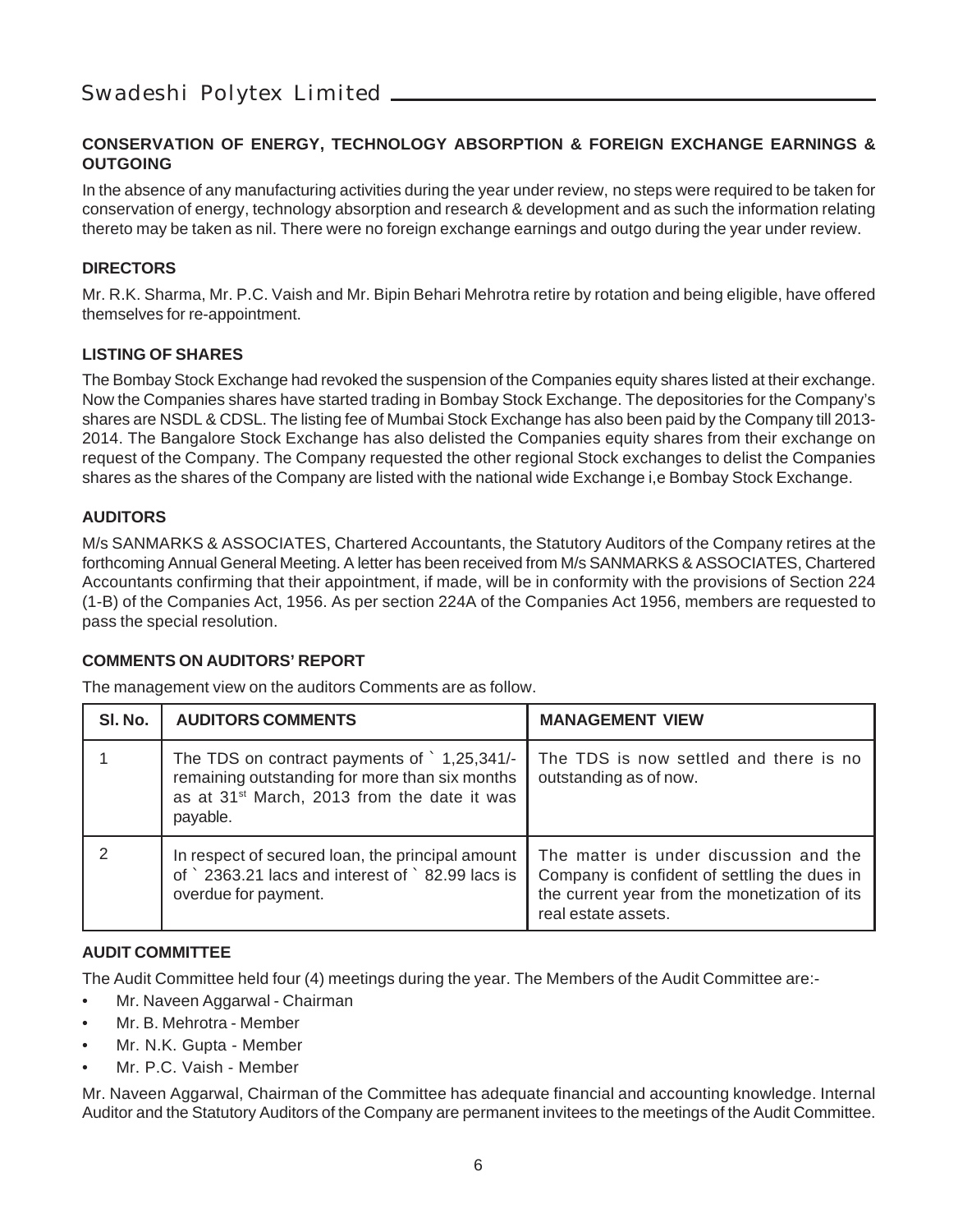#### **PUBLIC DEPOSITS**

During the year under review, Your Company has not accepted any deposits in terms of section 58A of the Companies Act, 1956 read with the Companies (Acceptance of Deposit) Rules, 1975, and also no amount was outstanding on account of principal or interest thereon, as on the date of the Balance Sheet.

#### **CORPORATE GOVERNANCE**

The report on Corporate Governance and the certificate from the Company Secretary in Practice regarding compliance with the conditions of Corporate Governance have been furnished in the Annual Report and forms part of the Annual Report.

#### **COMPLIANCE CERTIFICATE**

N.K. Rastogi & Associates, Company Secretaries, has given the compliance certificate as required under section 383 A of the Companies Act, 1956. The Copy of the same is enclosed and form part of this report.

#### **DIRECTORS' RESPONSIBILITY STATEMENT**

(As per section 217 (2AA) of the Companies Act, 1956)

The Directors hereby confirm:

- i) That in the preparation of the Annual Accounts, the applicable accounting standards had been followed along with proper explanations relating to material departures;
- ii) That the Directors have selected such accounting policies and applied them consistently and made judgment and estimates that are reasonable and prudent so as to give a true and fair view of the state of affairs of the Company at the end of the financial year and of Profit/loss of the Company for that period.
- iii) That the Directors have taken proper and sufficient care for the maintenance of adequate accounting records in accordance with the provisions of this Act for safeguarding the assets of the Company and for preventing and detecting fraud and other irregularities.
- iv) That the Directors have prepared the Annual Accounts on a going concern basis.

#### **ACKNOWLEDGEMENT**

Your Directors wish to convey their sincere thanks to all the shareholders for the trust they have reposed in the Company and its board.

> For and on behalf of the Board FOR **SWADESHI POLYTEX LIMITED**

Place : New Delhi **(R.K.SHARMA) (B.MEHROTRA)** Date : 5<sup>th</sup> August 2013 **Director** Director Director Director

Sd/- Sd/-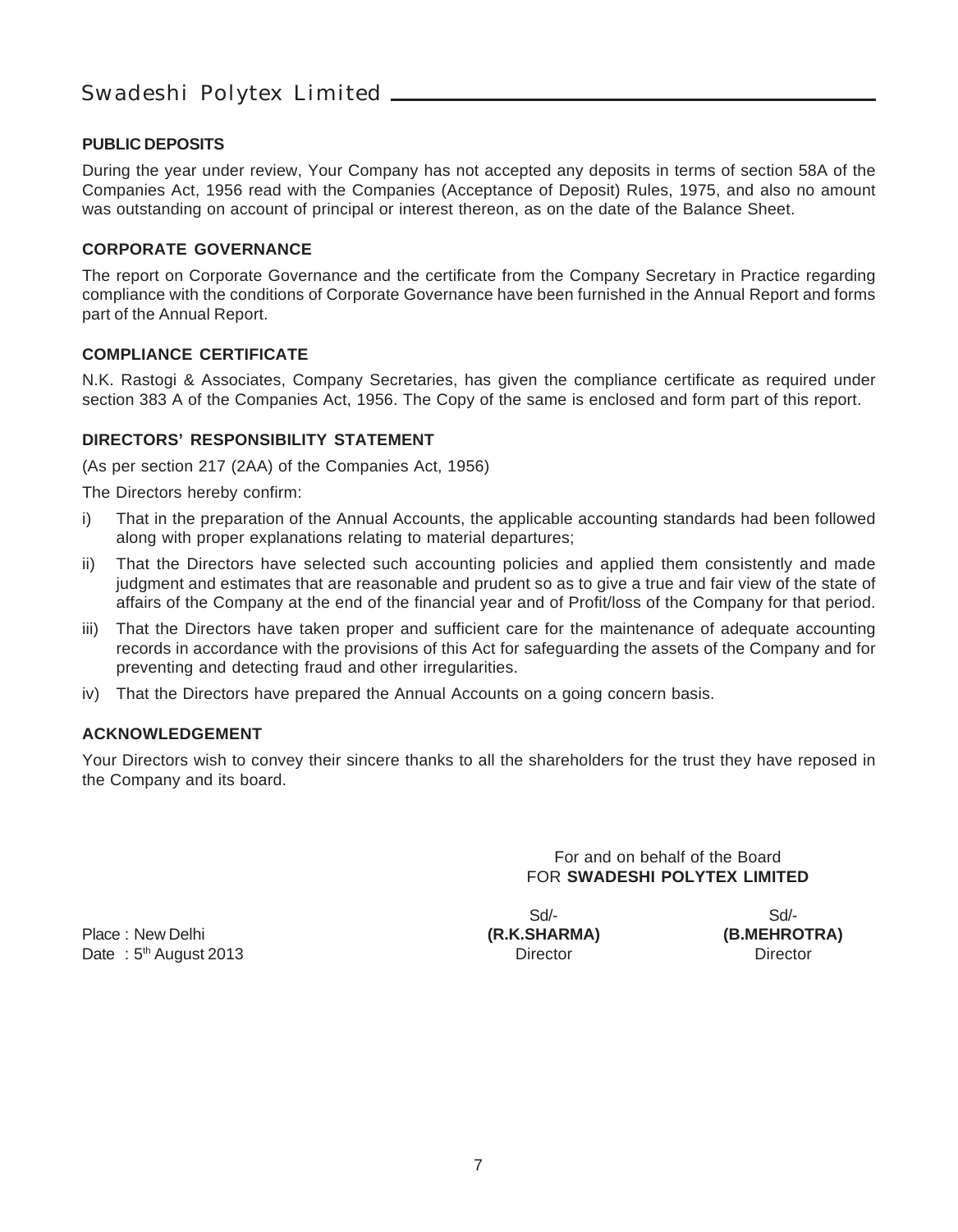#### **COMPLIANCE CERTIFICATE**

Registration No of the Company: L25209UP1970PLC003320 Nominal Capital: ` 250, 000,000/-(Rupees Twenty Five Crores only)

To, The Members M/s Swadeshi Polytex Limited New Kavi Nagar, Industrial Area Ghaziabad

We have examined the registers, records, books and papers of M/s Swadeshi Polytex Limited as required to be maintained under the Companies Act, 1956 (The Act) and the rules made there under and also the provisions contained in the Memorandum and Articles of Association of the Company for the financial year ended on 31<sup>st</sup> March, 2013. In our opinion and to the best of our information and according to the examinations carried out by us and explanations furnished to us by the Company, its officers and agents, we certify that in respect of the aforesaid financial year:

- 1. The Company has kept and maintained all registers as stated in Annexure 'A' to this certificate ,as per the provisions and the rules made there under and all entries therein have been duly recorded.
- 2. The Company has duly filed the forms and returns as stated in Annexure 'B' to this certificate, with the Registrar of Companies, Regional Director, Central Government, Company Law Board or other authorities within the time prescribed under the Act and the rules made there under.
- 3. The Company being Public Limited Company has the minimum prescribed paid-up capital and comments with reference to maximum no. of members are not required.
- 4. The Board of Directors duly met 4 (Four) times on 21<sup>st</sup> May 2012, 09<sup>th</sup> August 2012, 27<sup>th</sup> October 2012, and 14th February 2013 in respect of which meetings proper notices were given and the proceedings were properly recorded and signed including the circular resolutions passed in the Minutes Book maintained for the purpose.
- 5. The Company has closed its Register of Members from 15<sup>th</sup> September, 2012 to 21<sup>st</sup> September, 2012 and necessary compliance of section 154 of the Act has been made.
- 6. The Annual General Meeting for the financial year ended on 31<sup>st</sup> March, 2012 was held on 21<sup>st</sup> September, 2012 after giving due notice to the members of the Company and the resolutions passed thereat were duly recorded in Minutes Book maintained for the purpose.
- 7. No Extra Ordinary General Meeting was held during the financial year.
- 8. The Company has not advanced any loans to its directors or persons or firms or Companies referred to under section 295 of the Act.
- 9. The Company has not entered into any contracts falling within the purview of section 297 of the Act.
- 10. The Company has made necessary entries in the register maintained under section 301 of the Act.
- 11. As there were no instances falling within the purview of section 314 of the Act, the Company has not obtained any approvals from the Board of Directors, members or Central Governments.
- 12. The Company has not issued any duplicate share certificates during the financial year.
- 13. The Company has:
	- (i) Not allotted any securities during the year and the Company delivered all the certificates on lodgment for transfer /transmission or any other purpose in accordance with the provisions of the Act.
	- (ii) Not deposited any amount of dividend in a separate bank account as no dividend was declared during the financial year.
	- (iii) Not required to post warrants to any members of the Company as no dividend was declared during the financial year.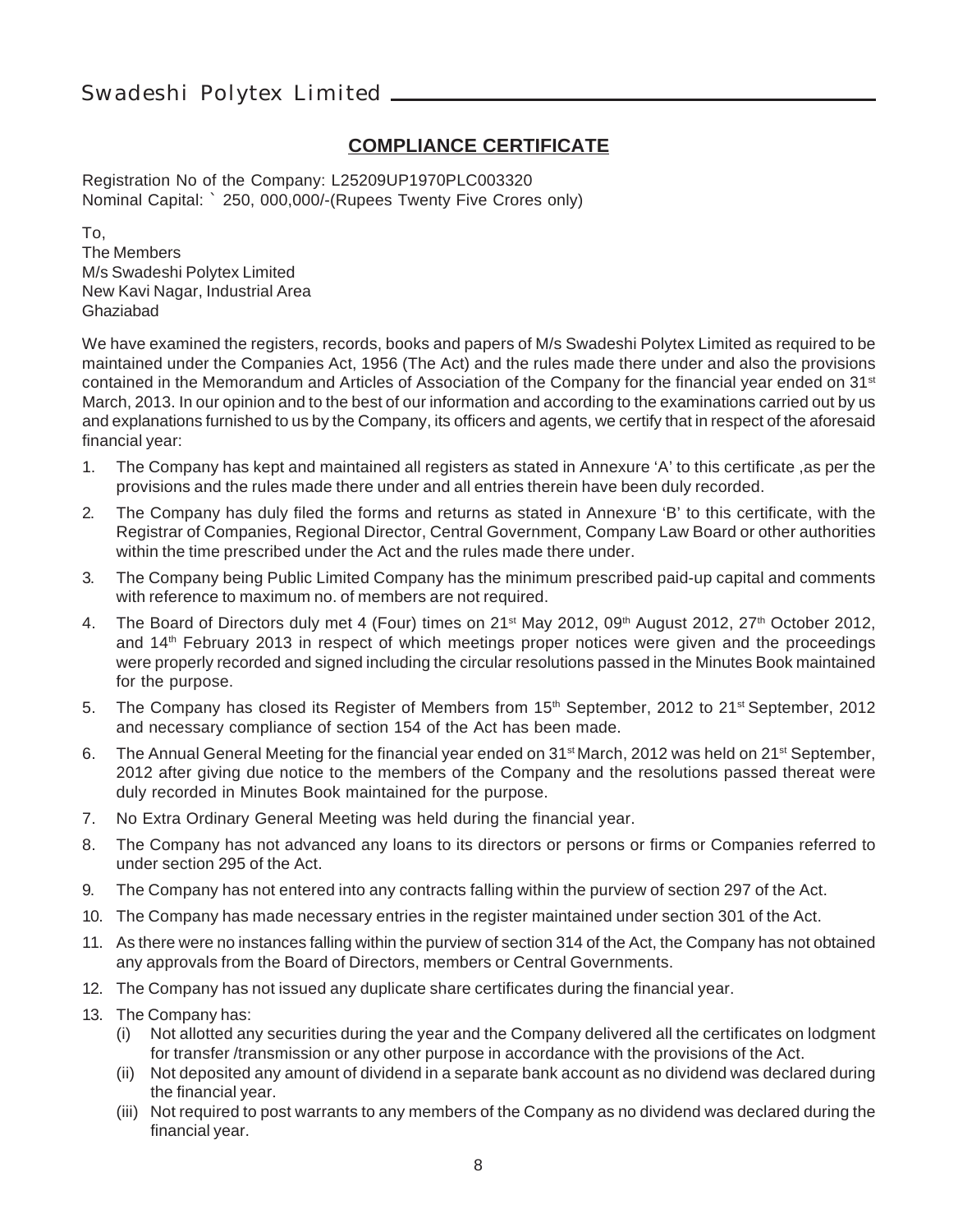- (iv) There was no unpaid dividend account, application money due for refund etc. that have remained unclaimed or unpaid for a period of seven years.
- (v) Duly complied with the requirements of section 217 of the Act.
- 14. The Board of Directors of the Company is duly constituted and the appointments of directors, additional directors, alternate directors and directors to fill casual vacancy have been duly made.
- 15. The Company has not appointed any Managing Director/ Whole time Director/Manager during the financial year.
- 16. The Company has not appointed any sole-selling agents during the financial year.
- 17. The Company was not required to obtain any approvals of the Central Government, Company law Board, Regional Director, Registrar and / or such other authorities as prescribed under the various provision of the Act during the year.
- 18. The directors have disclosed their interest in other firms/companies to the Board of Directors pursuant to the provisions of the Act and the rules made there under.
- 19. The Company has not issued any shares, debentures or other securities during the financial year.
- 20. The Company has not bought back any shares during the financial year.
- 21. There was no redemption of preference shares/debentures during the financial year.
- 22. There were no transactions necessitating the Company to keep in abeyance the rights to dividend, rights shares and bonus shares pending registration of transfer of shares.
- 23. The Company has not invited /accepted any deposits including any unsecured loans falling within the purview of Section 58A during the financial year.
- 24. The Company has not made any borrowings during the financial year.
- 25. The Company has not made any loan or advances or given guarantees or provide securities to other bodies corporate and consequently no entries have been made in the registers kept for this purpose.
- 26. The Company has not altered the provisions of the Memorandum with respect to situation of the Company's registered office from one state to another during the year under scrutiny.
- 27. The Company has not altered the provisions of the memorandum with respect to the objects of the Company during the year under scrutiny.
- 28. The Company has not altered the provisions of the Memorandum with respect to name of the Company during the year under scrutiny.
- 29. The Company has not altered the provisions of the Memorandum with respect to share capital of the Company during the year under scrutiny.
- 30. The Company has altered its Articles of Association after obtaining approval of members in the general meeting held on 21<sup>st</sup> September, 2012 and the amendments to the Articles of Association have been duly filed with the Registrar of Companies.
- 31. There was no prosecution initiated against or show cause notices received by the Company and no fines or penalties or any other punishment imposed on the Company during the financial year for offences under the act.
- 32. The Company has not received any money as security from its employees during the financial year.
- 33. The Company has not deducted any contribution towards provident fund during the financial year, as the same is not required under the Act.

| <b>SIGNATURE</b><br>NAME OF THE COMPANY SECRETARY<br>C.P.NO. | : Sd/-<br>Naveen Kumar Rastogi<br>: 3785 |
|--------------------------------------------------------------|------------------------------------------|
| Place: DELHI<br>Dated: 3 <sup>rd</sup> August, 2013          |                                          |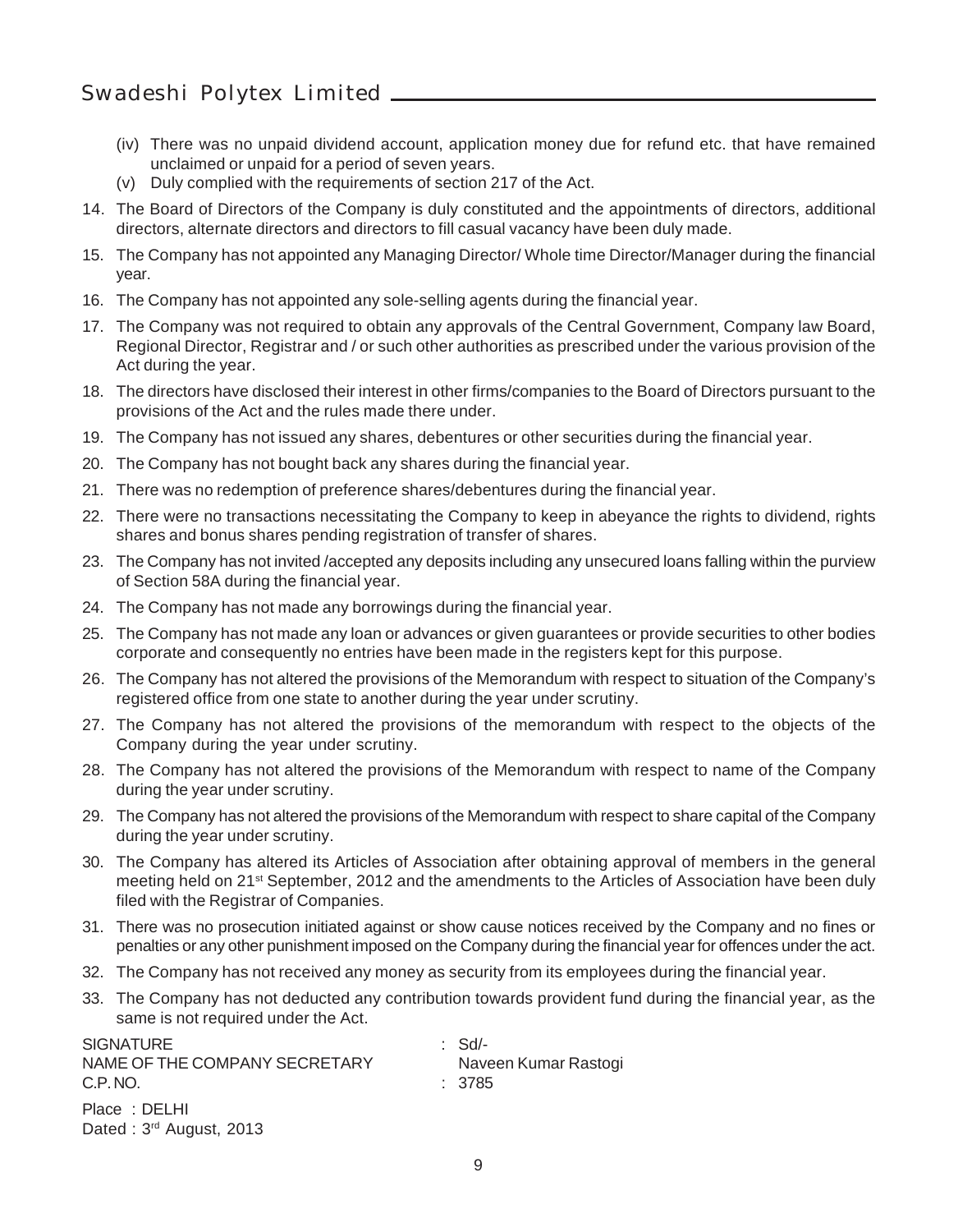#### **ANNEXURE -A**

| S.No.          | Name of the Register as Maintained<br>by Company | Section under which register is maintained |
|----------------|--------------------------------------------------|--------------------------------------------|
| 1 <sub>1</sub> | Minutes of Board And General Meeting             | U/S 193 of the Companies Act, 1956         |
| 2.             | <b>Member Register</b>                           | U/S 150 of the Companies Act, 1956         |
| 3.             | <b>Share Transfer Register</b>                   | U/S 108 of the Companies Act, 1956         |
| 4.             | <b>Register of Particulars of Directors</b>      | U/S 303 of the Companies Act, 1956         |
| 5.             | Directors Shareholdings                          | U/S 307 of the Companies Act, 1956         |
| 6.             | <b>Register of Charges</b>                       | U/S 143 of the Companies Act, 1956         |
| 7.             | <b>Register and Return</b>                       | U/S 163 of the Companies Act, 1956         |
| 8.             | <b>Book of Accounts</b>                          | U/S 209 of the Companies Act, 1956         |
| 9.             | <b>Register of Contract</b>                      | U/S 301 of the Companies Act, 1956         |

#### **ANNEXURE –B**

Forms and returns as filed by the Company with the Register of Companies, Regional Directors, Central Government or other authorities during the financial year 2012-2013 :

| <b>FORM NO./RETURN</b>                                            | <b>FILED</b><br>U/S | <b>DATE OF</b><br><b>FILING</b> | <b>PARTICULARS</b>                          | <b>WHETHER FILED</b><br><b>WITHIN TIME</b><br>(YES/NO) |
|-------------------------------------------------------------------|---------------------|---------------------------------|---------------------------------------------|--------------------------------------------------------|
| Balance Sheet &<br>Profit & Loss Account<br>(Form 23 AC & 23 ACA) | 220                 | 14.01.2013                      | Year ended on 31,03,2012                    | <b>YES</b>                                             |
| Annual Return<br>(Form 20 B)                                      | 159(1)              | 17.12.2012                      | For AGM held on 21.09.2012                  | NO.                                                    |
| Compliance Certificate<br>(Form 66)                               | 383 A               | 28.09.2012                      | Year ended on 31,03,2012                    | <b>YES</b>                                             |
| Form 32                                                           | 303(2)              | 16.11.2012                      | For Appointment & Cessation<br>of Director. | NO.                                                    |
| Form 23                                                           | 192                 | 18.12.2012                      | For registration of Special<br>Resolution.  | NO <sub>1</sub>                                        |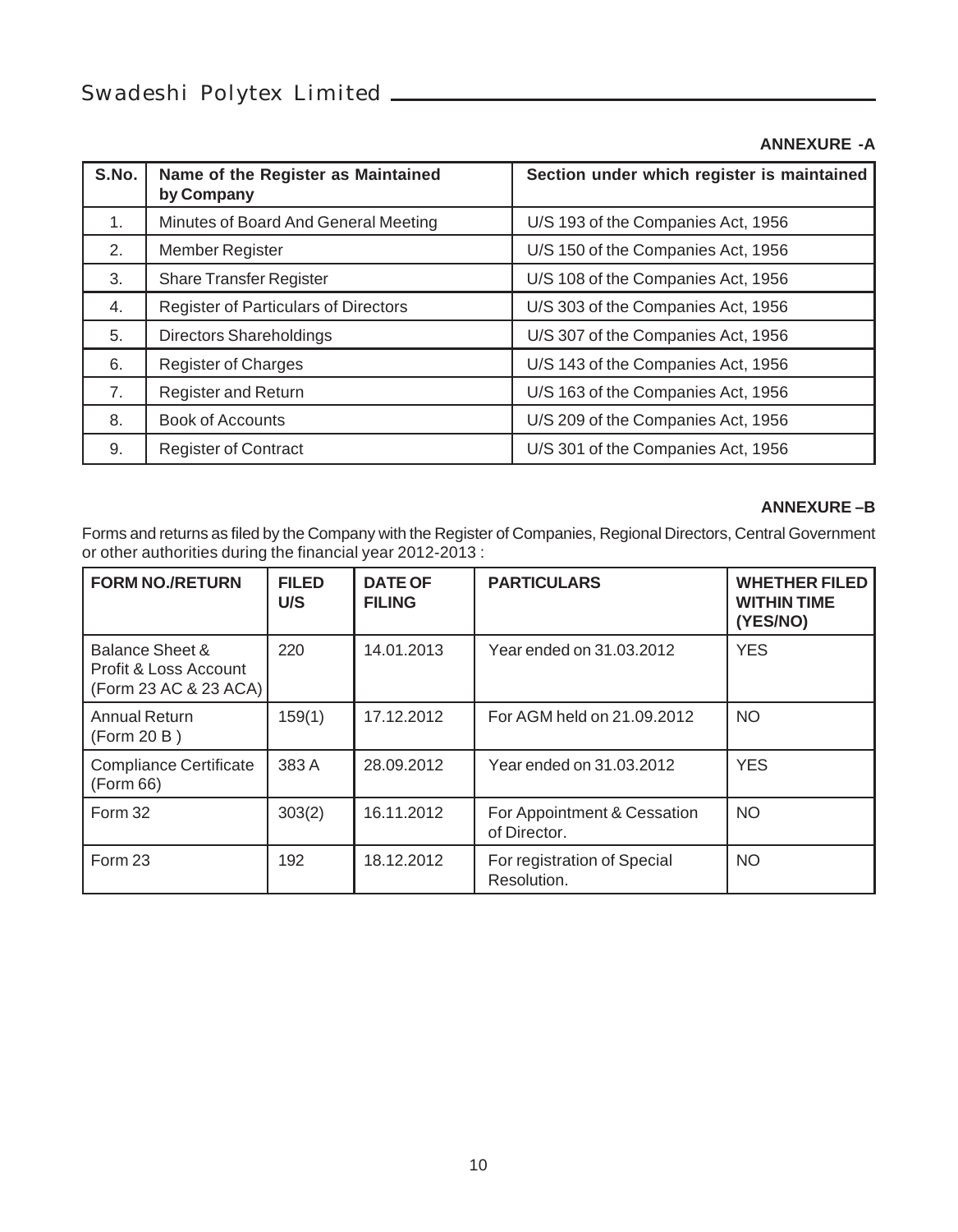#### **COMPLIANCE REPORT ON CORPORATE GOVERNANCE**

#### **COMPANY'S PHILOSOPHY ON CODE OF CORPORATE GOVERNANCE**

Your Company is committed to good Corporate Governance in all its activities and processes. The Directors endeavor is to create an environment of fairness, equity and transparency with the underlying objective of securing long-term shareholder value, while, at the same time, respecting the rights of all stakeholders.

#### **I BOARD OF DIRECTORS**

The Board of Directors (The Board) is entrusted with the ultimate responsibility of the management, general affairs, direction and performance of the Company and had been vested with the requisite powers, authorities and duties.

#### *A. Composition, Category and Attendance of the Board of Directors*

#### *Composition of the Board*

During the year 2012-13, the Board of Directors consisted of Twelve(12) Directors, all are the nonexecutive Directors. Mr. Gaurav Swarup is the Chairman of the Company and Mr. Hartaj Sewa Singh is the Vice Chairman of the Company.

| SI. No. | <b>Name</b>                    | Category                                   |
|---------|--------------------------------|--------------------------------------------|
| 1.      | Mr. Gaurav Swarup              | <b>Chairman and Non Executive Director</b> |
| 2.      | Mr. Hartaj Sewa Singh          | Vice Chairman and Non Executive Director   |
| 3.      | Mr. K. Ramachandran Pillai     | Non Executive Director                     |
| 4.      | Mr. R.K.Sharma                 | Non Executive Director                     |
| 5.      | Mr. Atul Seksaria              | Independent Director                       |
| 6.      | Mr. K. Subramanian*            | Non Executive Director                     |
| 7.      | Mr. S.S.Madan                  | Independent Director                       |
| 8.      | Mr. N.K.Gupta                  | Independent Director                       |
| 9.      | Mr. Naveen Aggarwal            | Independent Director                       |
| 10.     | Mr. S.B Singh Khathpal         | Non Executive Director                     |
| 11.     | Mr. Bipin Behari Mehrotra      | Non Executive Director                     |
| 12.     | Mr. Yezdezard Jehangir Dastoor | Independent Director                       |
| 13.     | Mr. P.C. Vaish                 | Non Executive Director                     |

The composition of Board of Directors is as follows.

 $*$  Mr. K. Subramanian ceased to be a Director on the Board w.e.f. 1<sup>st</sup> July, 2012.

The Chairman is a promoters Director and the number of Independent Non-Executive Directors on the Board is more than 40% of the Board strength at any point of time.

#### *B. None of the non-executive Directors has any pecuniary relationship with the Company.*

*C.* During the period, the Board of Directors of your Company met 4 (Four) times. The dates on which the meetings were held are 21<sup>st</sup> May 2012, 9<sup>th</sup> August 2012, 27<sup>th</sup> October 2012 and 14<sup>th</sup> February 2013 and the gap requirement of four months between two meetings has been complied with.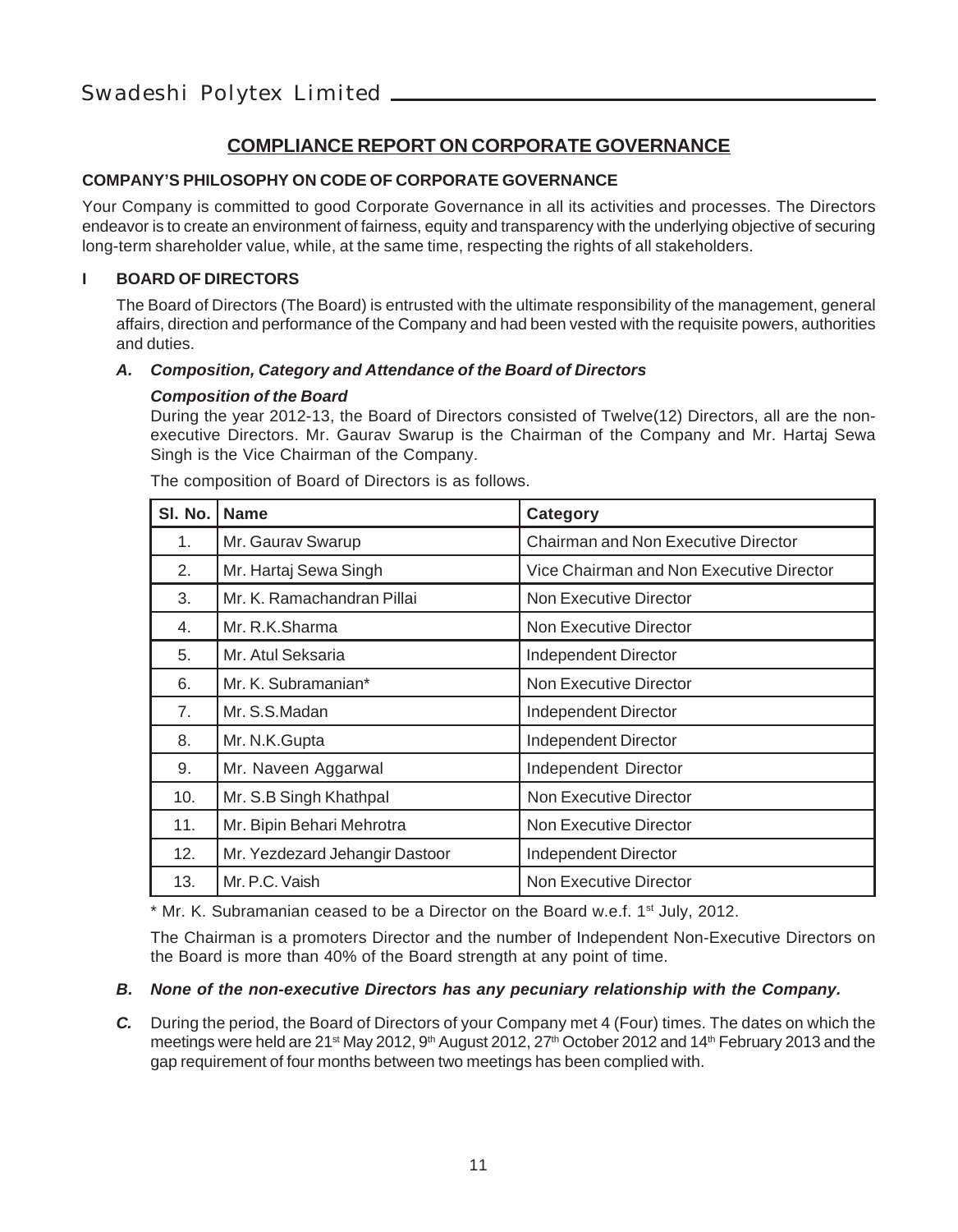All relevant information, as per clause 49 of the listing Agreement was placed before the Board from time to time.

#### **Directors' Attendance Record**

| <b>Name</b>                    | <b>Number of Board</b><br><b>Meetings held</b><br>during the year | <b>Number of Board</b><br><b>Meetings</b><br>attended | <b>Last AGM</b><br><b>Attendance</b><br>(Yes/No) |
|--------------------------------|-------------------------------------------------------------------|-------------------------------------------------------|--------------------------------------------------|
| Mr. Gaurav Swarup              | 4                                                                 | 0                                                     | <b>No</b>                                        |
| Mr. Hartaj Sewa Singh          | 4                                                                 | 4                                                     | <b>No</b>                                        |
| Mr. K. Ramachandran Pillai     | 4                                                                 | 0                                                     | <b>No</b>                                        |
| Mr. R.K.Sharma                 | 4                                                                 | 4                                                     | Yes                                              |
| Mr. Atul Seksaria              | 4                                                                 | 4                                                     | No.                                              |
| Mr. K.Subramanian              | 4                                                                 | 1                                                     | <b>No</b>                                        |
| Mr. S.S.Madan                  | 4                                                                 | 4                                                     | Yes                                              |
| Mr. N.K.Gupta                  | 4                                                                 | 4                                                     | Yes                                              |
| Mr. Naveen Aggarwal            | 4                                                                 | 3                                                     | Yes                                              |
| Mr. S.B Singh Khathpal         | 4                                                                 | 4                                                     | Yes                                              |
| Mr. Bipin Behari Mehrotra      | 4                                                                 | 4                                                     | Yes                                              |
| Mr. Yezdezard Jehangir Dastoor | 4                                                                 | 1                                                     | No.                                              |
| Mr. P.C. Vaish                 | 4                                                                 | 3                                                     | <b>No</b>                                        |

None of the Directors of your Company were members in more than 10 Committees or acted as Chairman of more than 5 committees across all Companies in which they were Directors.

#### *D. Code of Conduct*

The Board has approved the code of conduct for all the board members and senior management personnel of the Company.

#### **II. AUDIT COMMITTEE**

The Audit Committee of the Company is constituted in line with the provisions of Clause 49 of the Listing Agreements with the Stock Exchanges read with Section 292 A of the Companies Act, 1956.

#### *A. Composition, Name of Members and Chairman*

The functioning and terms of reference of the audit committee including the role, powers and duties, quorum for meeting and frequency of meetings, have been devised keeping in view the requirements of section 292 A of the Companies Act, 1956 and the listing agreement with the Bombay Stock Exchange Limited.

The Company has a multi disciplinary Internal Audit Team which submits its report directly to the Audit Committee on quarterly basis. The Chairman of the audit committee was present in the last Annual General Meeting of the Company.

The Audit Committee is responsible for:

- 1. Effective supervision of the financial reporting process, ensuirng financial, accounting and operating controls and compliance with established policies and procedures.
- 2. Evaluating the adequacy of internal controls and its effectiveness.
- 3. Reviewing the financial results of the Company for each quarter/year before the same are placed at the Board meeting for approval.
- 4. Providing an avenue for effective communication between the Internal Audit, the Statutory Auditors and the Board of Directors.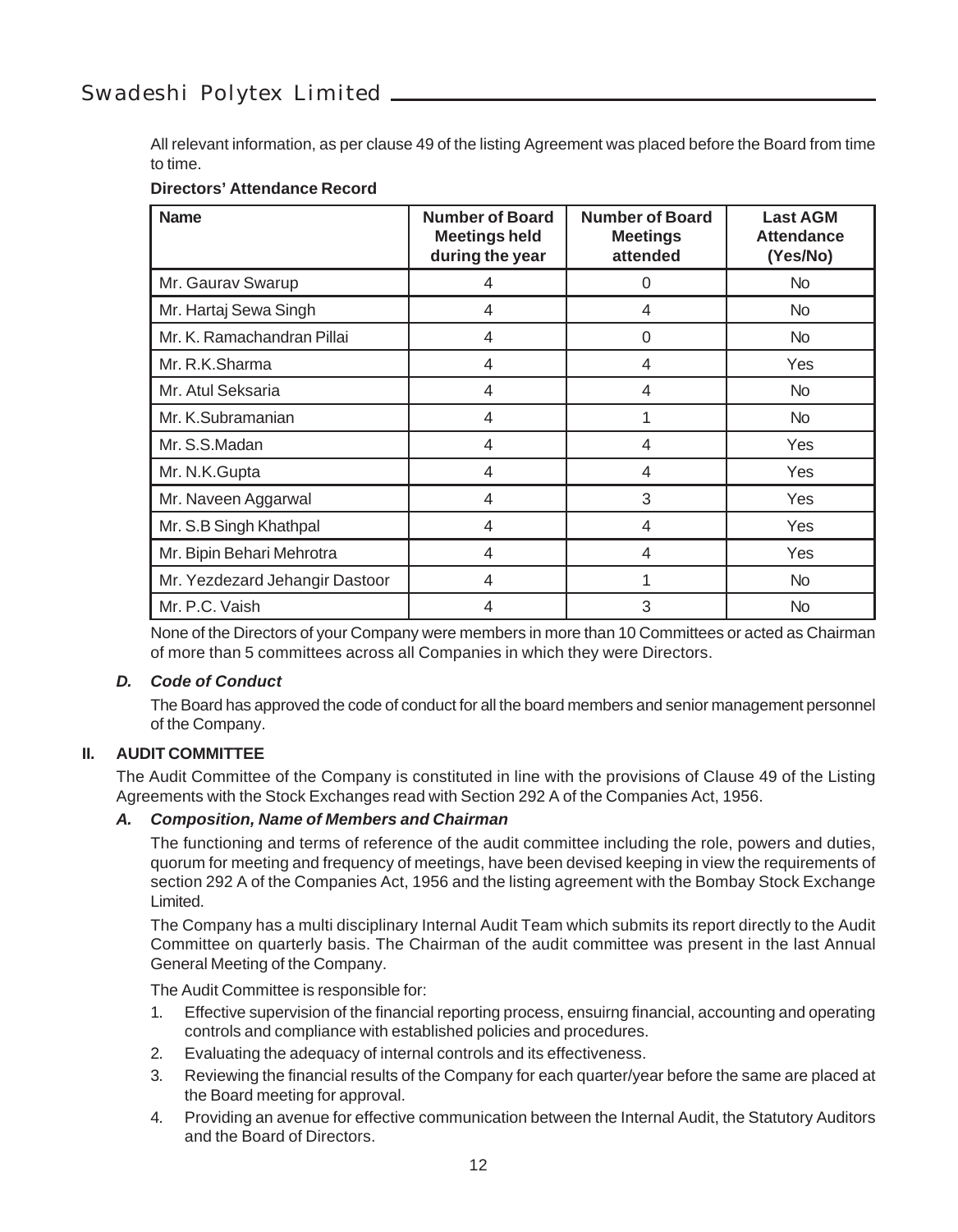#### *Composition and Attendance*

The Audit Committee of the Company comprises of Mr. Naveen Aggarwal (Chairman), Mr. B. Mehrotra, Mr. N.K Gupta and Mr. P.C. Vaish.

Mr. Naveen Aggarwal, Mr. B. Mehrotra & Mr. N.K.Gupta holds 250 shares each and Mr. P.C. Vaish holds nil shares of the Company.

| SI.<br>No. | Name of the Member  | Category | <b>Held</b> | No. of Meetings No. of Meetings<br><b>Attended</b> |
|------------|---------------------|----------|-------------|----------------------------------------------------|
|            | Mr. Naveen Aggarwal | Chairman |             |                                                    |
| 2.         | Mr. B. Mehrotra     | Member   |             |                                                    |
| 3.         | Mr. K. Subramanian* | Member   |             |                                                    |
| 4.         | Mr. N.K. Gupta      | Member   |             |                                                    |
| 5.         | Mr. P.C. Vaish      | Member   |             |                                                    |

\* Mr. K. Subramanian ceased to be a member of the Committee w.e.f. 1<sup>st</sup> July, 2012.

**B.** During the year, Audit Committee met 4 (Four) times on 18<sup>th</sup> May 2012, 8<sup>th</sup> August 2012, 22<sup>nd</sup> October 2012 and 8th February 2013.

#### **III. The Company does not have any subsidiary Company.**

#### **IV.** DISCLOSURES

- **A.** Related party transactions and its details as given in Clause 49 are placed before Audit Committee.
- **B.** While preparing the financial statements, the Company has followed prescribed accounting standards.
- **C.** Your Company has established the adequate procedures for the purpose of ensuring that identified risk is effectively managed through properly defined framework.
- **D.** During the year the Company has not raised any funds by way of Public Issues, Right Issues Preferential Issues etc.
- **E.** There are no materially significant related parties transactions which have potential conflict with the interest of Company. Transaction with related party are disclosed in notes to accounts in the annual report.
- **F.** No penalties or strictures have been imposed on the Company by the stock Exchange/s or SEBI or any statutory authority on any matter related to capital markets for non compliance by the Company.
- **G.** The Company has complied with all the mandatory requirements of clause 49 of the listing Agreement signed with Bombay Stock Exchange. The Company's applications for delisting of its shares with regional Stock exchanges were pending with the respective exchanges. Bangalore Stock Exchange has delisted the Companies shares on request of the Company.

#### **H. Remuneration of Directors**

The Company does not have any pecuniary relationship with any Non-Executive Directors. Therefore, no remuneration was given to any of the Director during the financial year 2012-13.

#### **I. General Shareholders Information**

- 1. Quarterly results and presentation made by the Company to the analyst, if any, has been sent in such form so as to enable the stock exchange on which the Company is listed to put its own web site.
- 2. The Board has constituted Shareholder's Grievance Committee of Directors in order to meet the requirement of Clause 49 of the Listing Agreement of the Stock Exchanges.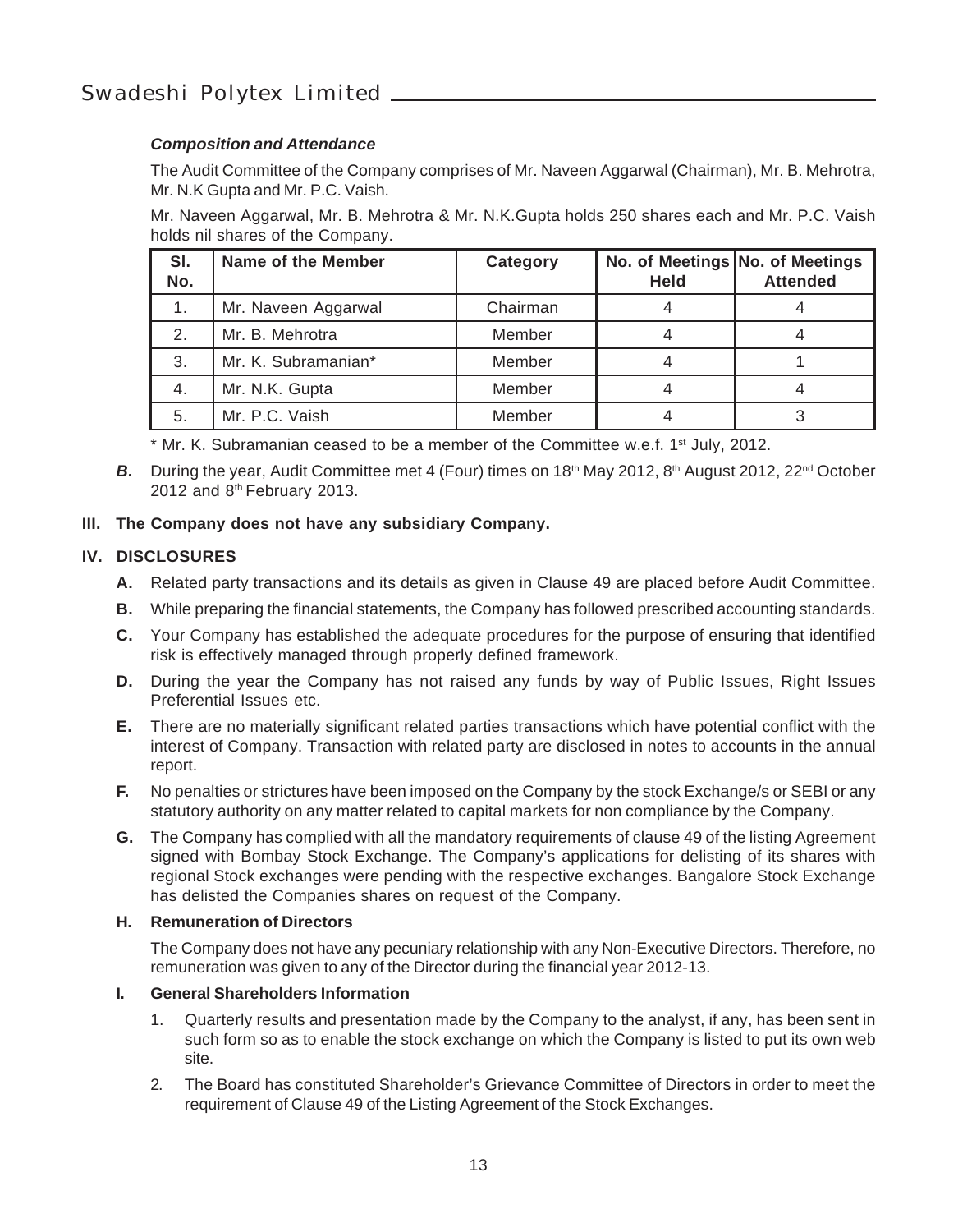#### *a. Composition of Committee*

Shareholders' Grievance Committee compromises of Mr. N.K Gupta (Chairman), Mr. R.K Sharma, Mr. D.K Agarwal and Mr. Bhuwan Chaturvedi have been appointed as committee members.

#### *b. Key Responsibilities*

The key Responsibilities of the Investor Grievance Committee include the following:

- Redressal of shareholders and investor complaints e.g. transfer of shares, non receipt of balance sheet, non receipt of declared dividend etc.
- Formulation of procedures in line with the statutory guidelines to ensure speedy disposal of various requests received from shareholders from time to time.
- Issue of duplicate share certificates in place of original certificate, which may be lost/ torn/ mutilated;
- To approve and effect transmission of shares arising as a result of death of the sole/ anyone joint shareholder.

#### *c. Details of queries/complaints received and resolved during the year*

| Name of Compliance Officer | : Mr. Bhuwan Chaturvedi |
|----------------------------|-------------------------|
|                            |                         |

Designation of Compliance Officer : CEO

This committee monitors complaints of shareholders relating to transfer of shares, non-receipt of balance sheet, dividend, interest etc.

The details of Shareholders Grievance are as follows:-

| No. of Complaints received during the year          |  |
|-----------------------------------------------------|--|
| No. of Complaints resolved during the year          |  |
| Pending Complaints at the end of the financial year |  |

**3.** The Board has constituted Share Transfer Committee in order to meet the requirements of Clause 49 of the Listing Agreement of the Stock Exchanges.

The Share Transfer Committee comprises of Mr. Naveen Aggarwal (Chairman), Mr. Bhuwan Chaturvedi, Mr. B. Mehrotra & Mr. P.C. Vaish.

The Board has designated Mr. Bhuwan Chaturvedi, CEO as the compliance officer of the Company.

#### **V. CEO/CFO CERIFICATION**

Certificate as required by clause 49 of the Listing Agreement is enclosed.

#### **VI GENERAL BODY MEETINGS**

The details of last three Annual General Meetings (AGM) of shareholders held were as under:

| Year                 | Date       | Location                                          | <b>Time</b> | <b>Whether Special</b><br><b>Resolution</b><br>Passed |
|----------------------|------------|---------------------------------------------------|-------------|-------------------------------------------------------|
| 42 <sup>nd</sup> AGM | 21/09/2012 | New Kavi Nagar Industrial Area,<br>Ghaziabad, U.P | 12.00 NOON  | Yes                                                   |
| 41 <sup>st</sup> AGM | 21/09/2011 | New Kavi Nagar Industrial Area,<br>Ghaziabad, U.P | 12.00 NOON  | Yes                                                   |
| 40 <sup>th</sup> AGM | 28/10/2010 | New Kavi Nagar Industrial Area,<br>Ghaziabad, U.P | 12.00 NOON  | Yes                                                   |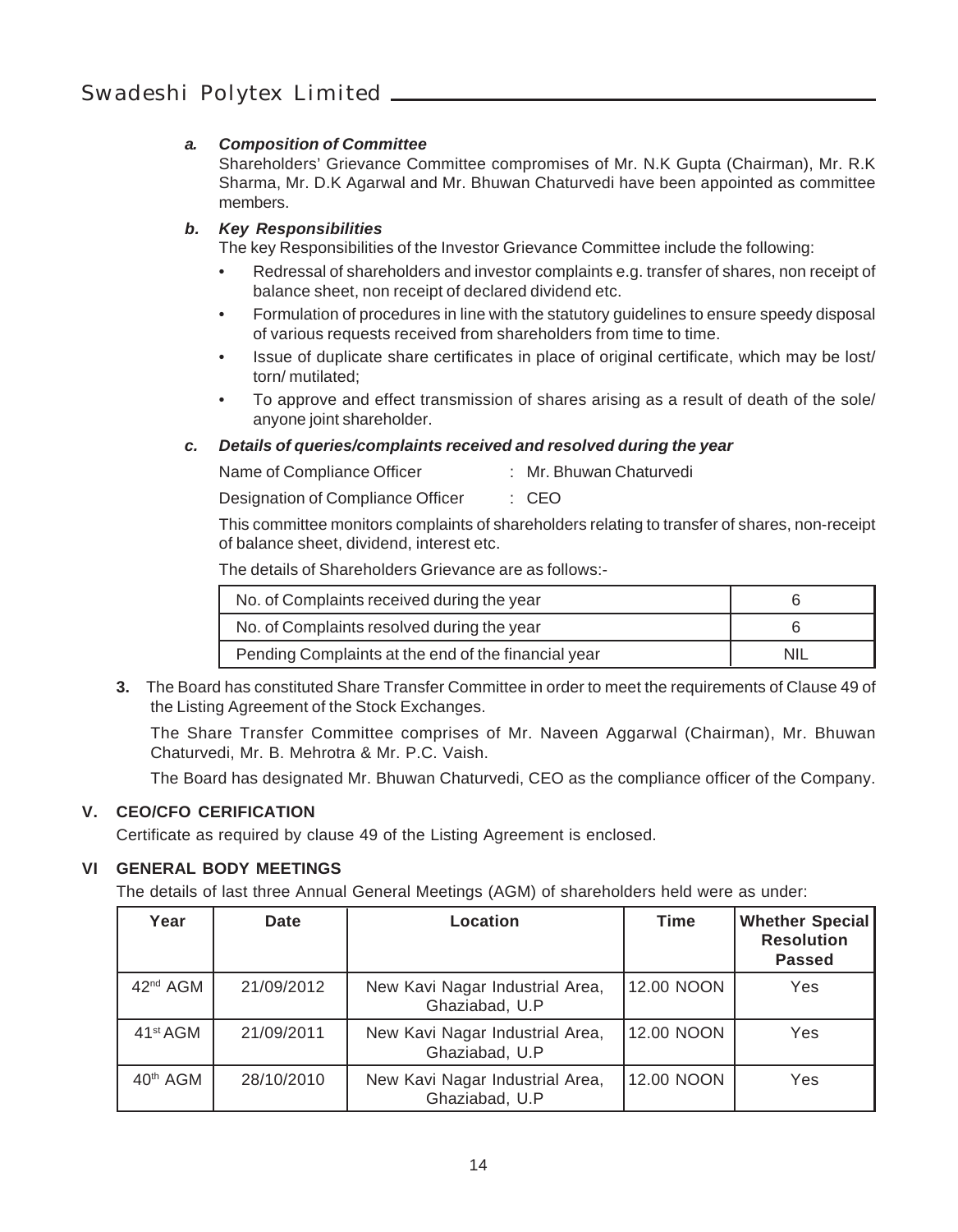| <b>AGM</b>           | <b>Description of Special Resolution</b>                                                                        |
|----------------------|-----------------------------------------------------------------------------------------------------------------|
| 42 <sup>nd</sup> AGM | Appointment of Auditors and fixation of their remuneration and Dematerialization of<br>shares of the Company.   |
| 41 <sup>st</sup> AGM | Appointment of Auditors and fixation of their remuneration.                                                     |
| 40 <sup>th</sup> AGM | Change name of the Company, reappointment of Auditors' & and conversion of loan<br>into equity under sec 81(1A) |

Special Resolution passed at the last three Annual General Meetings.

#### **VII. DISCLOSURES**

- *A.* Transactions of material nature entered into by the Company with promoters, Directors or the management, their subsidiaries or relatives etc., if any form part of the Notes to the Accounts
- **B.** The Company has complied with the requirements of SEBI and other Statutory and Regulatory Authorities on capital markets. No penalties or strictures have been imposed on your Company by the Stock Exchanges, SEBI and other Statutory and Regulatory Authorities in connection with violation of capital market norms, rules and regulations etc. in the last three years. The Company has complied with all the mandatory requirements of clause 49 of the listing Agreement signed with Bombay Stock Exchange. The company's applications for delisting of its shares with regional Stock exchanges (other than Bangalore Stock Exchange) were pending with the respective exchanges.
- *C.* The Company has complied with all mandatory requirements of the Clause 49.

#### **VIII. MEANS OF COMMUNICATION**

The Company has published the quarterly, half yearly and annual financial results during the year.

#### **IX GENERAL SHAREHOLDER INFORMATION**

#### **S No. Information**

| А. | <b>Annual General Meeting</b><br>- Date and Time<br>- Venue | 19th September, 2013 at 12.30 P.M.<br>New Kavi Nagar, Industrial Area Ghaziabad.                       |
|----|-------------------------------------------------------------|--------------------------------------------------------------------------------------------------------|
| В. | <b>Financial Year Ending</b>                                | 31 <sup>st</sup> March, 2013                                                                           |
| C. | <b>Book Closure Date</b>                                    | 16 <sup>th</sup> September, 2013 to 19 <sup>th</sup> September, 2013.<br>(Both days inclusive)         |
| D. | Listing on Stock Exchange:                                  | The Stock Exchange, Mumbai<br>Phiroze Jee Jee Bhoy Tower,<br>25th Floor, Dalal Street, Mumbai - 400001 |
| Е. | Dividend payment date                                       | Dividends are not recommended by the board<br>during 2012-13                                           |

Listing Fee of The Stock Exchange Mumbai upto the year 2013-14 has been paid and the confirmations of delisting from regional and other Stock Exchange (other than Bangalore Stock Exchange) is still awaited

- F. Stock Code The Stock Exchange, Mumbai 503816
- G. Market Price Data (BSE): High, Low during each month in last financial year were not given as the trading was very thin or nominal. The trading of equity shares at BSE was started w.e.f  $28<sup>th</sup>$ May, 2012.
- H. Performance in Comparison to BSE Sensex: Due to thin trading of Equitiy shares at BSE, the same has not given.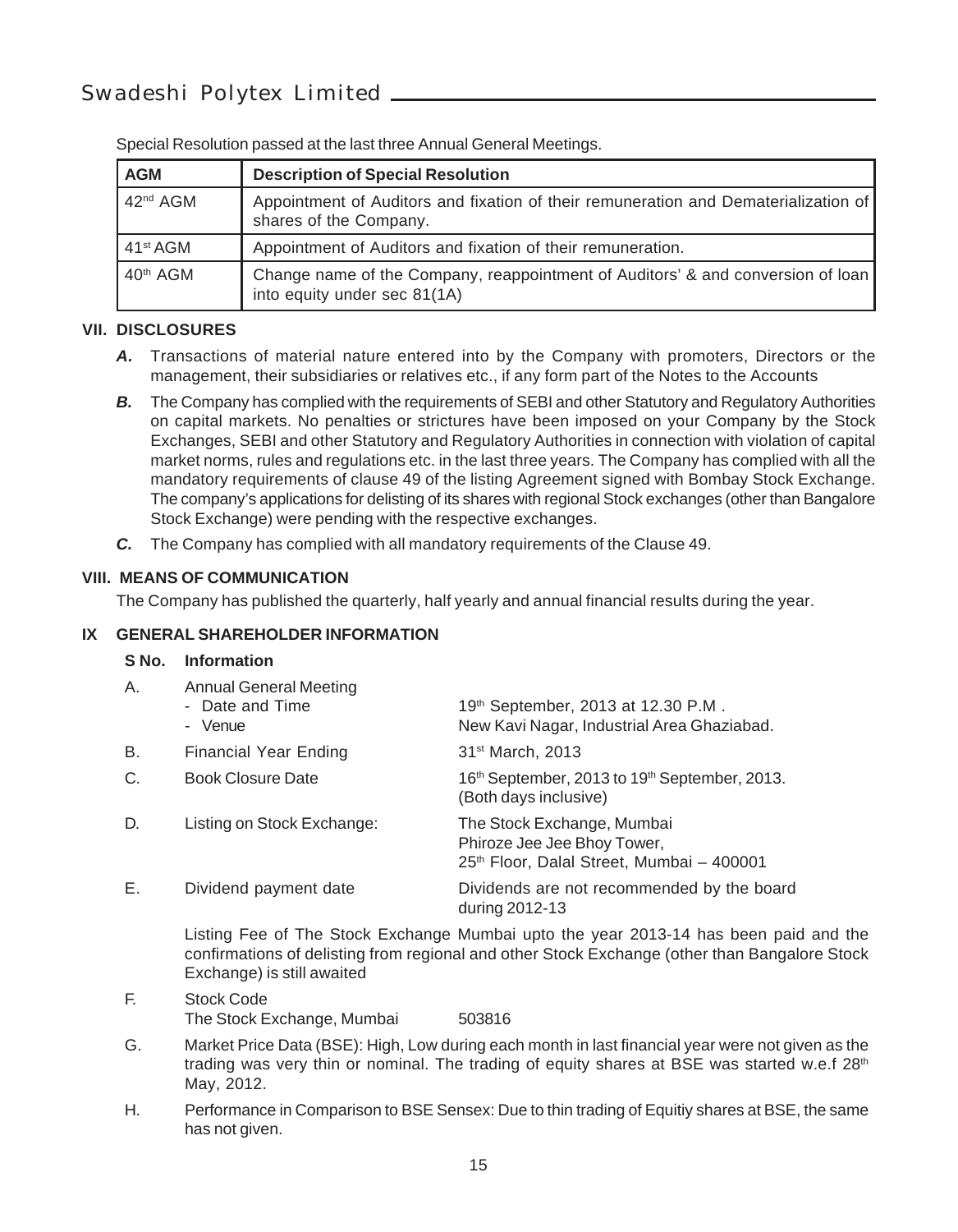I. Registrar and Transfer Agent The Company has appointed RCMC as Registrar and Share Transfer Agent.

J. Share Transfer System The Share Transfer Committee meets regularly to approve the transfer/transmission etc.

K. Distribution of Shareholdings as on March 31,2013

| <b>Share Holding of</b><br><b>Nominal Value of</b><br>Rs. 10/- | No. of<br><b>Shareholders</b> | $%$ of<br><b>Shareholders</b> | No of<br><b>Shares</b><br>held | Amount      | ℅<br>to total |
|----------------------------------------------------------------|-------------------------------|-------------------------------|--------------------------------|-------------|---------------|
| 1 to 5000                                                      | 9727                          | 98.46                         | 674070                         | 6740700.00  | 17.28         |
| 5001 to 10000                                                  | 93                            | 0.94                          | 72300                          | 723000.00   | 1.85          |
| 10001 to 20000                                                 | 33                            | 0.33                          | 50700                          | 507000.00   | 1.30          |
| 20001 to 30000                                                 | 7                             | 0.07                          | 15750                          | 157500.00   | 0.40          |
| 30001 to 40000                                                 | 5                             | 0.05                          | 16505                          | 165050.00   | 0.42          |
| 40001 to 50000                                                 | 3                             | 0.03                          | 15000                          | 150000.00   | 0.38          |
| 50001 to 100000                                                | 3                             | 0.03                          | 15800                          | 158000.00   | 0.41          |
| 100001 to Above                                                | 8                             | 0.08                          | 303987530                      | 398750.00   | 77.95         |
| <b>Grand Total</b>                                             | 9879                          | 100.00                        | 3900000                        | 39000000.00 | 100.00        |

Pattern of Shareholding as on March 31, 2013

|    | Category                                                                                         | No. of Shares | % of Holding |
|----|--------------------------------------------------------------------------------------------------|---------------|--------------|
| 1. | <b>Promoters Holding</b>                                                                         |               |              |
|    | <b>Promoters</b><br>- Indian Promoters<br>i.                                                     | 22,29,700     | 57.17        |
|    | - Foreign Promoters                                                                              | <b>NIL</b>    | <b>NIL</b>   |
|    | Persons acting in concert<br>ii.                                                                 | <b>NIL</b>    | <b>NIL</b>   |
|    | <b>Sub Total</b>                                                                                 | 22,29,700     | 57.17        |
| 2. | <b>Non Promoters Holding</b>                                                                     |               |              |
|    | Institutional Investors<br>İ.                                                                    | <b>NIL</b>    | <b>NIL</b>   |
|    | Mutual Fund and UTI<br>ii.                                                                       | <b>NIL</b>    | <b>NIL</b>   |
|    | Banks, Financial Institutions, Insurance<br>iii.<br>Companies (Central/State Govt. Institutions/ |               |              |
|    | Non Govt. Institutions)                                                                          | 72,750        | 1.87         |
|    | iv. Fll's                                                                                        | <b>NIL</b>    | <b>NIL</b>   |
|    | <b>Sub Total</b>                                                                                 | 72,750        | 1.87         |
| 3. | <b>Others</b>                                                                                    |               |              |
|    | <b>Private Corporate Bodies</b><br>Τ.                                                            | 7,64,622      | 19.61.       |
|    | ii.<br><b>Indian Public</b>                                                                      | 8,28,218      | 21.24        |
|    | iii.<br>NRI's/OCB's                                                                              | 4710          | 0.12         |
|    | iv. Any Others (HUF/Firm/Foreign Companies)                                                      |               |              |
|    | <b>Sub Total</b>                                                                                 | 15,97,550     | 40.97        |
|    | <b>Grand Total</b>                                                                               | 39,00,000     | 100.00       |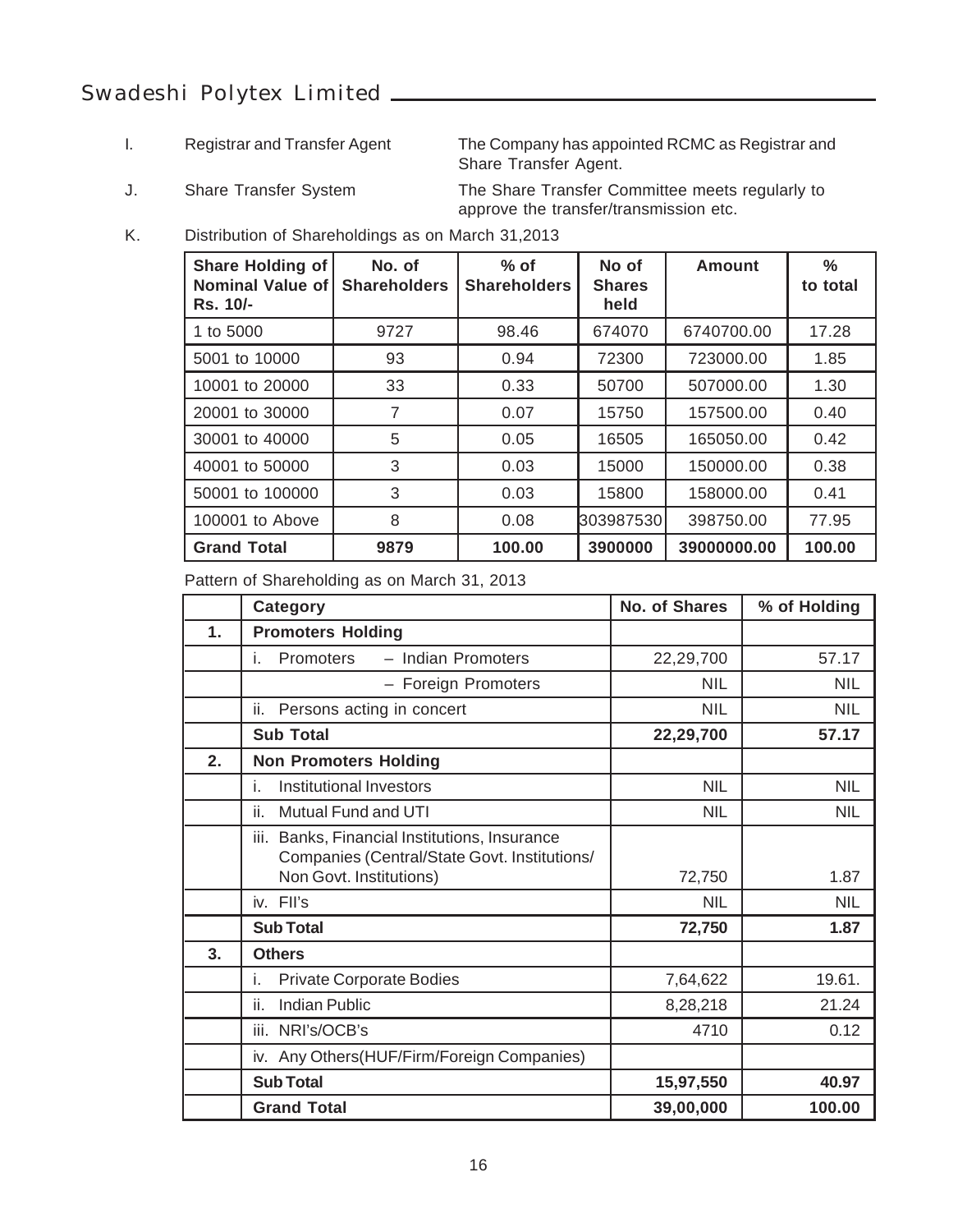| Dematerialization of Shares            | The Company has obtained the permission from NSDL vide<br>letter dated 22 <sup>nd</sup> April, 2013 for dematerialization of its shares.<br>Thus, the Equity shares of the Company are available for<br>demat under both the depositories i.e NSDL & CDSL. |
|----------------------------------------|------------------------------------------------------------------------------------------------------------------------------------------------------------------------------------------------------------------------------------------------------------|
| Demat ISIN Number                      | INE243N01011                                                                                                                                                                                                                                               |
| M. Delisting of shares                 | The Equity shares of the Company have been delisted from<br>the Bangalore Stock Exchange with effect from Friday, 8th<br>February, 2013.                                                                                                                   |
| N. Registered Office                   | New Kavi Nagar Industrial Area, Ghaziabad 201002                                                                                                                                                                                                           |
| O. Plant Location                      | <b>NA</b>                                                                                                                                                                                                                                                  |
| P. Address for communication           | Shareholders correspondence should be addressed to the<br>Company at the Registered Office of the Company or to the<br>Registrar.                                                                                                                          |
| Q. Certificate on Corporate Governance | As stipulated in clause 49 of the Listing Agreement, the<br>certificate from a N.K Rastogi & Associates regarding<br>compliance of condition of Corporate Governance is annexed<br>herewith.                                                               |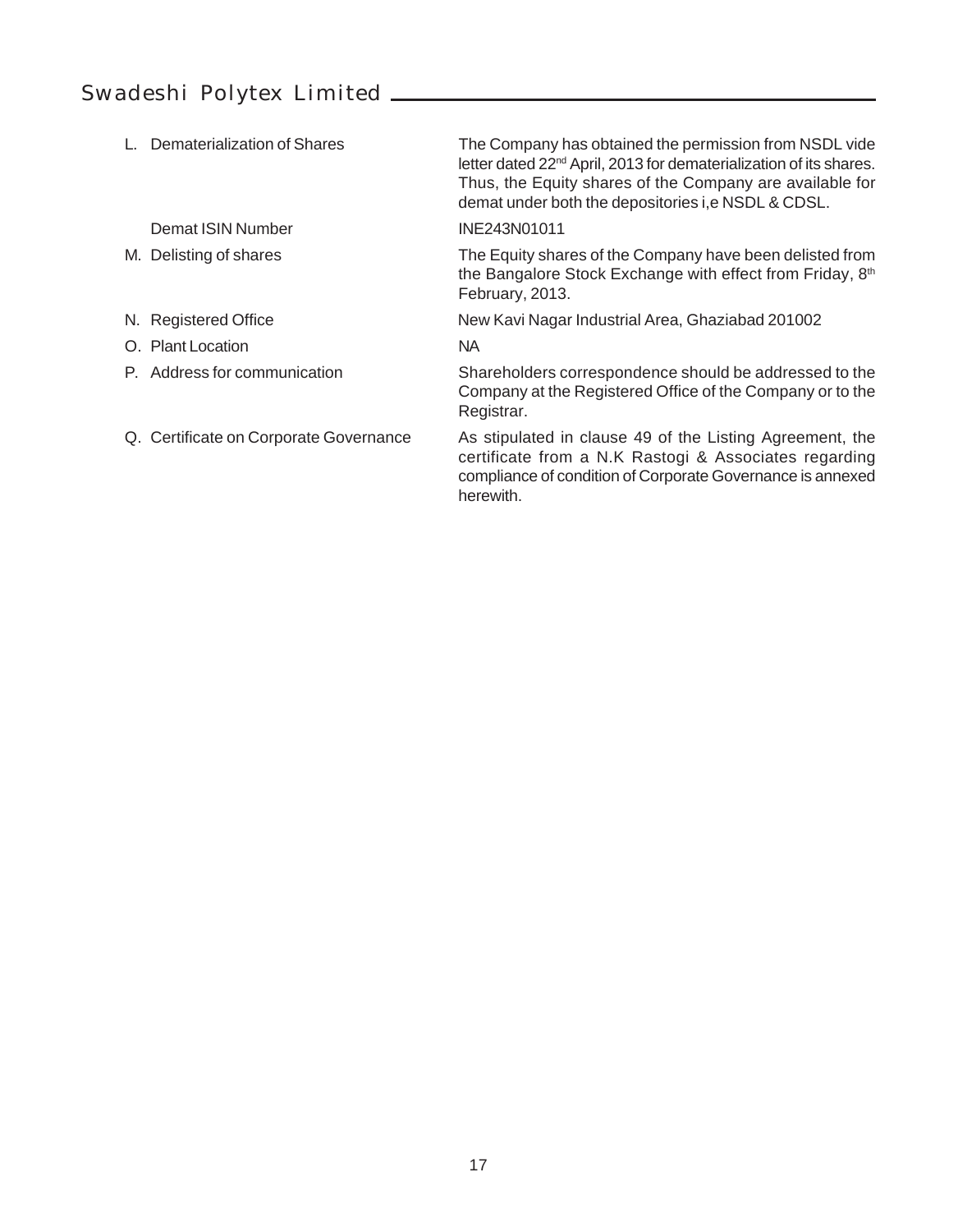#### **CERTIFICATE ON CORPORATE GOVERNANCE**

To the Members of Swadeshi Polytex Limited

We have examined the compliance of conditions of Corporate Governance by Swadeshi Polytex Limited for the period ended on 31st March, 2013 as stipulated in clause 49 of the Listing Agreement of the said Company with Stock Exchanges in India.

The compliance of conditions of corporate governance is the responsibility of the Management. Our examination was limited to procedures and implementation thereof, adopted by the Company for ensuring the compliance of the conditions of the corporate governance as stipulated in the said clause. It is neither an audit nor expression of opinion on the financial statements of the Company.

In our opinion and to the best of our information and according to the explanations given to us and representation made by Directors and Management, we certify that the Company has mostly complied with the conditions of corporate governance as stipulated in the above-mentioned Listing Agreement.

We further state that such compliance is neither an assurance as to the future viability of the Company nor to the efficiency or effectiveness with which the Management has conducted the affairs of the Company.

> For **N.K. RASTOGI & ASSOCIATES** Company Secretaries

Place :Ghaziabad Proprietor Date : 5<sup>th</sup> August, 2013

Sd/- **(NAVEEN K. RASTOGI)**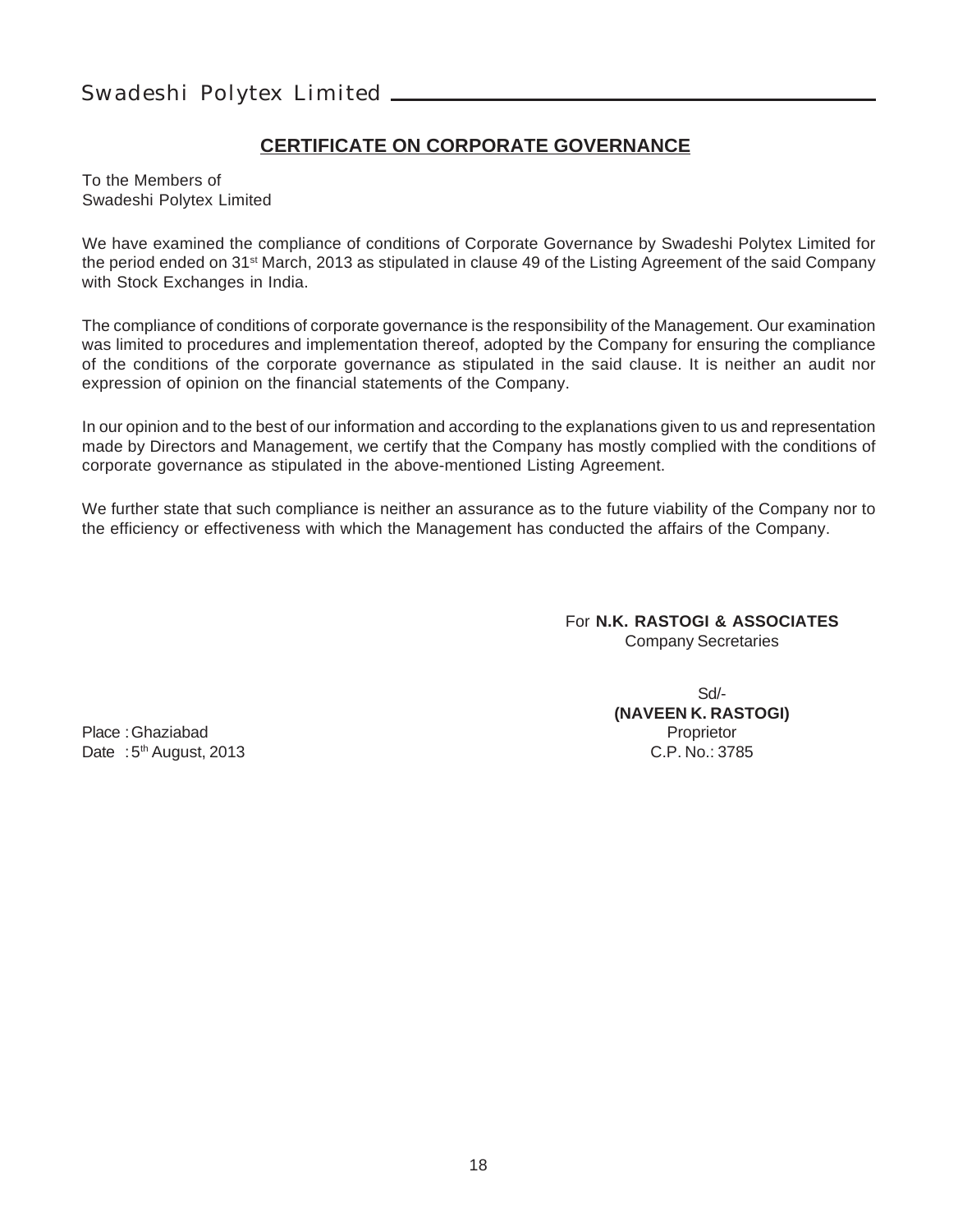#### **CEO CERTIFICATE**

To, The Members Swadeshi Polytex Limited

#### **Declaration by Chief Executive Officer on Code of Conduct under clause 49 of the Listing Agreement**

I hereby declare that to the best of my knowledge and information, all the Board Members and Senior Management Personnel have affirmed in writing their adherence with the code of conduct adopted by the Company.

Date : 5<sup>th</sup> August, 2013 **CEO** 

Sd/- Place : New Delhi **(Bhuwan Chaturvedi)**

#### **CERTIFICATION ON FINANCIAL STATEMENTS OF THE COMPANY**

We, B. Mehrotra and R.K. Sharma, Directors of Swadeshi Polytex Limited certify:

- 1. We have reviewed the Financial Statements and Cash Flow Statement of the Company for the year ended March 31, 2013 and that to the best of our knowledge and belief:
	- These Statements do not contain any materially untrue statement or omit any material fact or contain statement that might be misleading;
	- These Statements together present a true and fair view of the Company's affairs and are in compliance with existing Accounting Standards, applicable laws and regulations;
- 2. To the best of our knowledge and belief, no transactions entered into by the Company during the year ended March 31, 2013 which are fraudulent, illegal or violative of the Company's code of conduct.
- 3. We accept responsibility for establishing and maintaining the Company's internal controls system for financial reporting and evaluating its effectiveness. Deficiencies in the design or operation of such internal controls, if any, of which we are aware, have been disclosed to the Auditors and the Audit Committee and steps have been taken to rectify these deficiencies.
- 4. During the year:
	- There has not been any significant change in internal control over financial reporting during the year under reference;
	- There has not been any significant change in accounting policies during the year requiring disclosure in the notes to the financial statement; and
	- We are not aware of any instance during the year of significant fraud with involvement therein of management or any employee having a significant role in the Company's internal control system over financial reporting.

Date : 5th August, 2013 **(B. Mehrotra) (R.K. Sharma)** Place : New Delhi **Director** Director **Director** Director **Director** Director

Sd/- Sd/-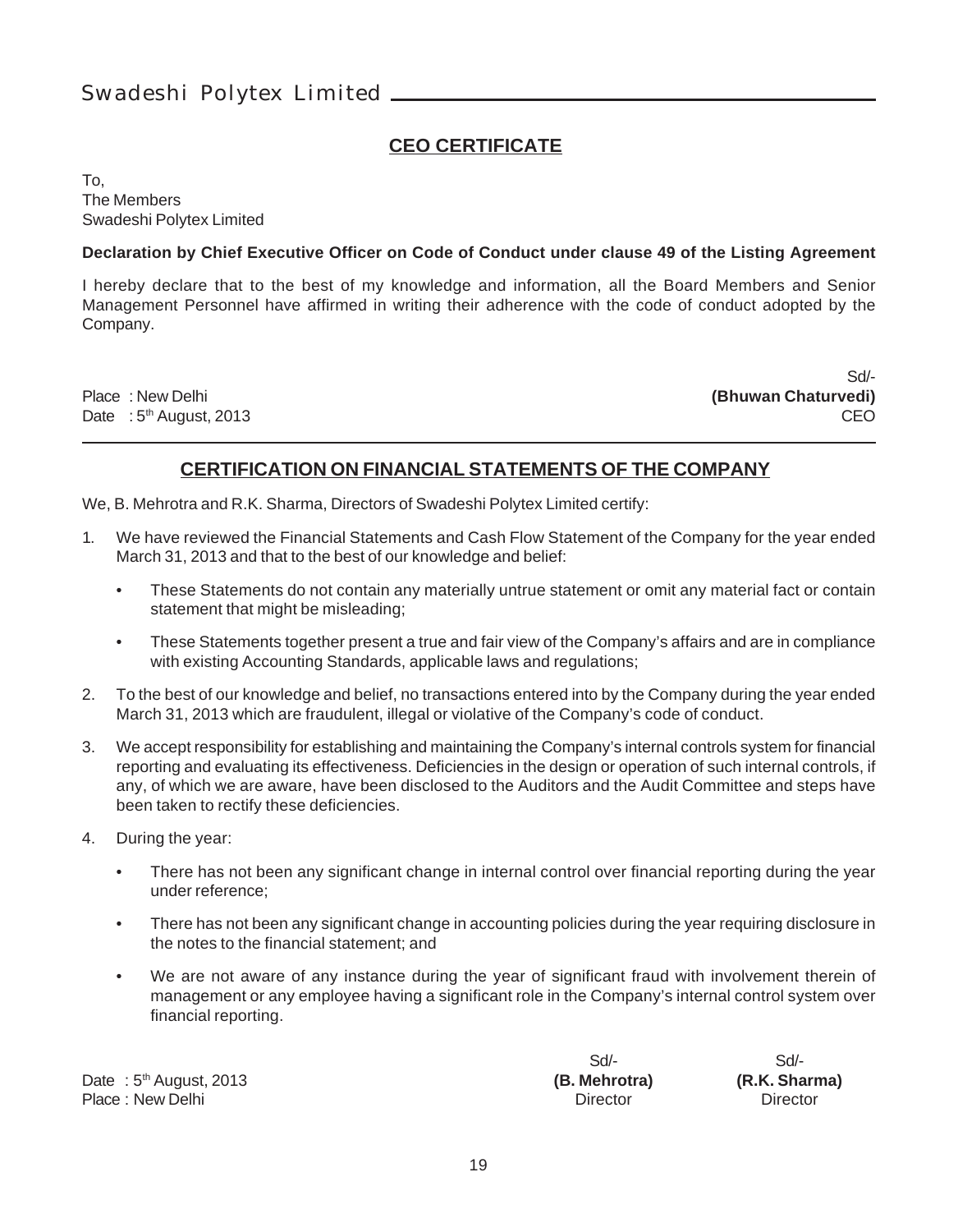#### **MANAGEMENT DISCUSSION & ANALYSIS REPORT**

#### **Global Economy**

During the year under review, the world faces several economic and political challenges ranging from the Eurozone debt crisis to continued turmoil in some of the countries in North African region.

#### **Indian Economy**

The Indian economy had its own sets of challenges during the year. It dealt with issues like high inflation, tightening monetary policy, weakening industrial growth and investments, lack of direction in government policies, depreciating rupee and high crude oil prices. This led to a slowdown in the overall growth of the economy. According to CSO estimates, the economy grew by 6.9% during the year. However, India is expected to gain back its growth momentum in the medium term owing to higher savings and easing inflationary pressures which would lead to capital formation and fresh investments.

#### **Real Estate**

From the last year the Company has entered into real estate sector. As we all are aware that real estate is one of the three primary needs of mankind with food and clothing being the other two. The demand for Real Estate though un-questionable is driven by many factors including affordability, cyclicality, market sentiment, availability of loans etc. The supply side is influenced by regulatory policies, liquidity, and availability of skilled and unskilled resources.

Owing to the impact of the challenging macro economic factors, this financial year 2012-13 was quite challenging for the sector. It faced difficulties in terms of funding, rising costs, labor shortages and regulatory issues, hampering project execution.

#### **Outlook on opportunities, threats, risks and concerns**

Driven by long term vision for real estate, we have always been optimistic on the promising future outlook of this industry. The global economy is fast recovering and is reflecting in improved performance of some companies in the IT and export oriented industries.

Your Company has already contracted for the sale of its real estate assets and is facing the challenges of regulatory approvals which were not forthcoming during the year. As a result monetization of the real estate project was significantly hampered. Your Company is pleased to inform you that regulatory approvals have now been received post the financial year ending 31st March, 2013 and we expect significant progress in the monetization of the Company's real estate assets this year.

Once monetized it is the intention of your Company to use the funds so generated to explore opportunities in growth areas and industries and try to keep a focus on the real estate sector.

While the management of Your Company will continue to leverage the opportunities, it also foresees the challenges, like the availability of skilled resources and retention of highly talented workforce, frequent amendments in regulations, Inflationary pressures which would increase raw material/labor cost, lack of supporting infrastructure such as roads, highways, electricity, etc. that can hamper the growth of real estate as it thrives on availability of good infrastructure.

#### **Financial performance**

During the period under review as explained elsewhere, the Company has earned PAT of ` 1,35,24,277/- as against loss of ` 35,058,077/ in the previous year.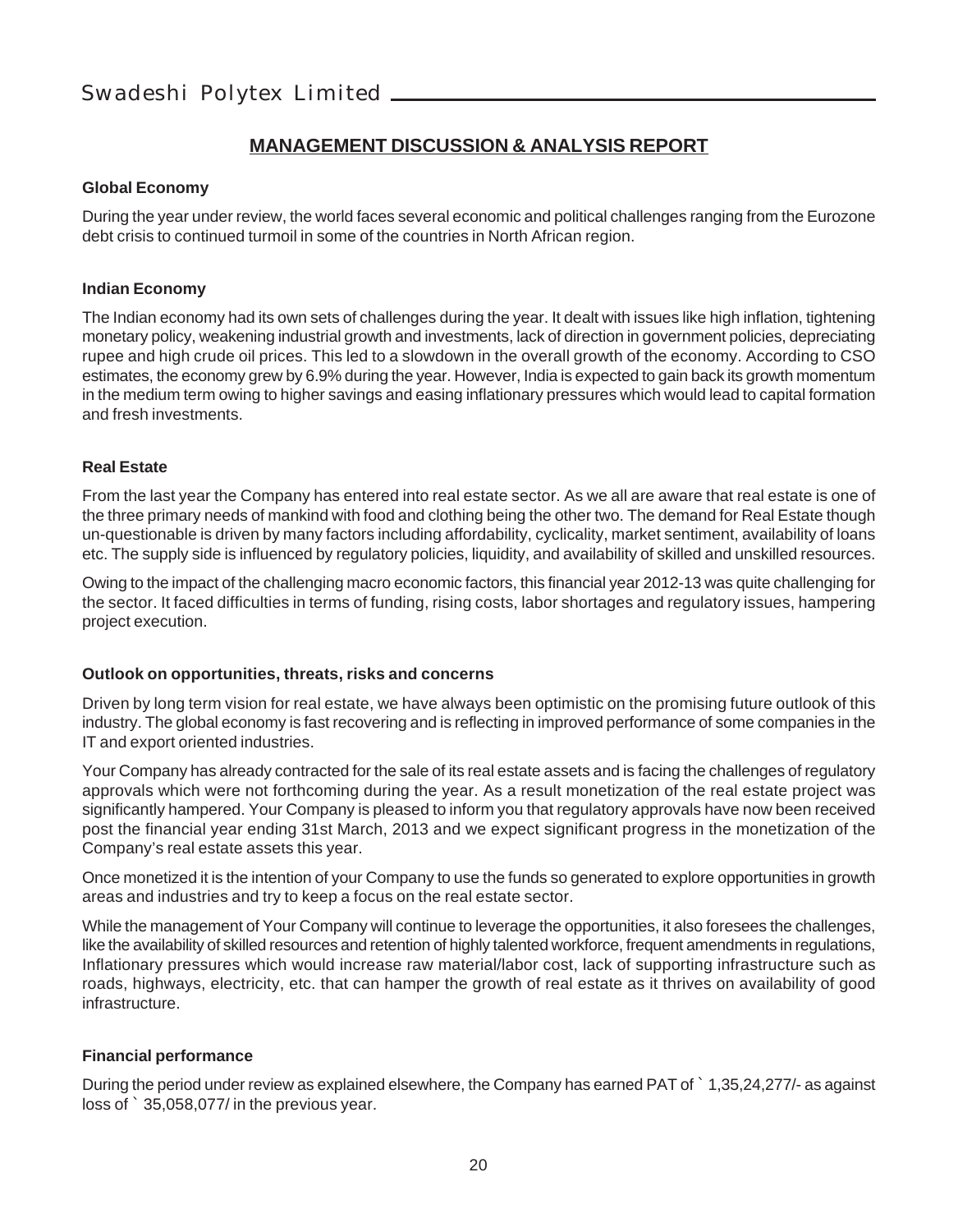#### **Human Resources / industrial relations**

The Human Resources (HR) function is instrumental in creating and developing human capital in alignment with the Company Objectives. Your Company currently has to build its human resources based on the finalization of the opportunities it will focus on in the near future.

Industrial relations are been cordial as your Company does not have any work force with the cessation of production activities and dismantling of its old plant and machinery.

The challenge will be to build a team of all employees, managers and workmen with the value of teamwork and belongingness. All the employees of the Company will be expected to work as one cohesive team devoted to a common goal of the Company.

#### **Internal control systems**

The Company has adequate internal control systems for each and every business processes. The internal control system is supplemented by an extensive internal audit, which is conducted by independent firm of Chartered Accountants i,e Messer's KSMN & Company, Chartered Accountants & Co., Delhi in our case.

Internal audits are undertaken on a continuous basis. These internal controls ensure efficiency in operations, compliance with internal policies of the Company, applicable laws and regulations, protection of resources and accurate reporting of financial transactions. The Management and Audit Committee regularly review reports of the internal auditors, and corrective action initiated to strengthen the controls and enhance the effectiveness of the existing systems.

#### **Cautionary Statement**

Statements in the Management's Discussion and analysis report describing the Company's estimates, expectations or predictions may be 'forward-looking statements' within the meaning of applicable securities laws and regulations. Actual results could differ materially from those expressed or implied. Important factors that would make a difference to the Company's operations include demand-supply conditions, change in Government regulations, tax regimes, economic developments within the country and other factors such as litigation etc.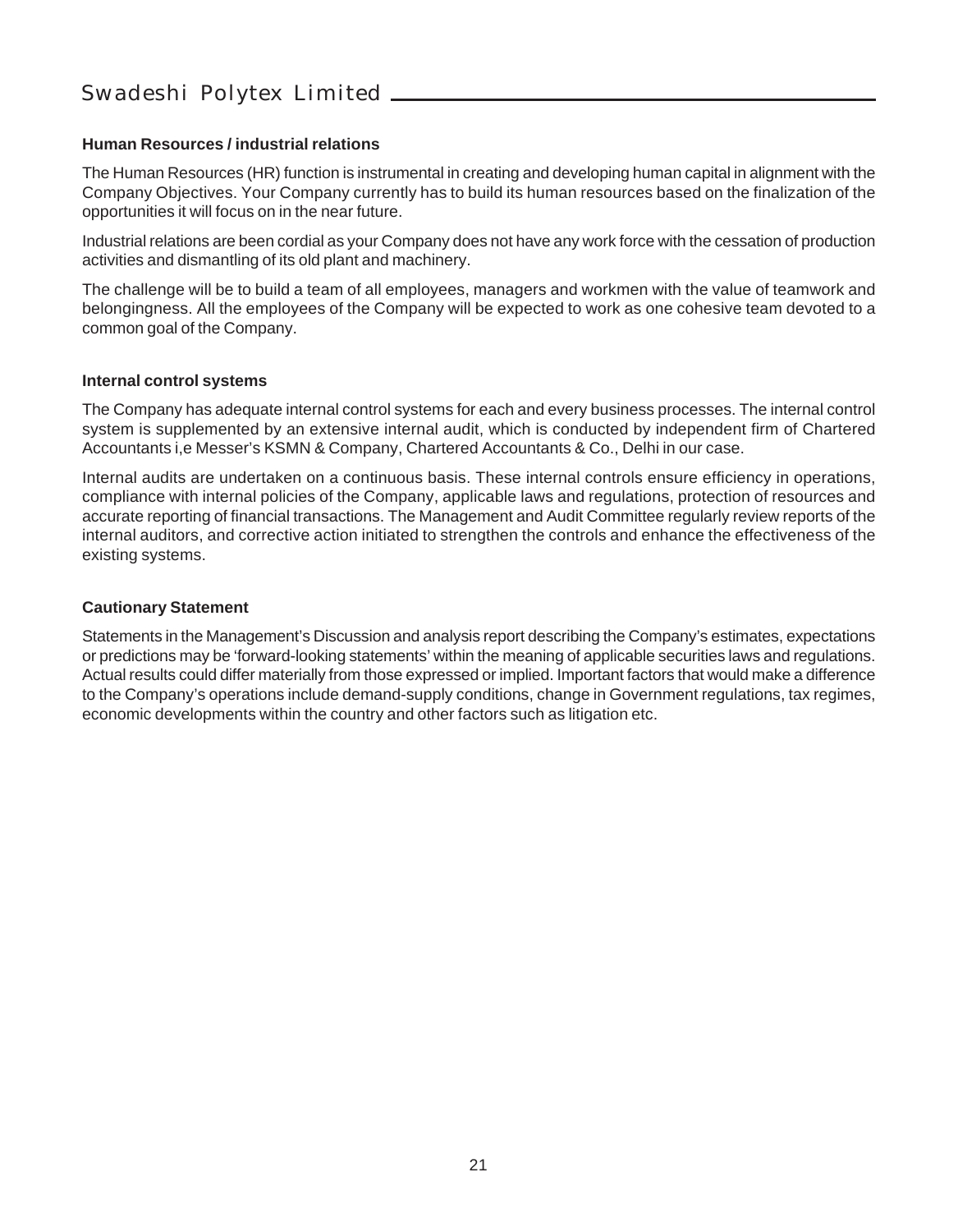#### **INDEPENDENT AUDITORS' REPORT**

To,

The Members of Swadeshi Polytex Limited Ghaziabad

#### **Report on the Financial Statements**

We have audited the accompanying financial statements of Swadeshi Polytex Limited ('the Company') which comprise the Balance Sheet as at 31<sup>st</sup> March, 2013, the Statement of Profit & Loss and the Cash Flow Statement for the year then ended and Notes to Financial Statements comprising of a summary of significant accounting policies and other explanatory information.

#### **Management's Responsibility for the Financial Statements**

Management is responsible for the preparation of these financial statements that give a true and fair view of the financial position, financial performance and cash flows of the Company in accordance with the Accounting Standards referred to in sub section (3C) of section 211 of the Companies Act, 1956 ('the Act'). This responsibility includes the design, implementation and maintenance of internal controls relevant to the preparation and presentation of the financial statements that give a true and fair view and are free from material misstatements, whether due to fraud or error.

#### **Auditor's Responsibility**

Our responsibility is to express an opinion on these financial statements based on our audit. We conducted our audit in accordance with the standards on auditing issued by the Institute of Chartered Accountants of India. Those standards require that we comply with the ethical requirements and plan and perform the audit to obtain reasonable assurance about whether the financial statements are free from material misstatement.

An audit involves performing procedures to obtain audit evidence about the amounts and disclosures in the financial statements. The procedures selected depend on the auditor's judgement including the assessment of the risk of the material misstatement of the financial statements, whether due to fraud or error. In making those risk assessments, the auditor considers internal control relevant to the Company's preparation and fair presentation of the financial statements in order to design audit procedures that are appropriate in the circumstances. An audit also includes evaluating the appropriateness of accounting policies used and reasonableness of the accounting estimates made by management, as well as evaluating the overall presentation of the financial statements.

We believe that the audit evidence we have obtained is sufficient and appropriate to provide a basis for our audit opinion.

In our opinion and to the best of our information and according to the explanations given to us, the aforesaid financial statements give the information required by the Act in the manner so required and give a true and fair view in conformity with the accounting principals generally accepted in India :

- a) in the case of balance sheet, of the state of affairs of the Company as at  $31^{st}$  March 2013,
- b) in the case of the Statement of Profit and Loss, of the Profit for the year ended on that date; and
- c) in the case of the Cash Flow Statement, of the cash flows for the year ended on that date.

#### **Report on Other Legal and Regulatory Requirements**

- 1. As required by the Companies (Auditor's Report) Order, 2003 ('the Order') issued by the Central Government of India in terms of Section 227(4A) of the Act, we give in the Annexure a statement on the matters specified in paragraphs 4 and 5 of the Order.
- 2. As required by section 227 (3) of the Act, we report that:
	- a) We have obtained all the information and explanations, which to the best of our knowledge and belief were necessary for the purposes of our audit;
	- b) In our opinion, proper books of account as required by law have been kept by the Company so far as appears from our examination of those books;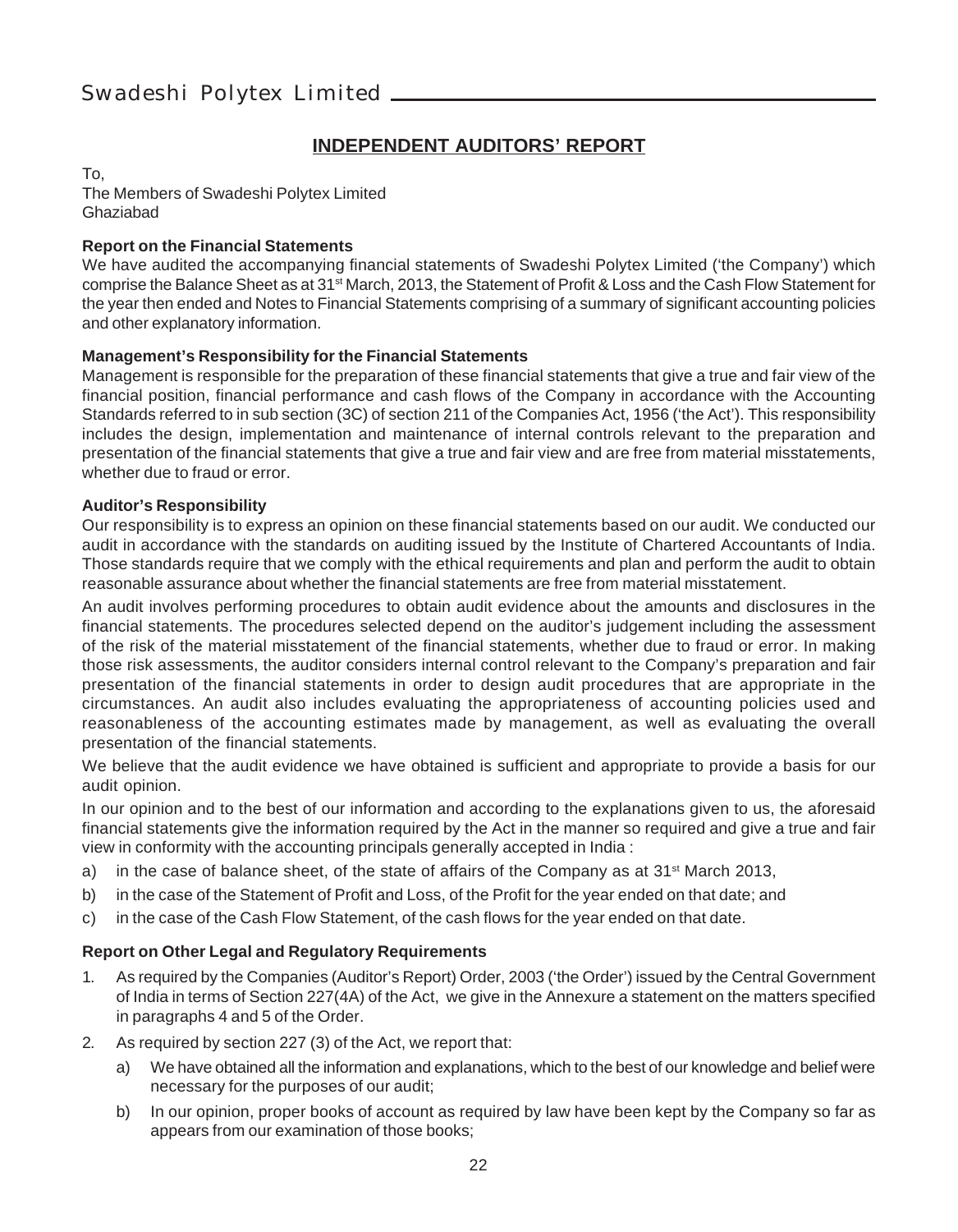- c) The Balance Sheet, Statement of Profit & Loss and Cash Flow Statement dealt with by this report are in agreement with the books of account;
- d) In our opinion, the Balance Sheet, Statement of Profit & Loss and Cash Flow Statement dealt with by this report comply with the accounting standards referred to in sub-section (3C) of Section 211 of the Companies Act, 1956.
- e) On the basis of written representation received from the directors as on  $31<sup>st</sup>$  March, 2013 and taken on record by the Board of Directors, we report that none of the Directors is disqualified as on 31<sup>st</sup> March, 2013 from being appointed as a Director in terms of clause (g) of sub-section (1) of section 274 of the Companies Act, 1956;

#### For **SANMARKS & ASSOCIATES**

Chartered Accountants Firm's Regn. No. 003343N

Place :Faridabad **(S. K. BANSAL)** Date : 30<sup>th</sup> May, 2013 **Partner Partner Partner Partner** Camp: Ghaziabad Membership No.: 082242

Sd/-

#### **Annexure to the Independent Auditors' Report**

**Referred to in Paragraph 1 under the heading "Report on Other Legal and Regulatory Requirements" of** our Report to the members of Swadeshi Polytex Limited for the year ended 31<sup>st</sup> March 2013. We report **that:**

- (i) (a) The Company has maintained proper records showing full particulars including quantitative details and situation of fixed assets.
	- (b) We are explained that the Company has carried out the year end physical verification of majority of fixed assets. In our opinion, the frequency of the physical verification is reasonable having regard to the size and nature of operations of the company. We are explained that no material discrepancies were noticed on such physical verification.
	- (c) The Company has not sold any part of fixed assets during the year, therefore the provision of the clause (i)(c) is not applicable.
- (ii) (a) The only inventory in hand at the year end is in the form of lease hold plot rights, for which management has conducted physical verification in the form of measurement, frequency of which in our opinion is reasonable;
	- (b) In our opinion and in view of nature of inventory, the action taken and procedures followed by the management for physical verification of inventory were found reasonable and adequate.
	- (c) In respect of the trading activities, the company has identified and maintained records in respect of various plots of land and other inventory items and no material discrepancies were noticed on the physical verification of the same as compared to book records.
- (iii) (a) We are explained that the Company has not granted any loans secured or unsecured to any Company, firm or other party required to be listed in the register maintained under Section 301 of the Companies Act, 1956.

In view of clause (iii) (a) above, the clauses (iii)(b), (iii)(c) and (iii)(d) of the Order are not applicable.

- (e) The company had taken secured loan from a body corporate and unsecured loan from another body corporate listed in the register maintained under Section 301 of the Companies Act 1956. The maximum amount involved for the said loans was ` 3506.55 lacs for Secured Loan and Rs. 230.21 Lacs for unsecured loans.
- (f) In our opinion, the rate of interest and other terms and conditions of the aforesaid loans taken by the company, considering various factors, are prima facie not prejudicial to the interest of the company;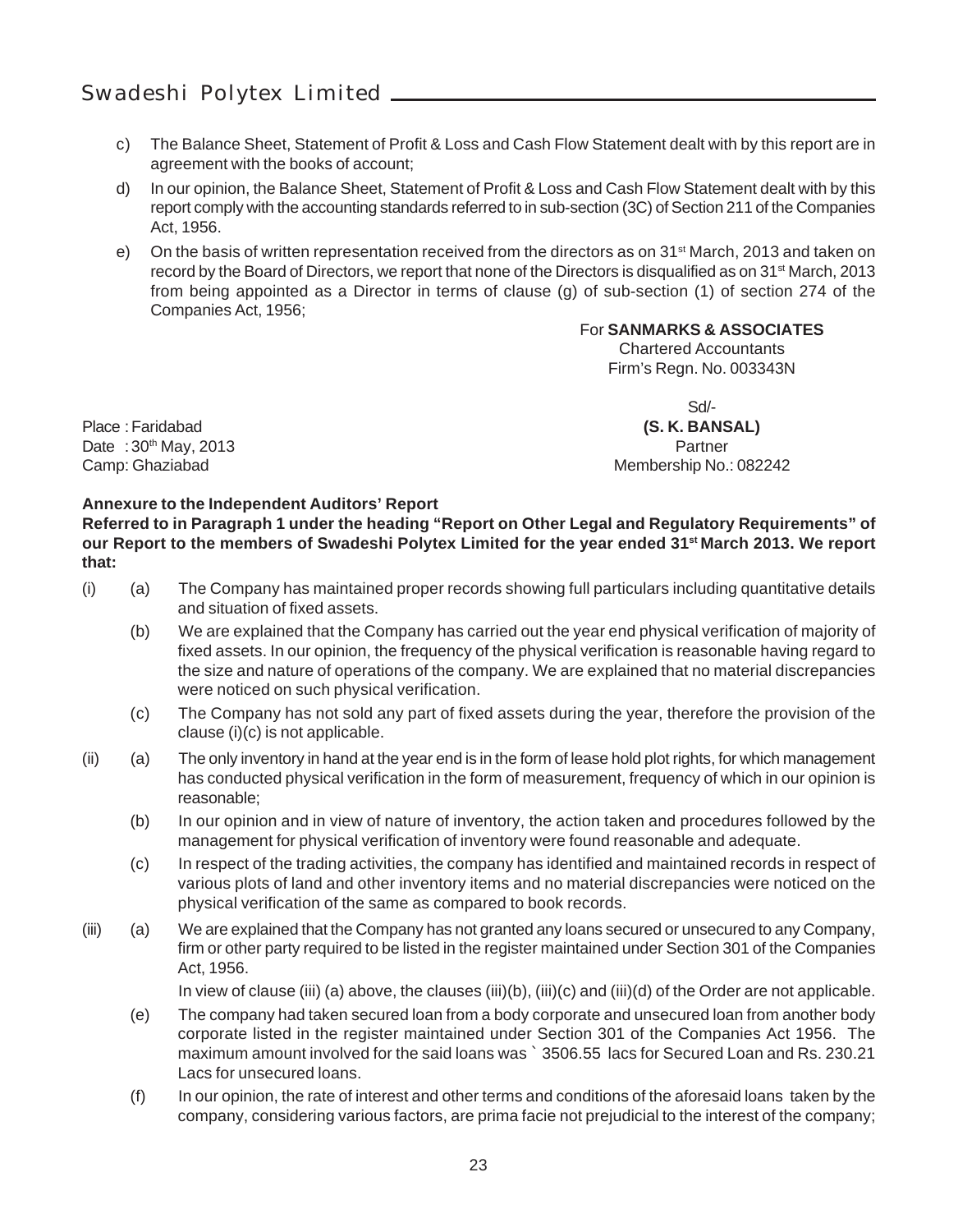- (g) In respect of the aforesaid secured loan, *in our opinion the principal amount of* ` *2363.21 lacs and interest of* ` *82.99 lac is overdue for recovery.* In respect of unsecured loan, it is informed that the same is repayable on demand. We are also informed that no such demand was raised for repayment of aforesaid unsecured loan during the year and therefore there was no overdue amount at the year end.
- (iv) In our opinion and according to the information and explanations give to us, there are adequate internal control systems commensurate with the size of the company and nature of its business with regard to purchase of fixed assets and Trading activities. Further, on the basis of our examination and according to the information and explanations given to us, we have neither came across nor have been informed of any instance of major weakness in the aforesaid internal control procedures.
- (v) (a) In our opinion and according to the information and explanations given to us, the particulars of contracts or arrangements that need to be entered into the register maintained under Section 301 of the Companies Act, 1956 have been so entered.
	- (b) In our opinion and according to the information and explanations given to us, the company has not entered into any transactions exceeding the aggregate amount of ` 5 lacs in respect of aforesaid parties during the year except the transactions under loan and interest thereon and reimbursement accounts.
- (vi) The Company has not, during the year, accepted any fixed deposit from the public to which provisions of section 58A & 58AA of the Companies Act, 1956 and relevant rules framed there under apply.
- (vii) In our opinion, the Company has an internal audit system commensurate with the size and nature of its business.
- (viii) We are informed that the maintenance of the cost records has not been prescribed u/s 209 (1) (d) of the Companies Act, 1956 for the company since no manufacturing activities were carried out by the company during the year under report.
- (ix) (a) According to the information and explanation given to us and on the basis of our examination of the books of account, the company has been generally regular in depositing the undisputed statutory dues including Provident Fund, Investor Education and Protection Fund, Employees' State Insurance, Income-tax, Sales-tax, Wealth Tax, Service Tax, Custom Duty, Excise Duty, cess and any other material statutory dues applicable to it with the appropriate authorities except *TDS on Contract Payments of `1,25,341/ remaining outstanding for more than six months as at 31<sup>st</sup> March 2013 from the date it was payable.*
	- (b) According to information and explanation given to us and on the basis of our examination of the books of accounts of the company, following are the details of sales tax/income tax/custom duty/ wealth tax/service Tax/excise duty/cess, which have not been deposited on account of any dispute.

| <b>Name of Statute</b>          | <b>Nature of Dues</b>                              | Amount<br>(in lacs) | Period           | Forum at which dispute<br>is pending            |
|---------------------------------|----------------------------------------------------|---------------------|------------------|-------------------------------------------------|
| Various Sales Tax Acts          | Sales Tax Demand                                   | 149.37              | Various<br>Years | Various Forum                                   |
| The Central Excise<br>Act. 1944 | Excise Duty on<br>unauthorised removal<br>of goods | 165.22              | Various<br>Years | <b>Commissioner Central Excise</b><br>and CESAT |
| The Central Excise<br>Act, 1944 | Penalty on<br><b>Excise Duty</b>                   | 25.00               | 2012             | <b>CESAT</b>                                    |
| The Central Excise<br>Act. 1944 | Custom Duty                                        | 0.19                | Old              | D. C. Customs, Mumbai                           |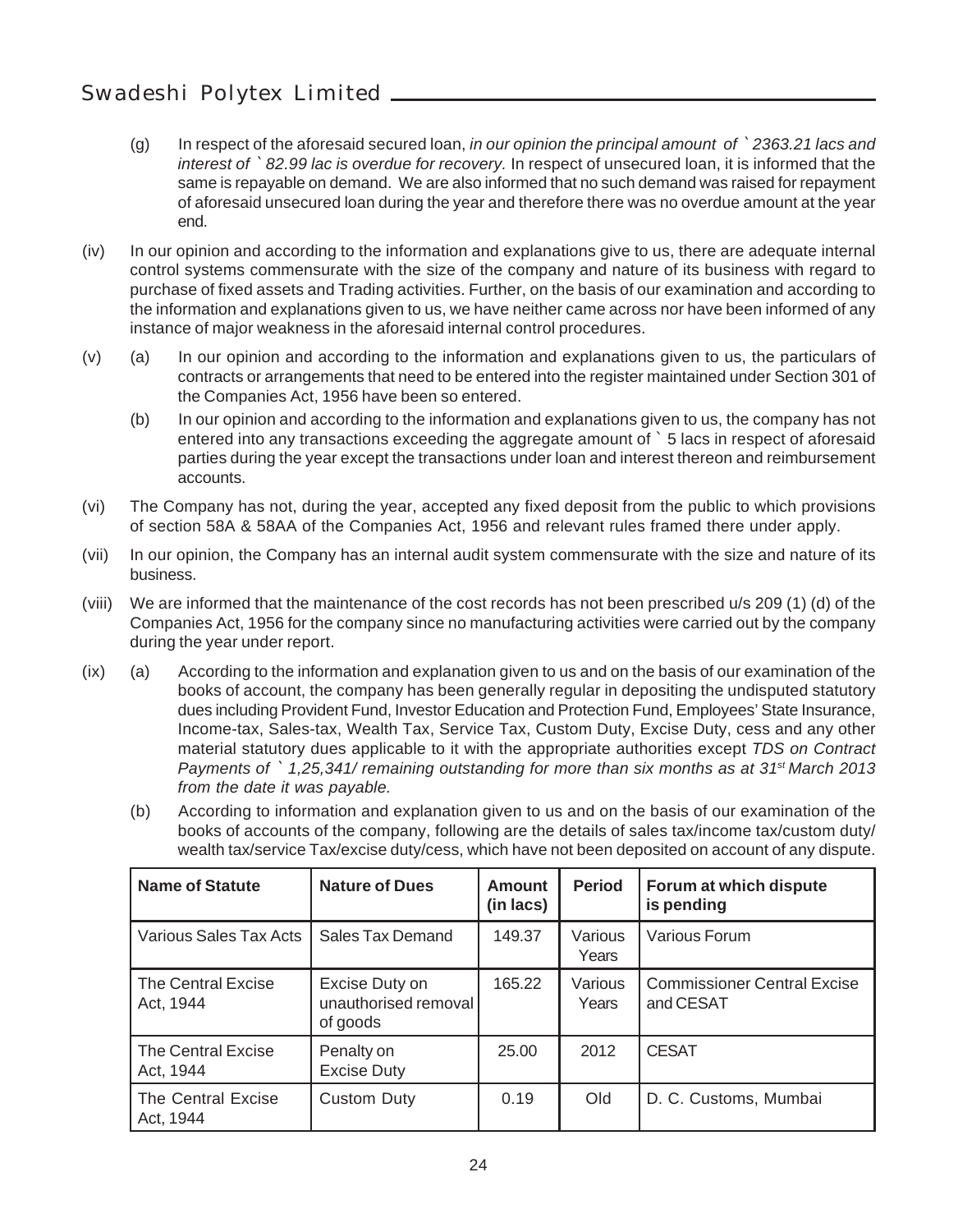- (x) At the end of the current financial year, company's accumulated losses were more than 50% of its net worth. The company had incurred cash loss during the current financial year as well as in the immediately preceding financial year.
- (xi) According to the information and explanation given to us, we are informed that the company had not borrowed any money from any bank or financial institution and had not issued debentures during the year unde report.
- (xii) We are informed that the company had not granted any loans and advances on the basis of security by way of pledge of shares, debentures and other securities.
- (xiii) In our opinion, the company is not a chit fund or a nidhi/mutual benefit fund/society. Therefore, the provisions of clause 4(xiii) of the Order are not applicable to it.
- (xiv) On the basis of examination of books of accounts and according to information and explanations given to us, the company is not dealing or trading in shares, securities, debentures and other Investments.
- (xv) According to the information and explanation given to us by the Management, the Company had not given any guarantee for loans taken by others from banks or financial institutions.
- (xvi) We are informed that the Company had not obtained any term loans during the current financial year.
- (xvii) According to the information and explanations given to us, and on an overall examination of the Balance Sheet of the Company, we report that the company had not used the short term funds for long term investment during the year under report.
- (xviii) According to the information and explanation given to us, the company had not made any preferential allotment of shares to parties or companies covered in register maintained under Section 301 of the Act.
- (xix) The company had not issued any debentures, consequently the provisions of clause 4(xix) of the Order are not applicable to it.
- (xx) The company had not raised any money by means of public issue.
- (xxi) During the course of our examination of the books and records of the company carried out in accordance with the generally accepted auditing practices in India, we have neither come across any instance of fraud on or by the Company, noticed and reported during the year, nor have we been informed of such case by the Management.

For **SANMARKS & ASSOCIATES** Chartered Accountants Firm's Regn. No. 003343N

Sd/-

Place :Faridabad **(S. K. BANSAL)** Camp: Ghaziabad Membership No.: 082242

Date : 30<sup>th</sup> May, 2013 **Partner Partner Partner**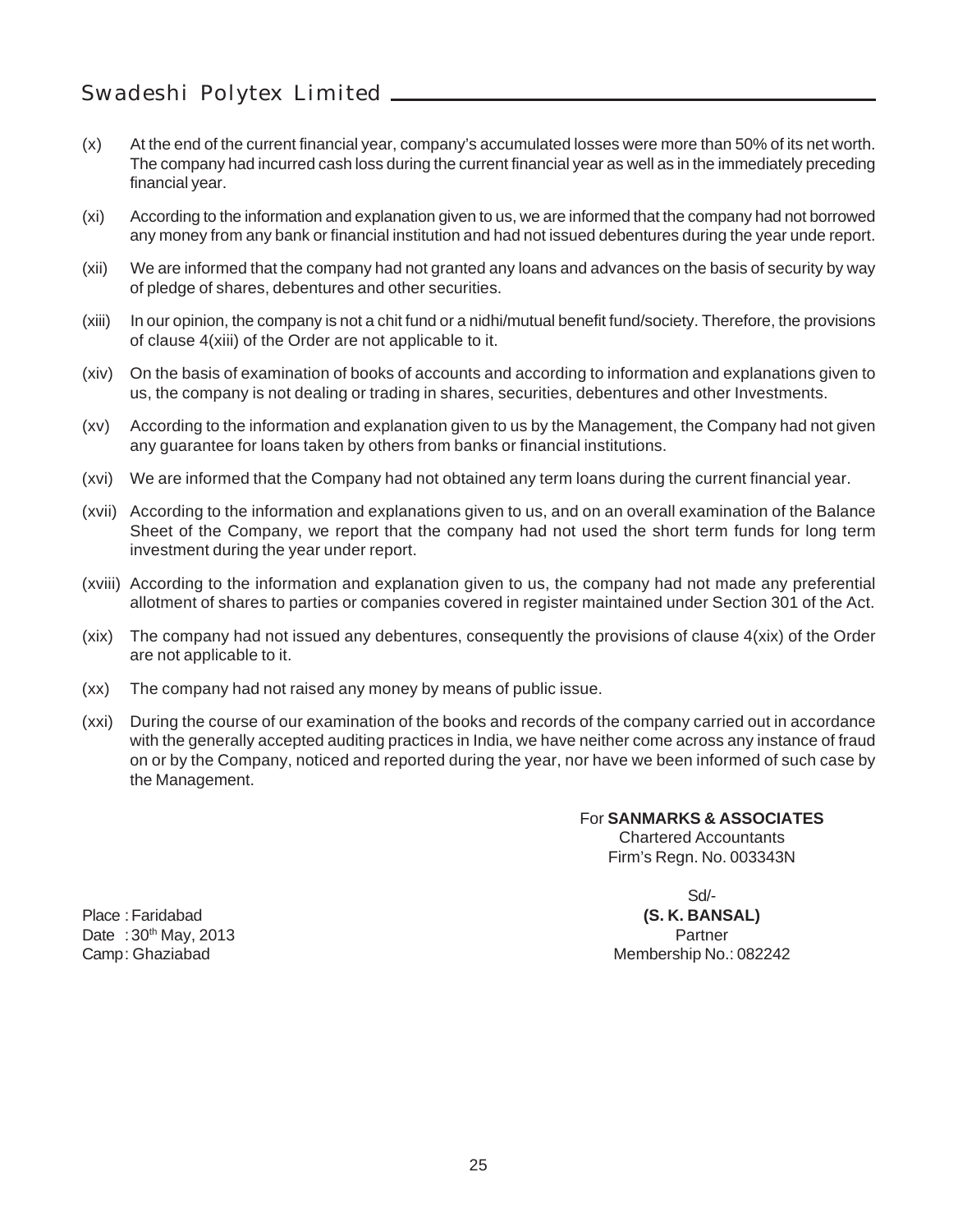#### **BALANCE SHEET AS AT 31st MARCH, 2013**

|    | <b>Particulars</b> |                                   | <b>Note</b>  | Amount as at   | Amount as at   |
|----|--------------------|-----------------------------------|--------------|----------------|----------------|
|    |                    |                                   | No.          | 31-March-2013  | 31-March-2012  |
|    |                    |                                   |              |                |                |
| L. |                    | <b>EQUITY &amp; LIABILITIES</b>   |              |                |                |
|    | (1)                | Shareholders' Funds               |              |                |                |
|    |                    | (a) Share Capital                 | 2.1          | 39,000,000     | 39,000,000     |
|    |                    | (b) Reserves & Surplus            | 2.2          | $-532,026,485$ | -545,554,229   |
|    |                    |                                   |              | -493,026,485   | $-506,554,229$ |
|    | (2)                | Non-current liabilities           |              |                |                |
|    |                    |                                   |              |                |                |
|    |                    | (a) Other Long Term Liabilities   | 2.3          | 26,750,552     | 27, 114, 272   |
|    |                    | (b) Long-term provisions          | 2.4          | 3,403,008      | 3,403,008      |
|    |                    |                                   |              | 30,153,560     | 30,517,280     |
|    | (3)                | <b>Current liabilities</b>        |              |                |                |
|    |                    | (a) Short-term borrowings         | 2.5          | 610,096,745    | 610,096,745    |
|    |                    | (b) Trade payables                | 2.6          | 14,244,103     | 25,037,408     |
|    |                    | (c) Other current liabilities     | 2.7          | 139,279,821    | 50,070,766     |
|    |                    |                                   |              |                |                |
|    |                    |                                   |              | 763,620,668    | 685,204,919    |
|    |                    |                                   | <b>TOTAL</b> | 300,747,743    | 209,167,970    |
|    |                    | II. ASSETS                        |              |                |                |
|    | (1)                | Non-current assets                |              |                |                |
|    |                    | (a) Fixed assets                  |              |                |                |
|    |                    | Tangible assets                   | 2.8          | 1,359,025      |                |
|    |                    |                                   |              |                | 1,323,481      |
|    |                    |                                   |              | 1,359,025      | 1,323,481      |
|    |                    | (b) Non-current investments       | 2.9          |                |                |
|    |                    | (b) Deferred Tax Assets(Net)      | 2.10         | 85,318,036     | 70,063,823     |
|    |                    | (c) Long-term loans and advances  | 2.11         | 9,092,975      | 9,124,556      |
|    |                    |                                   |              | 94,411,011     | 79,188,379     |
|    | (2)                | <b>Current assets</b>             |              |                |                |
|    |                    |                                   | 2.12         | 69,747,239     |                |
|    |                    | (a) Inventories                   |              |                | 69,607,845     |
|    |                    | (b) Trade receivables             | 2.13         | 128,600,956    | 35,741,125     |
|    |                    | (c) Cash and cash equivalents     | 2.14         | 6,299,555      | 23,019,276     |
|    |                    | (d) Short-term loans and advances | 2.15         | 23,311         | 88,388         |
|    |                    | (e) Other current assets          | 2.16         | 306,646        | 199,476        |
|    |                    |                                   |              | 204,977,707    | 128,656,110    |
|    |                    |                                   | <b>TOTAL</b> | 300,747,743    | 209,167,970    |

Significant Accounting Policies 1.0 The Notes No. 1 to 2.35 are integral part of these financial statements

As per our report of even date attached For **Sanmarks & Associates** Chartered Accountants Firm Regn. No. 003343N

Partner Director Director Director Director Director Director M No. - 082242 Place : Faridabad Camp: Ghaziabad Date: 30<sup>th</sup> May, 2013

**S.K.Bansal (R.K. Sharma) (B. Mehrotra)**

Sd/-<br>
Sharma) (B. Mehrotra)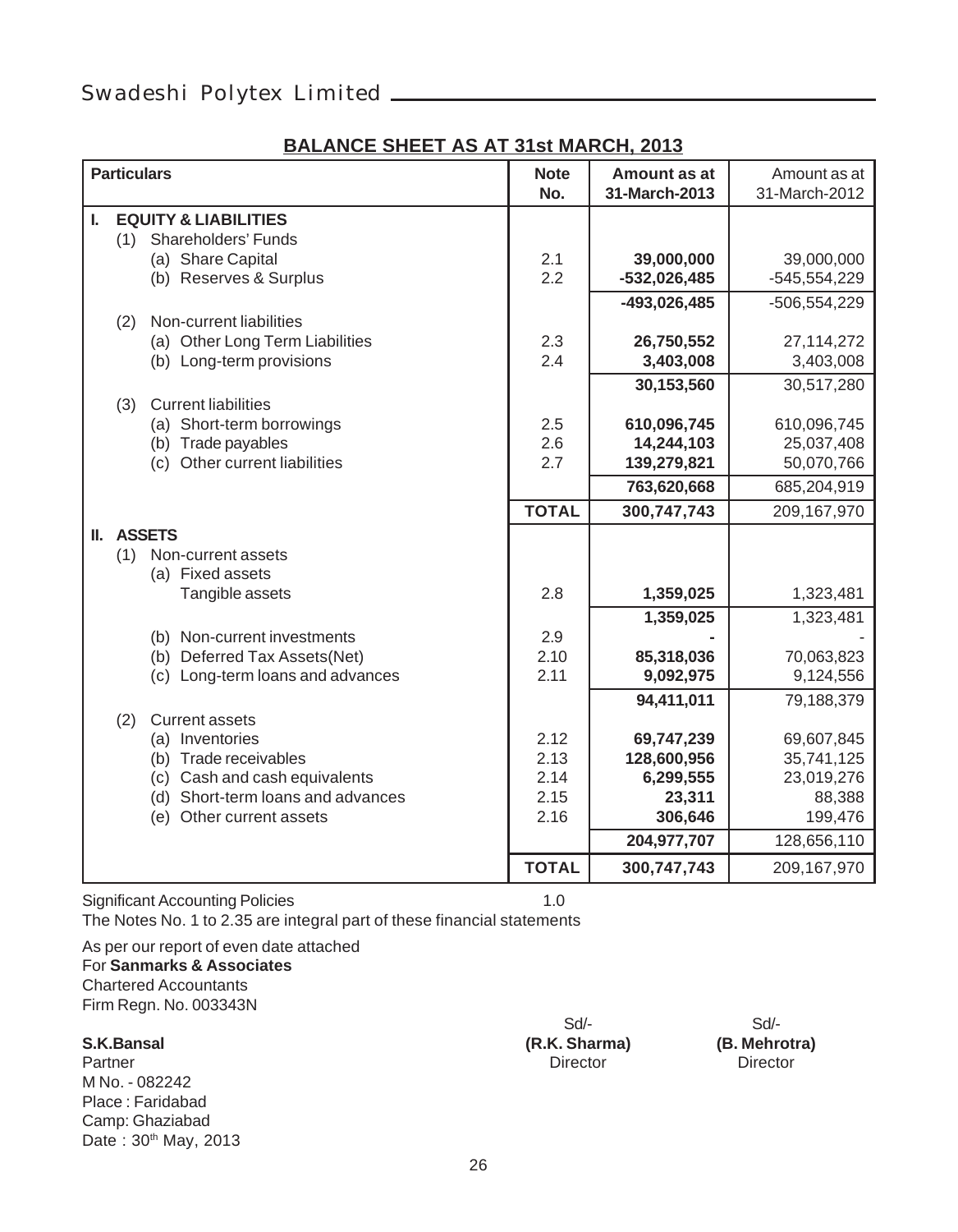#### **STATEMENT OF PROFIT & LOSS FOR THE YEAR ENDED 31st MARCH, 2013**

| <b>Particulars</b>                                                                                                                                                                                                                                   |                                    | For the year ended<br>31-March-2013                           | For the year ended<br>31-March-2012                   |
|------------------------------------------------------------------------------------------------------------------------------------------------------------------------------------------------------------------------------------------------------|------------------------------------|---------------------------------------------------------------|-------------------------------------------------------|
| I.<br>Revenue from operations<br>Other Income<br>Ш.                                                                                                                                                                                                  | 2.17<br>2.18                       | 141,850,821<br>1,095,026                                      | 53,957,640<br>1,495,079                               |
| Ш.<br>Total Revenue (I +II)                                                                                                                                                                                                                          |                                    | 142,945,847                                                   | 55,452,719                                            |
| IV.<br>Expenses:<br>Purchase of Stock-in-Trade<br><b>Land Development Expenses</b><br>Changes in inventories of Stock-in-Trade<br><b>Financial costs</b><br>Depreciation and amortization expense<br>Less: Charged from Revaluation Reserve          | 2.19<br>2.8                        | 2,530,894<br>5,744,738<br>(139, 394)<br>120,908,387<br>38,203 | 70,533,542<br>(68, 412, 287)<br>180,849,085<br>56,773 |
| Other expenses                                                                                                                                                                                                                                       | 2.20                               | 15,589,487                                                    | 19,769,787                                            |
| <b>Total Expenses</b>                                                                                                                                                                                                                                |                                    | 144,672,315                                                   | 202,796,901                                           |
| Profit/(Loss) before exceptional items and tax<br>V.<br><b>Exceptional Items</b><br>VI.<br>VII. Profit/(Loss) before tax<br>VIII. Tax expense:                                                                                                       | $(III - IV)$<br>2.21<br>$(V - VI)$ | (1,726,469)<br>(1,726,469)                                    | (147, 344, 182)<br>(147, 344, 182)                    |
| (1) Current tax<br>(2) Income Tax provision no longer required                                                                                                                                                                                       |                                    |                                                               | (13, 483, 953)<br>(662, 864)                          |
| (3) Deferred tax                                                                                                                                                                                                                                     |                                    | (15, 254, 213)                                                | (70,063,823)                                          |
| IX. Profit/(Loss) from the period from<br>continuing operations                                                                                                                                                                                      | $(VII-VIII)$                       | 13,527,744                                                    | (63, 133, 542)                                        |
| Profit/(Loss) from Discontinuing operations<br>Х.<br>Tax expense of Discontinuing operations<br>XI.                                                                                                                                                  | 2.22                               |                                                               | 41,559,418<br>13,483,953                              |
| XII. Profit/(Loss) from Discontinuing operations                                                                                                                                                                                                     | $(X-XI)$                           |                                                               | 28,075,465                                            |
| XIII. Profit/(Loss) for the period                                                                                                                                                                                                                   | $(IX+XII)$                         | 13,527,744                                                    | (35,058,077)                                          |
| XIV. Earning per equity share: (nominal value of<br>10 each (previous year ` 10 each)<br><b>Basic &amp; Diluted</b><br>Computed on the basis of profits from<br>continuing operations<br>Computed on the basis of the total<br>profits of the period |                                    | 3.47<br>3.47                                                  | $-16.19$<br>$-8.99$                                   |

Significant Accounting Policies 1.0 The Notes No. 1 to 2.35 are integral part of these financial statements

As per our report of even date attached For **Sanmarks & Associates** Chartered Accountants Firm Regn. No. 003343N

|                      | Sd            | Sd              |
|----------------------|---------------|-----------------|
| S.K.Bansal           | (R.K. Sharma) | (B. Mehrotra)   |
| Partner              | Director      | <b>Director</b> |
| M No. - 082242       |               |                 |
| Place: Faridabad     |               |                 |
| Camp: Ghaziabad      |               |                 |
| Date: 30th May, 2013 |               |                 |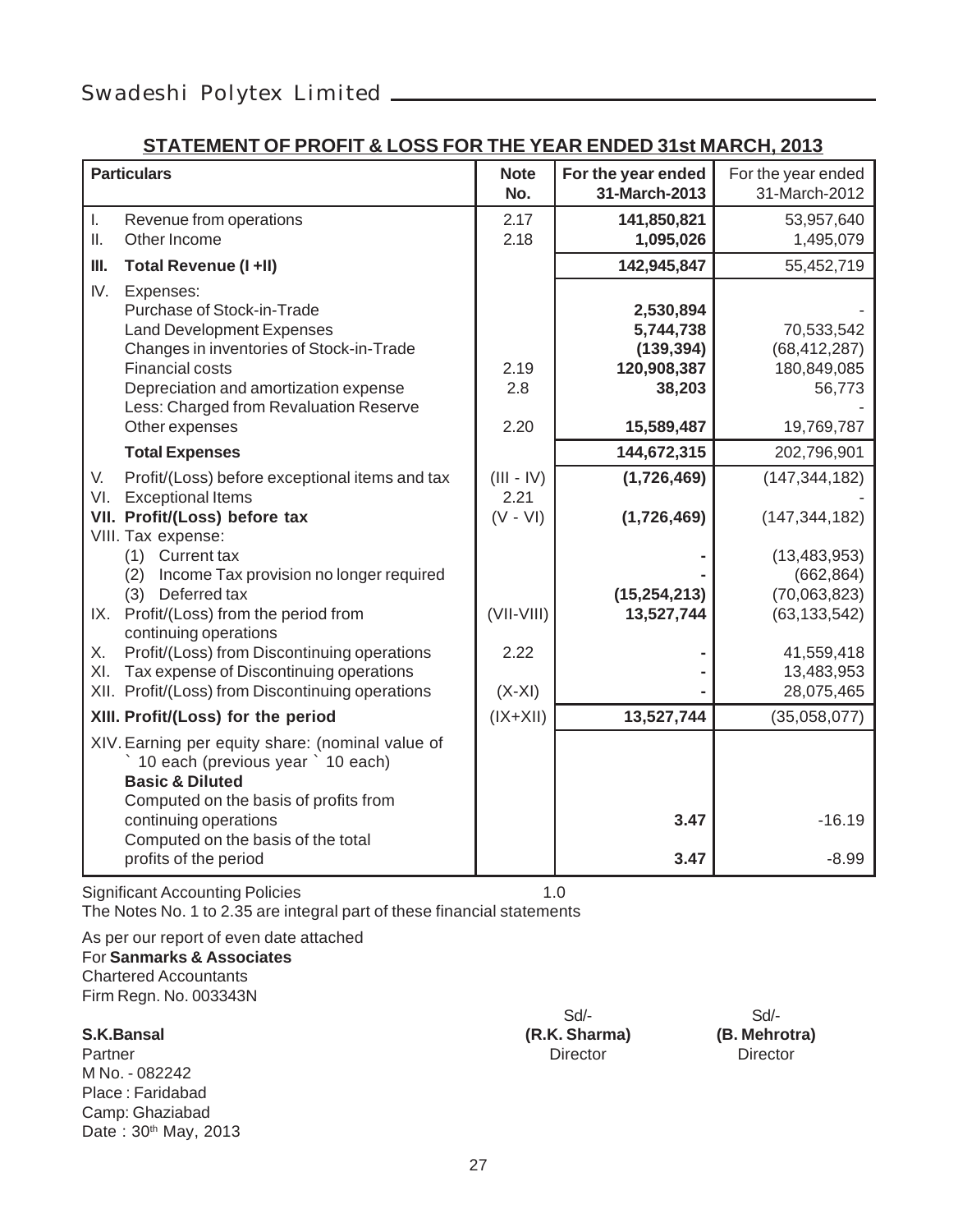#### **CASH FLOW STATEMENT FOR THE YEAR ENDED 31st MARCH, 2013**

| <b>Particulars</b>                                                      | For the year ended<br>31-March-2013 | For the year ended<br>31-March-2012 |
|-------------------------------------------------------------------------|-------------------------------------|-------------------------------------|
| A. CASH FLOW FROM OPERATING ACTIVITIES                                  |                                     |                                     |
| Net profit/(loss) before tax                                            | (1,726,469)                         | (105, 784, 763)                     |
| Adjustment for:                                                         |                                     |                                     |
| Provisions no longer required written back                              |                                     |                                     |
| Interest Expenses                                                       | 119,937,660                         | 180,538,791                         |
| Credit Balances written back                                            | (579, 855)                          | (57, 575, 002)                      |
| Interest Income                                                         | (485, 871)                          | (1,403,596)                         |
| Depreciation                                                            | 38,203                              | 56,773                              |
| Fixed Assets written off                                                |                                     | 507,935                             |
| (Profit)/Loss On Sale of Assets                                         |                                     | (15, 355, 808)                      |
| Miscellaneous Assets written off                                        |                                     | 3,614,725                           |
| Provision write off for Doubtful Debts/Advances                         |                                     | 17, 133, 573                        |
| Operating Cash before working capital changes<br><b>Adjustment for:</b> | 117,183,669                         | 21,732,627                          |
| (Increase)/Decrease in Long Term Loans & Advances                       | (9,916)                             | (3,648,943)                         |
| (Increase)/Decrease in Short Term Loans & Advances                      | 65,077                              | 373,991                             |
| Increase/(Decrease) in Other Long Term Liabilities                      | (363, 720)                          | (105, 715)                          |
| Increase/(Decrease) in Other Current Liabilities                        | (18, 734, 837)                      | (150, 345, 070)                     |
| (Increase)/Decrease in Other Current Assets                             | (1, 160, 638)                       | 163,910                             |
| (Increase)/Decrease in Inventory                                        | (139, 394)                          | (63,077,787)                        |
| Increase/(Decrease) in Trade Payables                                   | (10, 213, 452)                      | 1,288,168                           |
| (Increase)/Decrease in Trade Receivables                                | (92, 859, 831)                      | (15, 364, 558)                      |
| <b>Cash Generated from Operation</b>                                    | (6, 233, 042)                       | (208, 983, 377)                     |
| Direct Tax Paid/(Refund)                                                | (41, 497)                           | (62, 181)                           |
| <b>Net Cash Flow from Operating Activities</b>                          | (6, 191, 545)                       | (208, 921, 196)                     |
| <b>B. CASH FLOW FROM INVESTING ACTIVITIES</b>                           |                                     |                                     |
| <b>Purchase of Fixed Assets</b>                                         | 73,747                              | 51,902                              |
| Sale of Fixed Assets                                                    |                                     | (47, 339, 216)                      |
| <b>Interest Received</b>                                                | (485, 871)                          | (1, 562, 255)                       |
| <b>Net Cash used in Investing Activities</b>                            | (412, 124)                          | (48, 849, 569)                      |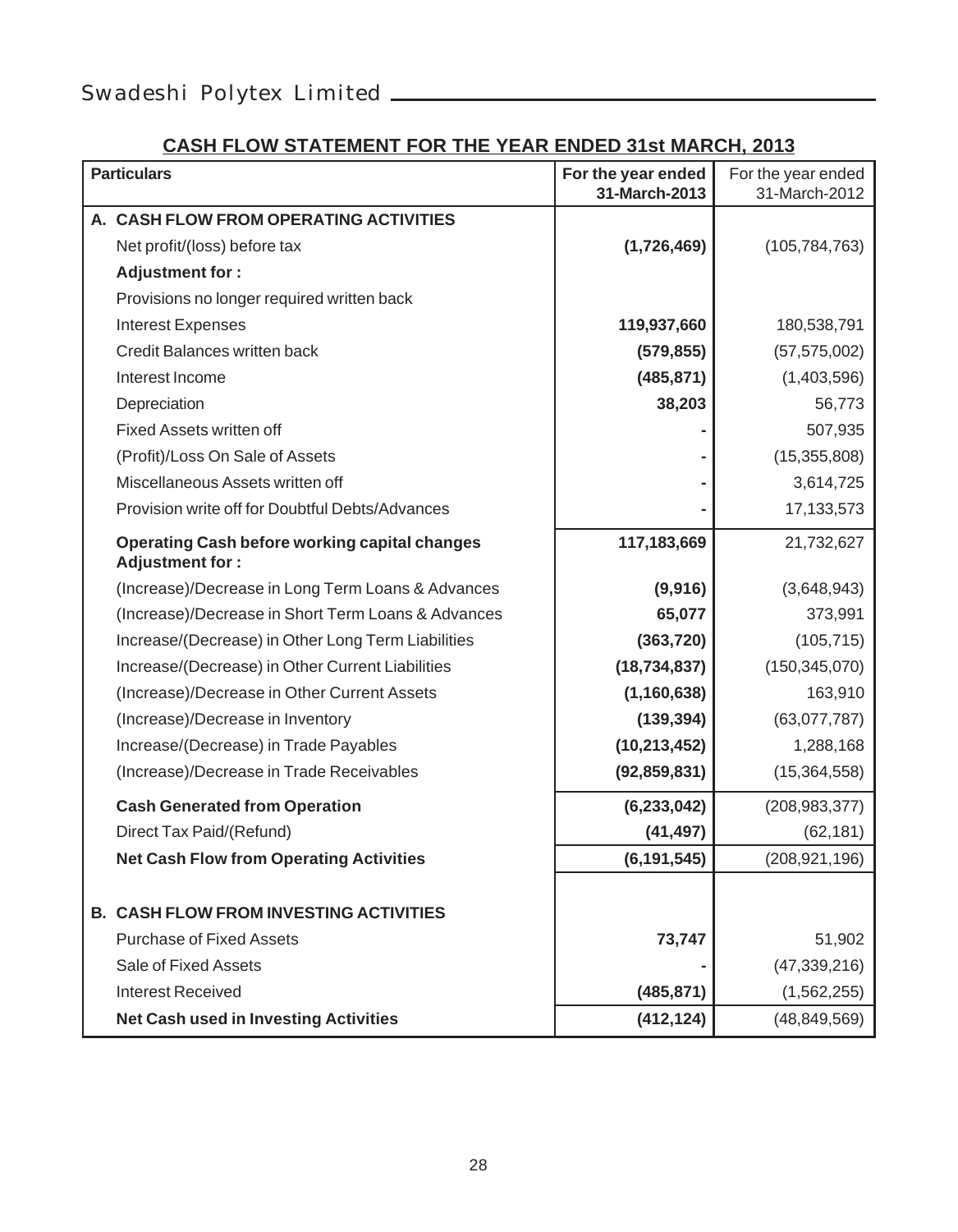| <b>Particulars</b>                                                | For the year ended<br>31-March-2013 | For the year ended<br>31-March-2012 |
|-------------------------------------------------------------------|-------------------------------------|-------------------------------------|
| C. CASH FLOW FROM FINANCIAL ACTIVITIES                            |                                     |                                     |
| Payment of Short Term Borrowings                                  |                                     |                                     |
| Proceeds from Short Term Borrowings                               |                                     | (322, 799, 148)                     |
| Interest Paid                                                     | 11,993,768                          | 164,084,209                         |
| <b>Net Cash used in Financing Activities</b>                      | 11,993,768                          | (158, 714, 939)                     |
| Net Increase/(Decrease) in Cash and Cash Equivalents<br>$(A-B-C)$ | (17, 773, 190)                      | (1,356,688)                         |
| Cash and Cash Equivalent at the Beginning of the Year             | 23,019,276                          | 24,375,965                          |
| Cash and Cash Equivalent at the End of the Year                   | 5,246,086                           | 23,019,276                          |
| <b>COMPONENTS OF CASH AND CASH EQUIVALENTS</b>                    |                                     |                                     |
| Cash in hand                                                      | 1,478,400                           | 1,762,266                           |
| Cheque/Draft in Hand                                              |                                     |                                     |
| <b>Balance with Banks</b>                                         |                                     |                                     |
| <b>Current Accounts</b><br>Deposit Accounts                       | 3,767,686                           | 20,587,553<br>669,457               |
| <b>Total Cash and Cash Equivalents (Note 2.14)</b>                | 5,246,086                           | 23,019,276                          |
|                                                                   |                                     |                                     |

As per our report of even date attached

#### For **Sanmarks & Associates**

Chartered Accountants Firm Regn. No. 003343N

Partner Director Director Director Director Director Director Director Director M No. - 082242

Place : Faridabad Camp: Ghaziabad Date: 30th May, 2013

**S.K.Bansal (R.K. Sharma)** 

Sd/-<br>
Sharma) (B. Mehrotra)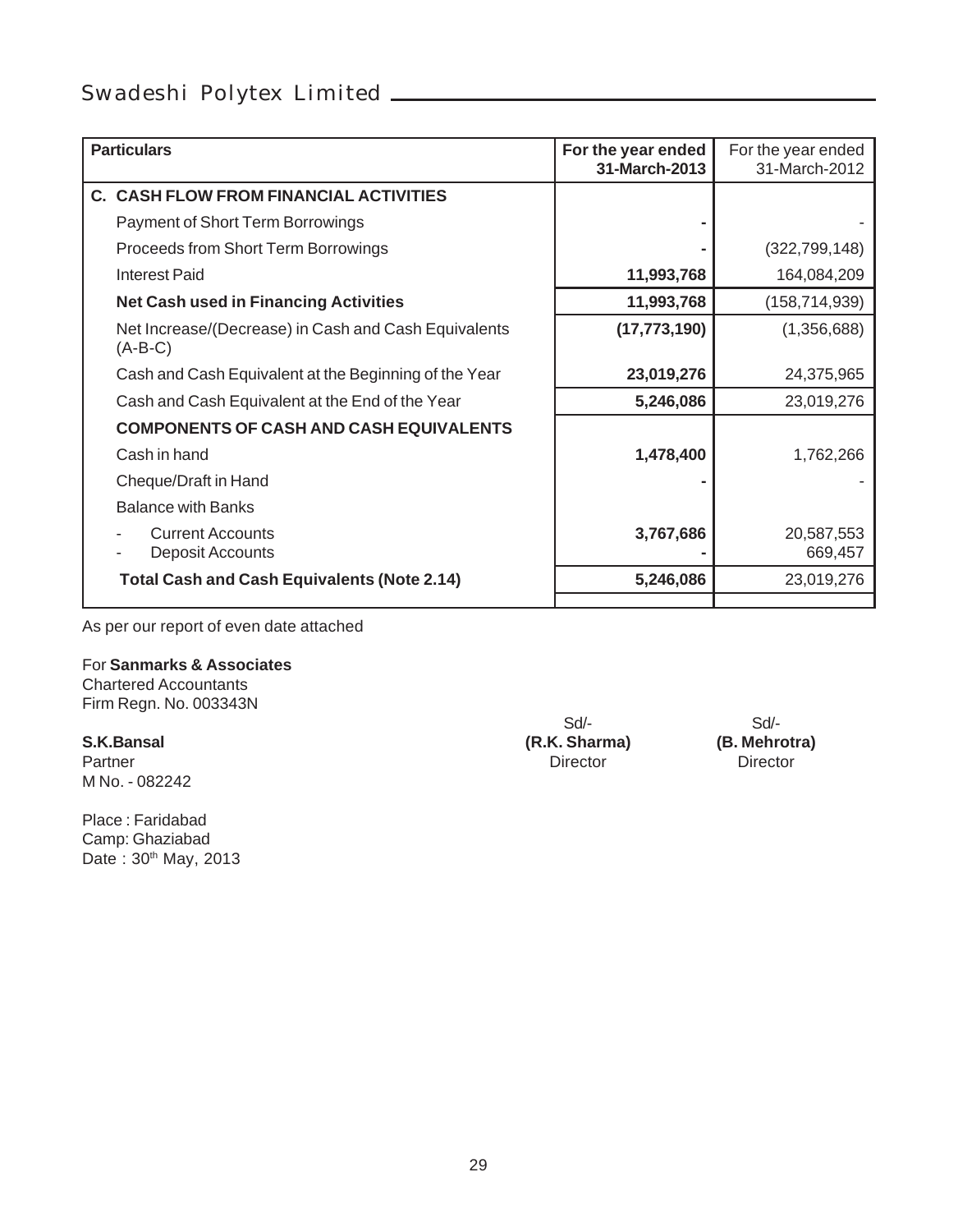#### **SIGNIFICANT ACCOUNTING POLICIES & PRACTICES AND NOTES TO ACCOUNTS**

#### **1 SIGNIFICANT ACCOUNTING POLICIES & PRACTICES**

#### **1.1 ACCOUNTING CONCEPTS**

**a)** The financial statements are prepared under the historical cost convention on accrual basis of accounting as going concern and in accordance with the generally accepted accounting principles, accounting standards as prescribed under companies Accounting Rules, 2006, as applicable and the relevant provisions, rules and disclosure requirements of the Companies Act, 1956.

#### **b) USE OF ESTIMATES**

In preparing the financial statements in conformity with the generally accepted accounting principles management is required to make estimates and assumptions that may affect the reported amount of assets and liabilities and disclosure of contingent liabilities as at the date of financial statements and the amount of revenue and expenses during the reported period. Actual results could differ from those estimates. Any revision to such estimates is recognised in the period the same is determined.

#### **1.2 FIXED ASSETS, REVALUATION OF ASSETS AND DEPRECIATION**

- (a) Fixed assets are stated at their original cost of acquisition including cost of installation. MODVAT/ CENVAT availed are being deducted from the cost of respective asset.
- (b) Projects under Commissioning and other Capital Works-in-Progress are carried at cost, comprising direct cost and related incidental expenses.
- (c) In case of Revaluation of Fixed Assets, the concerned asset is stated at revalued amount with the creation of Revaluation Reserve. Consequent depreciation on revalued portion of fixed assets based on the remaining useful life is being withdrawn from Revaluation reserve crediting the Profit & Loss Account.
- (d) Depreciation on Plant & Machinery and Buildings is being provided on Straight Line Method, other assets except leasehold land is provided on written down value method at the rates specified in Schedule XIV (as amended) to the Companies Act, 1956.

#### **1.3 IMPAIRMENT OF ASSETS**

- (i) The carrying amounts of fixed assets are reviewed at each balance sheet date, if there is any indication of impairment based on internal /external factors.
- (ii) An impairment loss is recognized wherever the carrying amount of an asset exceeds its recoverable amount and the same is recognized as an expense in the statement of Profit & Loss and Carrying amount of the asset is reduced to recoverable amount.
- (iii) Reversal of impairment losses recognized in prior years is recorded when there is an indication that the impairment losses recognized for the assets no longer exists or have decreased.

#### **1.4 REVENUE**

Sales is recognized on dispatch of goods and includes excise duty but excludes sales tax, rebate & discount allowed, as applicable and is net of return/rejections. Certain Incomes the accrual of which is ab-initio not agreed/disputed upon by the parties is not accounted for till such time is agreed / received. Similarly Interest on receivables are accounted only on the receipt or settlement of the same, which ever is earlier.Revenue on transfer of leasehold land is recognised on the basis of transfer of rights along with the related risk and rewards to the buyer.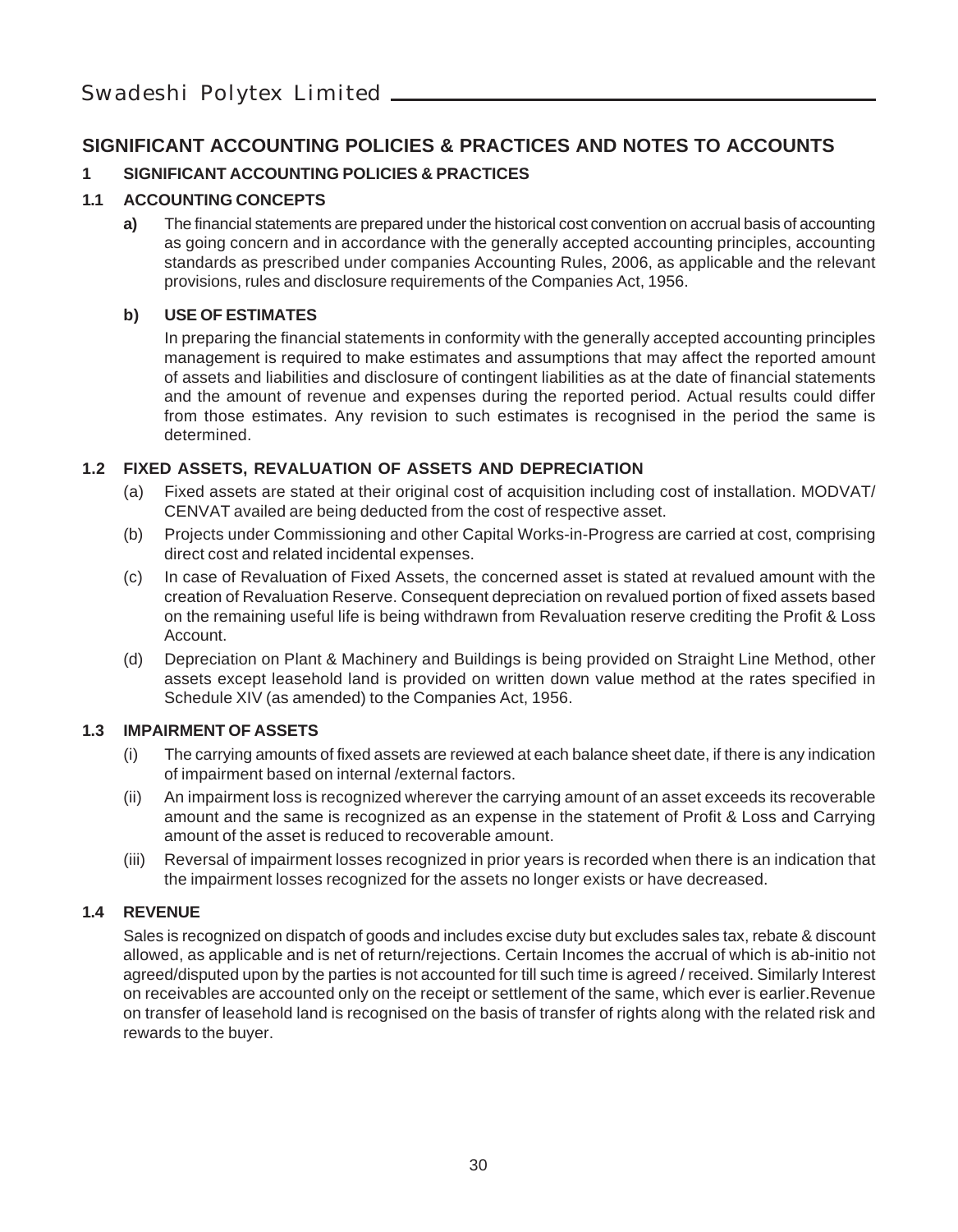#### **1.5 INVENTORIES**

Valuation of stocks is done as mentioned below:

| Raw Material and Stores & Spares                               | At lower of cost or Net relisable value                                             |
|----------------------------------------------------------------|-------------------------------------------------------------------------------------|
| Work-in-Process                                                | At cost of material included therein or net realisable value<br>whichever is lower. |
| <b>Finished Goods</b>                                          | At lower of cost or net realisable value                                            |
| Leasehold Land held for sale                                   | At lower of book value or net realisable value                                      |
| Saleable Waste, Inventory Held for<br>Disposal and by products | At Net estimated relisable value                                                    |

- (a) Cost is arrived at using monthly weighted average method.
- (b) Cost of Finished Goods is inclusive of Excise Duty.
- (c) Cost of Leasehold hand is determined after including the expenditure incurred on the development thereof

#### **1.6 TAXATION**

#### **i) Current Tax**

Provision for Taxation is ascertained on the basis of assessable profits computed in accordance with the provisions of Income Tax Act, 1961. However, where the tax is computed in accordance with the provision of Section 115 JB of the Income Tax Act, 1961, as Minimum Alternate Tax (MAT), it is charged off to the Profit & Loss Account of the relevant year.

#### **ii) Deferred Tax**

Deferred Income Tax is recognized, subject to the consideration of prudence, as the tax effect of timing difference between the taxable income and accounting income computed for the current accounting year and reversal of earlier years' timing differences.

Deferred Tax assets are recognized and carried forward to the extent there is reasonable certainty, except arising from unabsorbed depreciation and carry forward losses which are recognized to the extent of deferred tax liabilities or there is virtual certainty, that sufficient future taxable income will be available against which such deferred tax assets can be realized.

#### **1.7 Refunds of Taxes and Duties**

Refund claims arising out of monies paid under protest or under appeals and charged to Revenue are accounted for at the time of receipt of orders or actual refunds whichever is earlier.

#### **1.8 Contingent Liabilities**

Disputed liabilities and claims against the company including claims raised by fiscal authorities (e.g. Sales Tax, Income Tax, Excise etc.) except frivolous claims for which no reliable estimate can be made of the amount of the obligation or which are remotely poised for crystallization are not provided for in accounts but disclosed in notes to accounts. However, present obligation as a result of past event with possibility of outflow of resources, when reliably estimable, is recognized in accounts.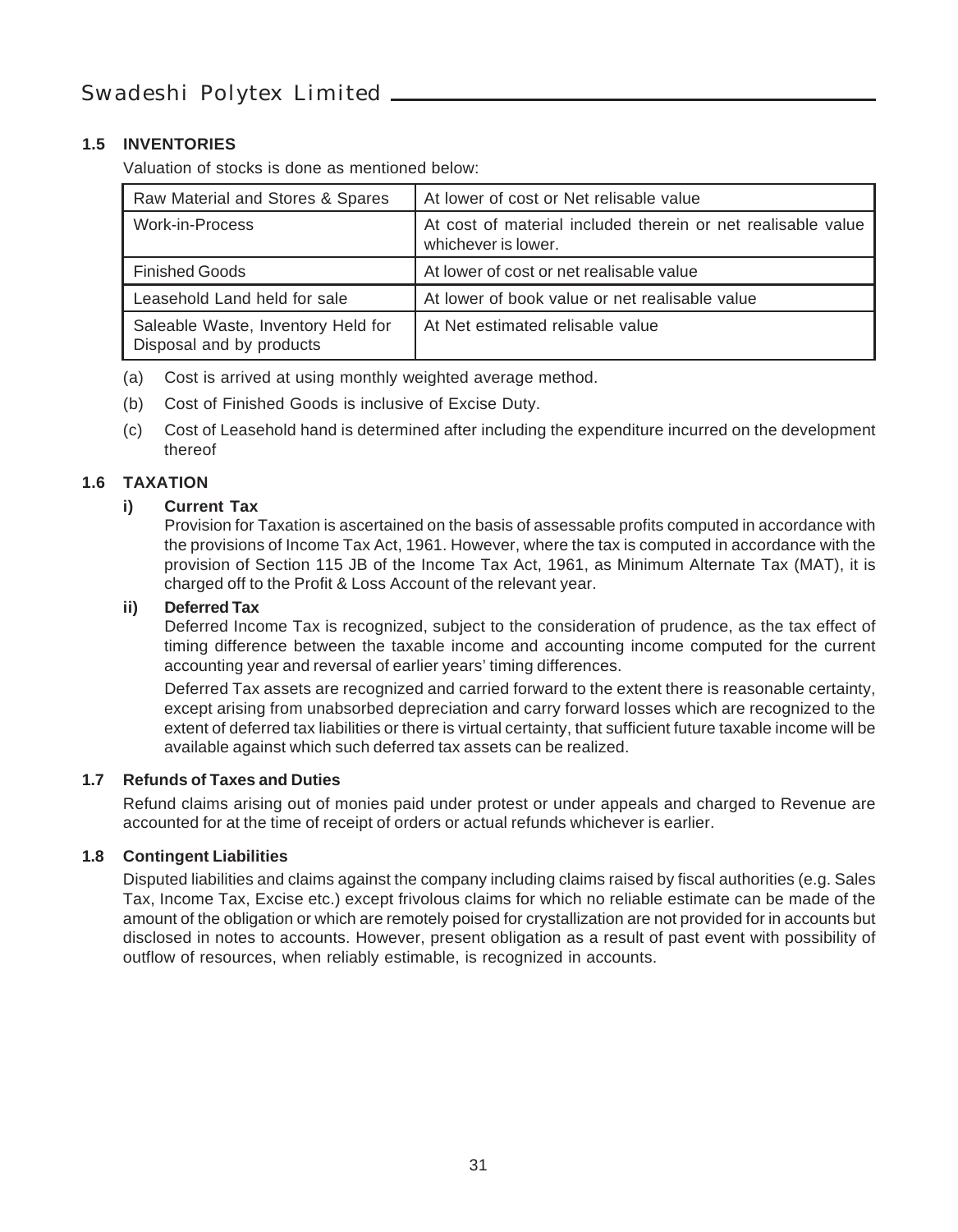#### **2.1 SHARE CAPITAL**

| <b>Particulars</b>                                                    |              | Amount as at |             |
|-----------------------------------------------------------------------|--------------|--------------|-------------|
|                                                                       |              | $31-Mar-13$  | 31-Mar-12   |
| <b>AUTHORISED</b>                                                     |              |              |             |
| 22500000 Equity Shares of `10/- each                                  |              | 225,000,000  | 225,000,000 |
| 250000 9.5% Redeemable cumulative Preference<br>Shares of `100/- each |              | 25,000,000   | 25,000,000  |
|                                                                       | <b>TOTAL</b> | 250,000,000  | 250,000,000 |
| <b>ISSUED, SUBSCRIBED &amp; PAID UP</b>                               |              |              |             |
| 3900000 Equity Shares of ` 10/- each fully paid up                    |              | 39,000,000   | 39,000,000  |
|                                                                       | ΤΟΤΑL        | 39,000,000   | 39,000,000  |

#### **Reconciliation of the no. of shares outstanding as at 31-March-2013 & 31-March-2012 is set out below:**

| <b>Particulars</b>                                     | Amount as at |           |
|--------------------------------------------------------|--------------|-----------|
|                                                        | 31-Mar-13    | 31-Mar-12 |
| No. of shares at the beginning                         | 3,900,000    | 3,900,000 |
| Add/(Less) - Shares issued/(Shares forfeited/Buy Back) | ۰            |           |
| No. of shares at the end                               | 3,900,000    | 3,900,000 |

#### **Shares in the company held by each shareholder holding more than 5% shares**

| National Textile Corporation Ltd | $-33.61%$ |
|----------------------------------|-----------|
| M.K.J Enterprises Ltd            | $-12.47%$ |
| Selecto Pac Private Ltd.         | $-8.80\%$ |
| Paharpur Cooling Towers Pvt Ltd. | $-7.50\%$ |
| Doy Pac Systems Pvt Ltd.         | $-7.11\%$ |

#### **The rights, preferences and restrictions attached to each class of shares:**

The Company has issued only one class of Equity Shares having the par value of Rs 10/- per share. Each shareholder is entitled to one vote per share.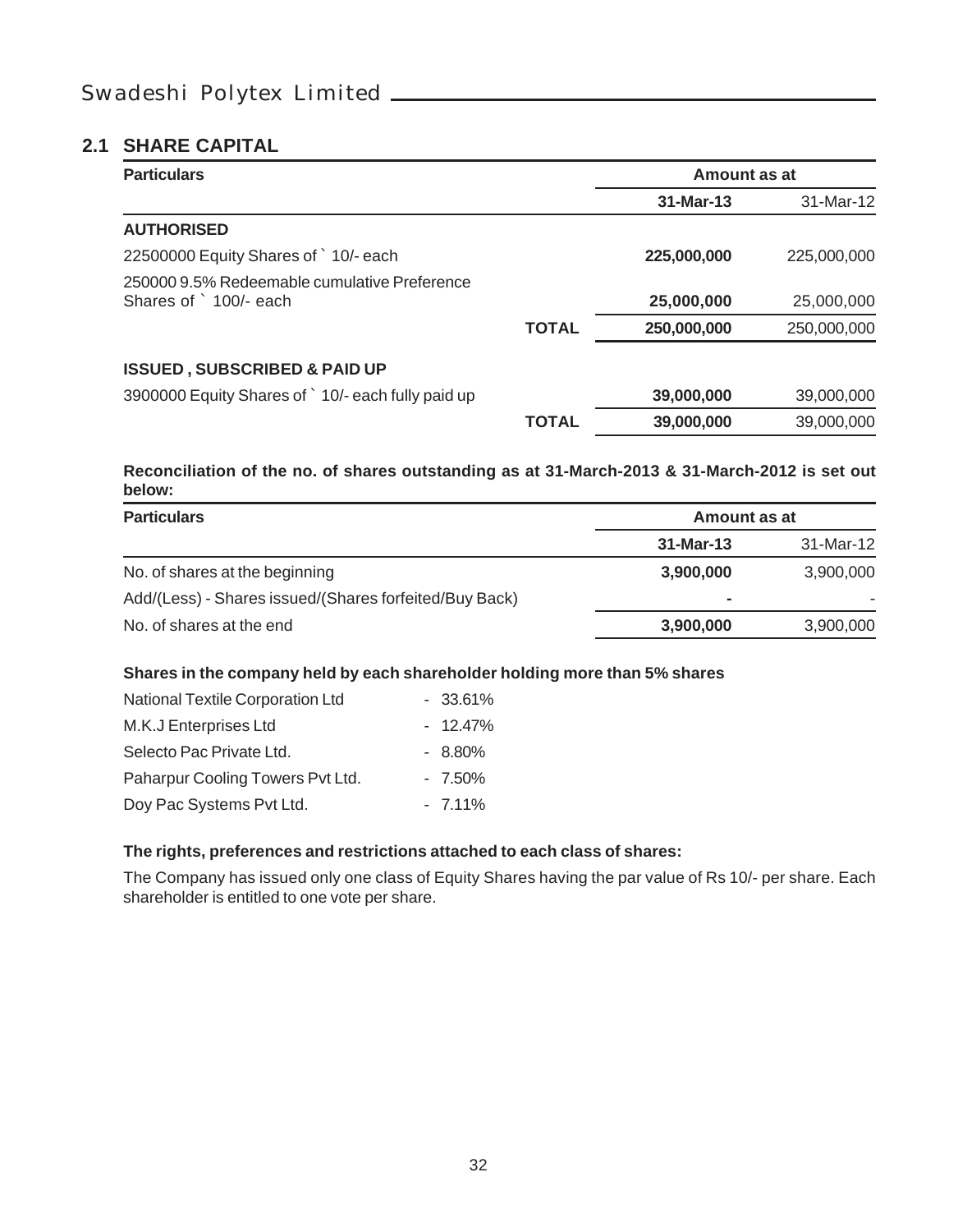#### **2.2 RESERVES & SURPLUS**

| <b>Particulars</b>                                                                                        |                                            | Amount as at                                  |
|-----------------------------------------------------------------------------------------------------------|--------------------------------------------|-----------------------------------------------|
|                                                                                                           | 31-Mar-13                                  | 31-Mar-12                                     |
| <b>Capital Reserve</b><br><b>Opening Balance</b><br>Add - Additions/(deletions) made                      | 506,250                                    | 506,250                                       |
| <b>Closing Balance</b>                                                                                    | 506,250                                    | 506,250                                       |
| <b>Revaluation Reserve</b><br>Opening Balance<br>Add - Additions made                                     | 622,835                                    | 8,036,441                                     |
| Less - Deletions in respect of sale of revalued assets                                                    |                                            | $-7,413,606$                                  |
| <b>Closing Balance</b>                                                                                    | 622,835                                    | 622,835                                       |
| <b>Capital Redemption Reserve</b><br>Opening Balance<br>Add - Additions/(deletions) made                  | 10,975,000                                 | 10,975,000                                    |
| <b>Closing Balance</b>                                                                                    | 10,975,000                                 | 10,975,000                                    |
| <b>Surplus</b><br><b>Opening Balance</b><br>Add - Profit/(Loss) during the year<br><b>Closing Balance</b> | -724,727,895<br>13,527,744<br>-711,200,151 | -689,669,818<br>$-35,058,077$<br>-724,727,895 |
| <b>General Reserve</b><br>Opening Balance<br>Add - Additions/(deletions) made                             | 167,069,581                                | 159,655,975<br>7,413,606                      |
| <b>Closing Balance</b>                                                                                    | 167,069,581                                | 167,069,581                                   |
|                                                                                                           | <b>TOTAL</b><br>-532,026,485               | -545,554,229                                  |

#### **2.3 OTHER LONG TERM LIABILITIES**

| <b>Particulars</b>              |              | Amount as at |            |
|---------------------------------|--------------|--------------|------------|
|                                 |              | 31-Mar-13    | 31-Mar-12  |
| <b>Other Payables:</b>          |              |              |            |
| due to personnel                |              | 26,750,552   | 27,114,272 |
|                                 | <b>TOTAL</b> | 26,750,552   | 27,114,272 |
| <b>2.4 LONG TERM PROVISIONS</b> |              |              |            |
| <b>Particulars</b>              |              | Amount as at |            |

|                                                                |              | 31-Mar-13 | 31-Mar-12 |
|----------------------------------------------------------------|--------------|-----------|-----------|
| Others :                                                       |              |           |           |
| <b>Provision for Contingencies</b><br>$\overline{\phantom{a}}$ |              | 3,200,000 | 3,200,000 |
| Provision for Excise duty<br>$\blacksquare$                    |              | 203,008   | 203,008   |
|                                                                | <b>TOTAL</b> | 3,403,008 | 3,403,008 |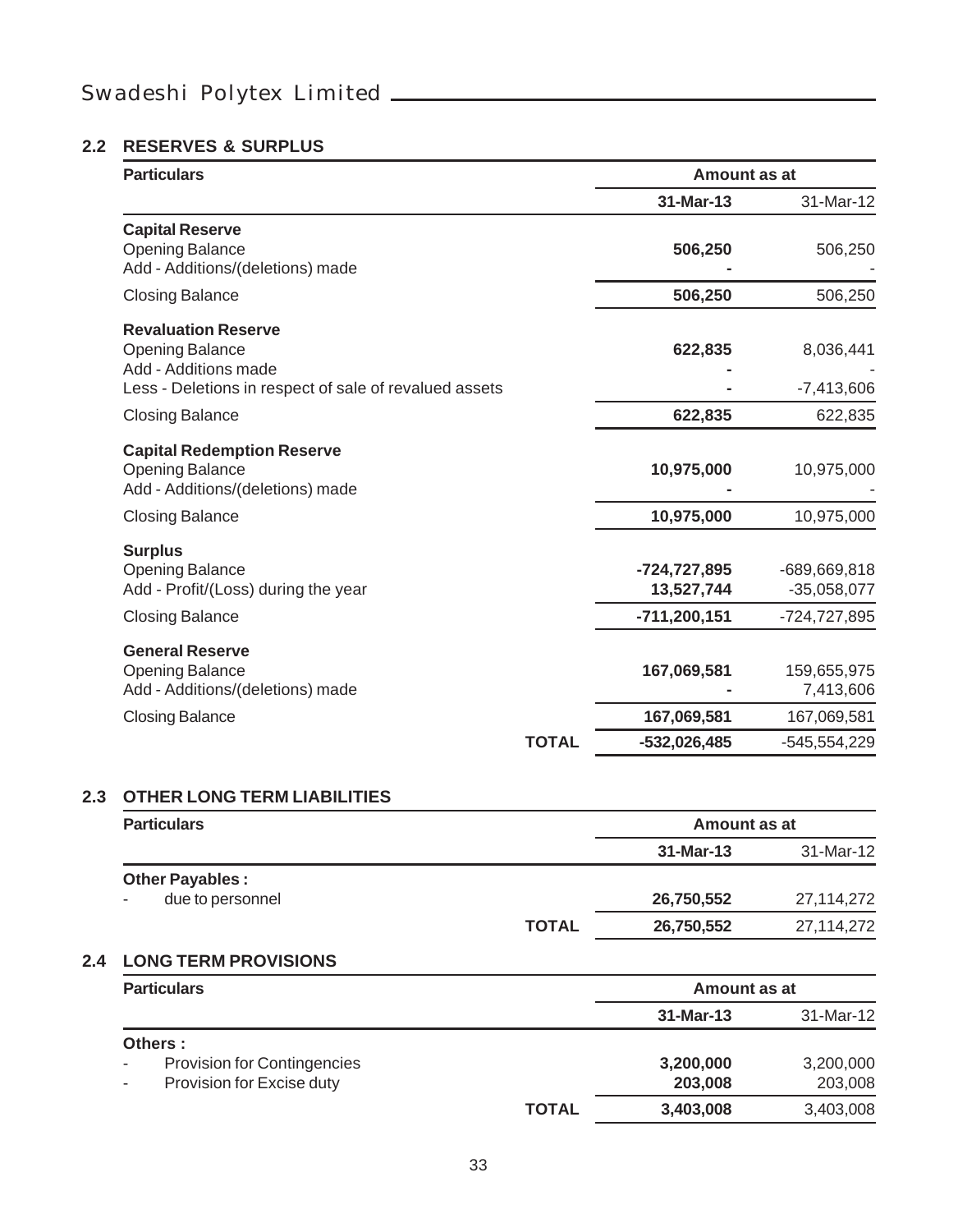#### **2.5 SHORT TERM BORROWINGS**

|     | <b>Particulars</b>                                                                                                               | Amount as at |             |
|-----|----------------------------------------------------------------------------------------------------------------------------------|--------------|-------------|
|     |                                                                                                                                  | 31-Mar-13    | 31-Mar-12   |
| (a) | Loan From Other Parties :-                                                                                                       |              |             |
|     | Secured Loan from a Body Corporate<br>$\star$ -                                                                                  | 350,754,249  | 350,754,249 |
|     |                                                                                                                                  | 350,754,249  | 350,754,249 |
| (b) | Loans from related parties :                                                                                                     |              |             |
|     | Secured Term Loan from a Body Corporate<br>$\star$ -<br>Unsecured Demand Loan (Interest free) from a<br>$\overline{\phantom{a}}$ | 236,320,999  | 236.320.999 |
|     | <b>Body Corporate</b>                                                                                                            | 23,021,497   | 23,021,497  |
|     |                                                                                                                                  | 259,342,496  | 259.342.496 |
|     | <b>TOTAL</b>                                                                                                                     | 610,096,745  | 610,096,745 |

\*Rupee term loans are secured by way of pari-passu negative lien on the land & building situated at Kavi Nagar, Ghaziabad, UP.

Details of the default amount is as follow :

- (i) Loan from related Party Principal ` 23,63,20,999 (Previous Year Nil), Interest ` 82,99,483 (Previous Year Nil)
- (ii) Loan from other Body Corporate Principal ` Nil (Previous Year Nil), Interest ` Nil (Previous Year Nil)

#### **2.6 TRADE PAYABLES**

| <b>Particulars</b>     |              | Amount as at             |            |
|------------------------|--------------|--------------------------|------------|
|                        |              | 31-Mar-13                | 31-Mar-12  |
| <b>Short Term</b>      |              | $\overline{\phantom{0}}$ |            |
| <b>Other Creditors</b> |              | 14,244,103               | 25,037,408 |
|                        | <b>TOTAL</b> | 14,244,103               | 25,037,408 |

#### **2.7 OTHER CURRENT LIABILITIES**

| <b>Particulars</b>                                                         |              | Amount as at            |                        |
|----------------------------------------------------------------------------|--------------|-------------------------|------------------------|
|                                                                            |              | 31-Mar-13               | 31-Mar-12              |
| Interest accrued but not due on borrowings                                 |              |                         | 731,351                |
| Interest accrued & due on borrowings                                       |              | 124,799,505             | 16,124,262             |
| Advance received from customers                                            |              |                         | 20.514.279             |
| Other Payables:<br><b>Statutory Dues</b><br><b>Retention Money Payable</b> |              | 10,918,532<br>3,561,784 | 9.413.998<br>3,286,876 |
|                                                                            | <b>TOTAL</b> | 139,279,821             | 50,070,766             |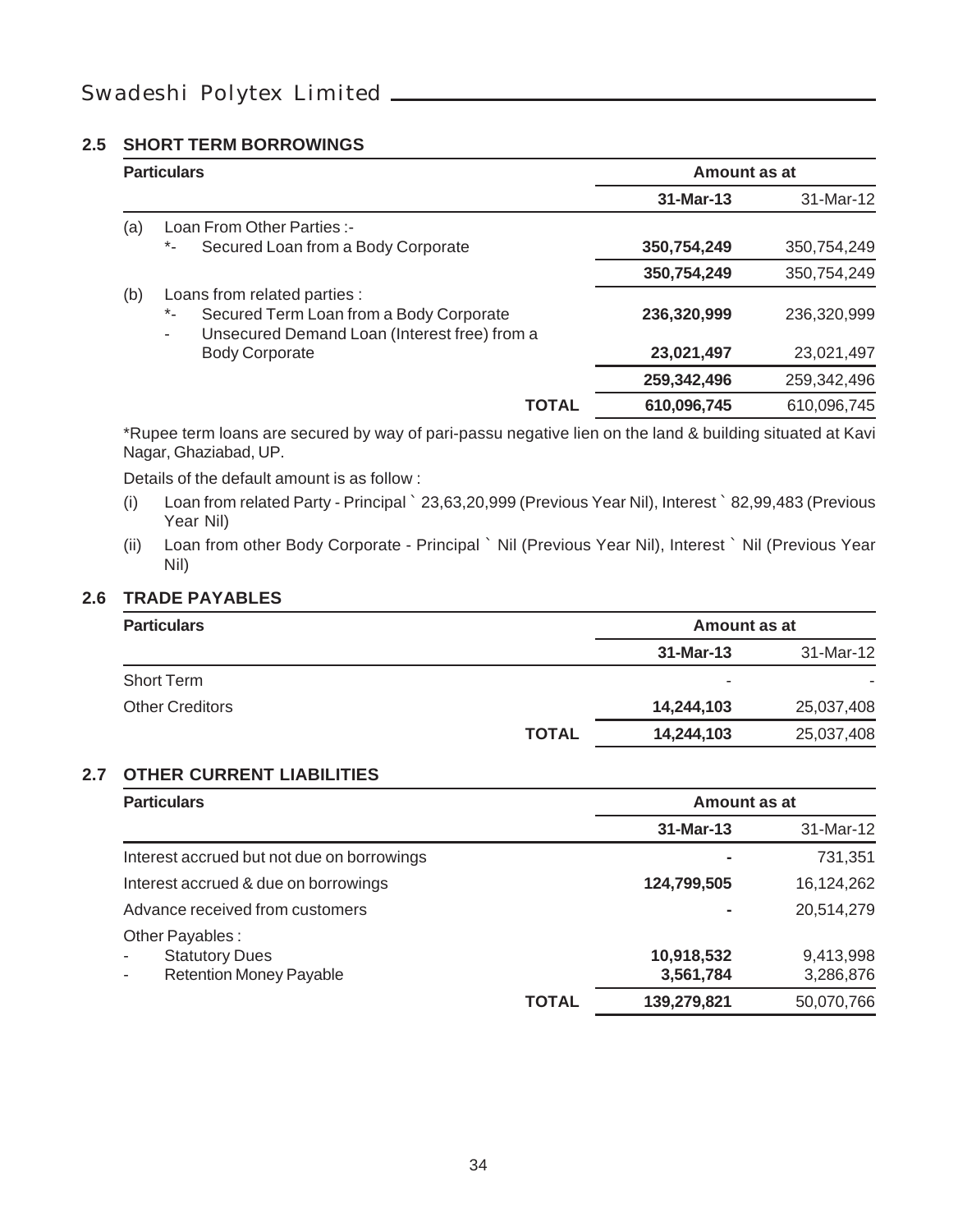| FIXED ASSETS<br>.<br>ನ                     |                    |                                |                              |                    |                  |                |                                |                  |                    | (All Figures in `) |
|--------------------------------------------|--------------------|--------------------------------|------------------------------|--------------------|------------------|----------------|--------------------------------|------------------|--------------------|--------------------|
|                                            |                    |                                | GROSS BLOCK                  |                    |                  |                | <b>DEPRECIATION</b>            |                  | <b>NET BLOCK</b>   |                    |
| <b>PARTICULARS</b>                         | 31,03,2012<br>Asat | Additions<br>duringthe<br>Year | Sales/Adj.<br>duringthe<br>阒 | 31,00,2013<br>Asat | Upto<br>31032012 | Forthe<br>Year | Sale/Adj.<br>duringthe<br>Year | կրեց<br>31032013 | 31,00,2013<br>Asat | 31.03.2012<br>Asat |
| Land (Lease hold)                          |                    |                                |                              |                    |                  |                |                                |                  |                    |                    |
| <b>Buildings</b>                           |                    |                                |                              |                    |                  |                |                                |                  |                    |                    |
| Plant and Machinery                        | 370,902            | 59,247                         |                              | 430,149            | 32,055           | 16,095         |                                | 48,150           | 382,000            | 338,848            |
| Furniture & Fixtures                       | 2,437,610          |                                |                              | 2,437,610          | 2,308,363        | 7,167          |                                | 2315,530         | 122,080            | 129,247            |
| Computers                                  | 142,996            | 14,500                         |                              | 157,496            | 108,622          | 14,941         |                                | 123,563          | 33,933             | 34,374             |
| Vehicles                                   | 106,058            |                                |                              | 106,058            | 100,756          |                |                                | 100,756          | 5302               | 5,302              |
| Total(A)                                   | 3,057,566          | 73,747                         |                              | 3,131,313          | 2,549,795        | 38,203         |                                | 2,587,998        | 543,315            | 507,771            |
| Building Held for Disposal (B)             | 815,711            |                                |                              | 815,711            |                  |                |                                |                  | 815,711            | 815,711            |
| Plant & Machinery Held for<br>Disposal (C) |                    |                                |                              |                    |                  |                |                                |                  |                    |                    |
| Disposal (D)= (B+C)<br>Assets Held for     | 815,711            |                                |                              | 815,711            |                  |                |                                |                  | 815,711            | 815,711            |
| Grand Total (A+D)                          | 3,873,276          | 73,747                         |                              | 3,947,023          | 2,549,795        | 38,203         |                                | 2,587,998        | 1,359,025          | 1,323,481          |
| Previous year                              | 45,441,049         | 51,902                         | 41,619,674                   | 3,873,276          | 11,621,353       | 56,773         | 9,128,331                      | 2,549,795        | 1,323,481          | 33,819,695         |

### Swadeshi Polytex Limited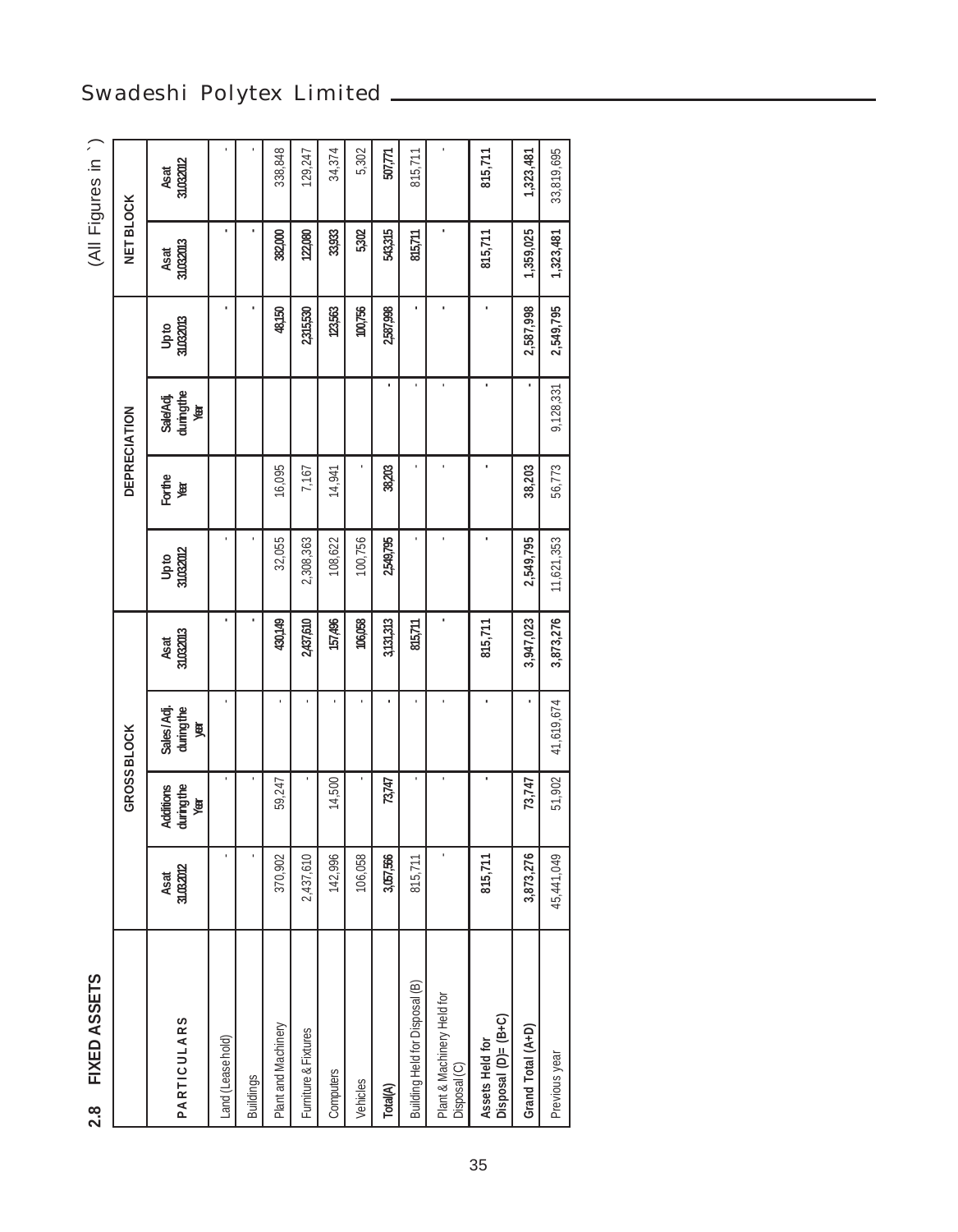#### **2.9 NON CURRENT INVESTMENT**

| <b>Particulars</b> |              | Amount as at             |                          |
|--------------------|--------------|--------------------------|--------------------------|
|                    |              | 31-Mar-13                | 31-Mar-12                |
| Investments        |              | $\overline{\phantom{0}}$ |                          |
|                    | <b>TOTAL</b> | $\overline{\phantom{0}}$ | $\overline{\phantom{0}}$ |

#### **2.10 DEFERRED TAX ASSETS (NET)**

|    | <b>Particulars</b>                               |              | Amount as at |            |
|----|--------------------------------------------------|--------------|--------------|------------|
|    |                                                  |              | 31-Mar-13    | 31-Mar-12  |
|    | Deferred tax asset due to:                       |              |              |            |
| a) | Provision for doubtful debts and advances        |              | 15,791,199   | 15,791,199 |
| b) | Provision for Contingencies                      |              | 1,038,240    | 1,038,240  |
| c) | Expenditure allowable u/s 40(a)(ia)              |              | 137,408      | 53,628,370 |
| d) | Unabsorbed Depreciation & Carried forward losses |              | 68,743,947   |            |
|    | Deferred tax liability due to:                   |              |              |            |
| a) | Depreciation                                     |              | 392,758      | 393,985    |
|    |                                                  | <b>TOTAL</b> | 85,318,036   | 70,063,823 |

#### **2.11 LONG TERM LOANS & ADVANCES**

**(Unsecured, considered good unless otherwise stated)**

| <b>Particulars</b>                                          |       | Amount as at |              |
|-------------------------------------------------------------|-------|--------------|--------------|
|                                                             |       | 31-Mar-13    | 31-Mar-12    |
| Other Loans & Advances:                                     |       |              |              |
| Tax deducted at Source                                      |       | 262,515      | 304,013      |
| Balance with excise authorities                             |       | 21,512       | 21,512       |
| Loan to officers of the Company<br>۰                        |       | 2,500,000    | 2,500,000    |
| Statutory dues deposited under Protest                      |       | 6,308,948    | 6,299,032    |
|                                                             |       | 9,092,975    | 9,124,556    |
| Doubtful Loans & Advances                                   |       |              |              |
| Balance with excise authorities<br>$\overline{\phantom{a}}$ |       | 2,191,133    | 2,191,133    |
| Claims Recoverable                                          |       | 2,843,621    | 2,843,621    |
| Less - Provision for doubtful advances                      |       | $-5,034,754$ | $-5,034,754$ |
|                                                             | TOTAL | 9,092,975    | 9.124.556    |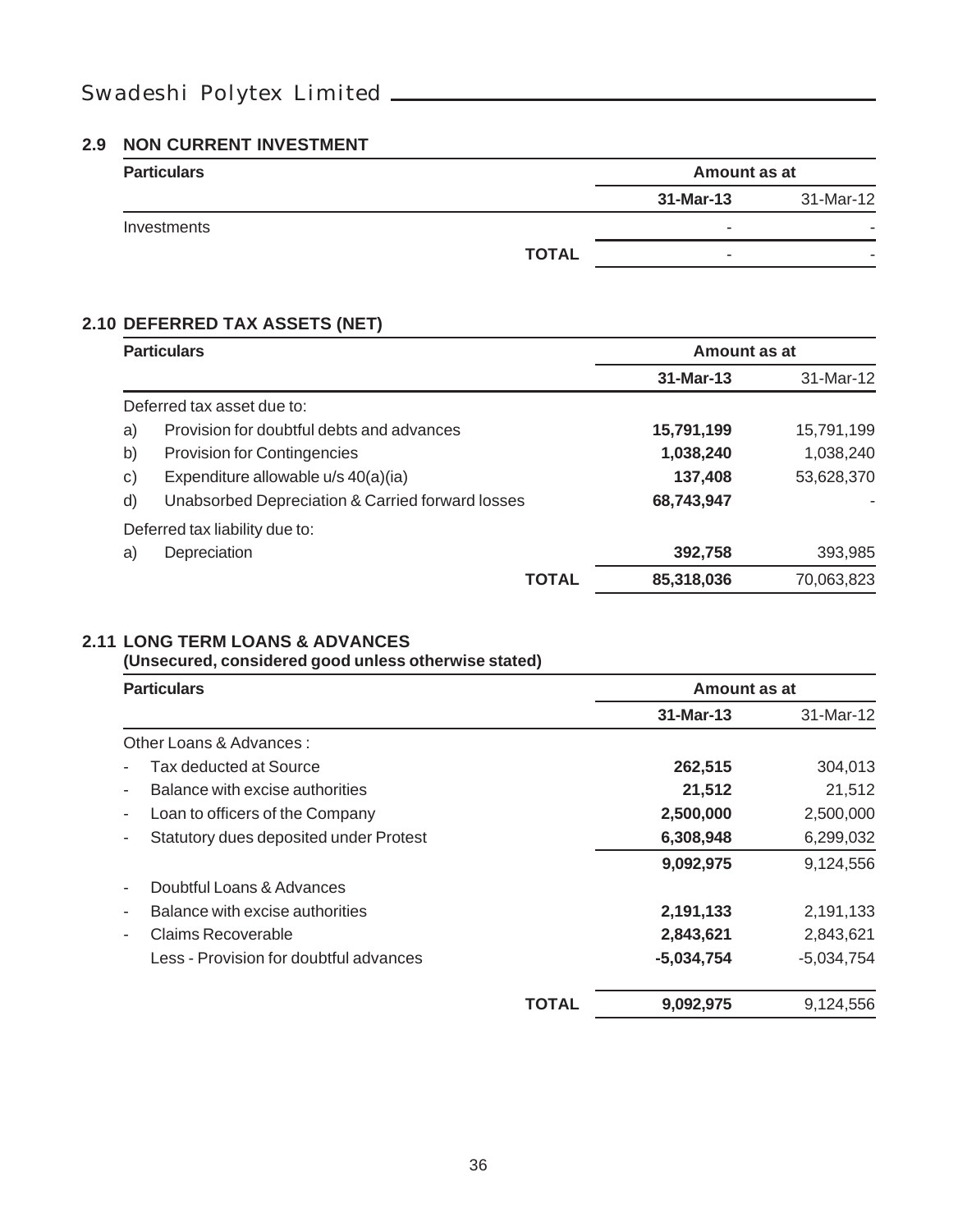#### **2.12 INVENTORIES**

| <b>Particulars</b>    |              | Amount as at |            |
|-----------------------|--------------|--------------|------------|
|                       |              | 31-Mar-13    | 31-Mar-12  |
| Leasehold Plot Rights |              | 69,747,239   | 69,607,845 |
|                       | <b>TOTAL</b> | 69,747,239   | 69,607,845 |

#### **2.13 TRADE RECEIVABLES**

| <b>Particulars</b>                                                                      |       | Amount as at |            |
|-----------------------------------------------------------------------------------------|-------|--------------|------------|
|                                                                                         |       | 31-Mar-13    | 31-Mar-12  |
| Short Term trade Receivables (Unsecured, considered<br>good unless otherwise stated)    |       |              |            |
| Outstanding for a period exceeding six months from<br>the date they are due for payment |       |              |            |
| Considered Good                                                                         |       | 23,864,235   | 5,106,805  |
| <b>Considered Doubtful</b>                                                              |       | 43,635,916   | 43,635,916 |
|                                                                                         |       | 67,500,151   | 48,742,721 |
| Less: Provision for doubtful debts                                                      |       | 43,635,916   | 43,635,916 |
|                                                                                         |       | 23,864,235   | 5,106,805  |
| <b>Others Receivables</b>                                                               |       | 104,736,721  | 30,634,320 |
|                                                                                         |       | 104,736,721  | 30,634,320 |
|                                                                                         | TOTAL | 128,600,956  | 35.741.125 |

#### **2.14 CASH & BANK BALANCES**

| <b>Particulars</b>                                         | Amount as at |            |
|------------------------------------------------------------|--------------|------------|
|                                                            | 31-Mar-13    | 31-Mar-12  |
| <b>Cash &amp; Cash Equivalents</b>                         |              |            |
| <b>Balances with Banks</b>                                 |              |            |
| On Current accounts                                        | 3,767,686    | 20,587,553 |
| Deposit with original maturity of less than three months   |              | 669.457    |
| Cheques In hand                                            |              |            |
| Cash on hand                                               | 1,478,400    | 1.762.266  |
| <b>Other Bank Balances</b>                                 |              |            |
| - Deposit with original maturity of more than three months | 1,053,468    |            |
| TOTAL                                                      | 6,299,555    | 23.019.276 |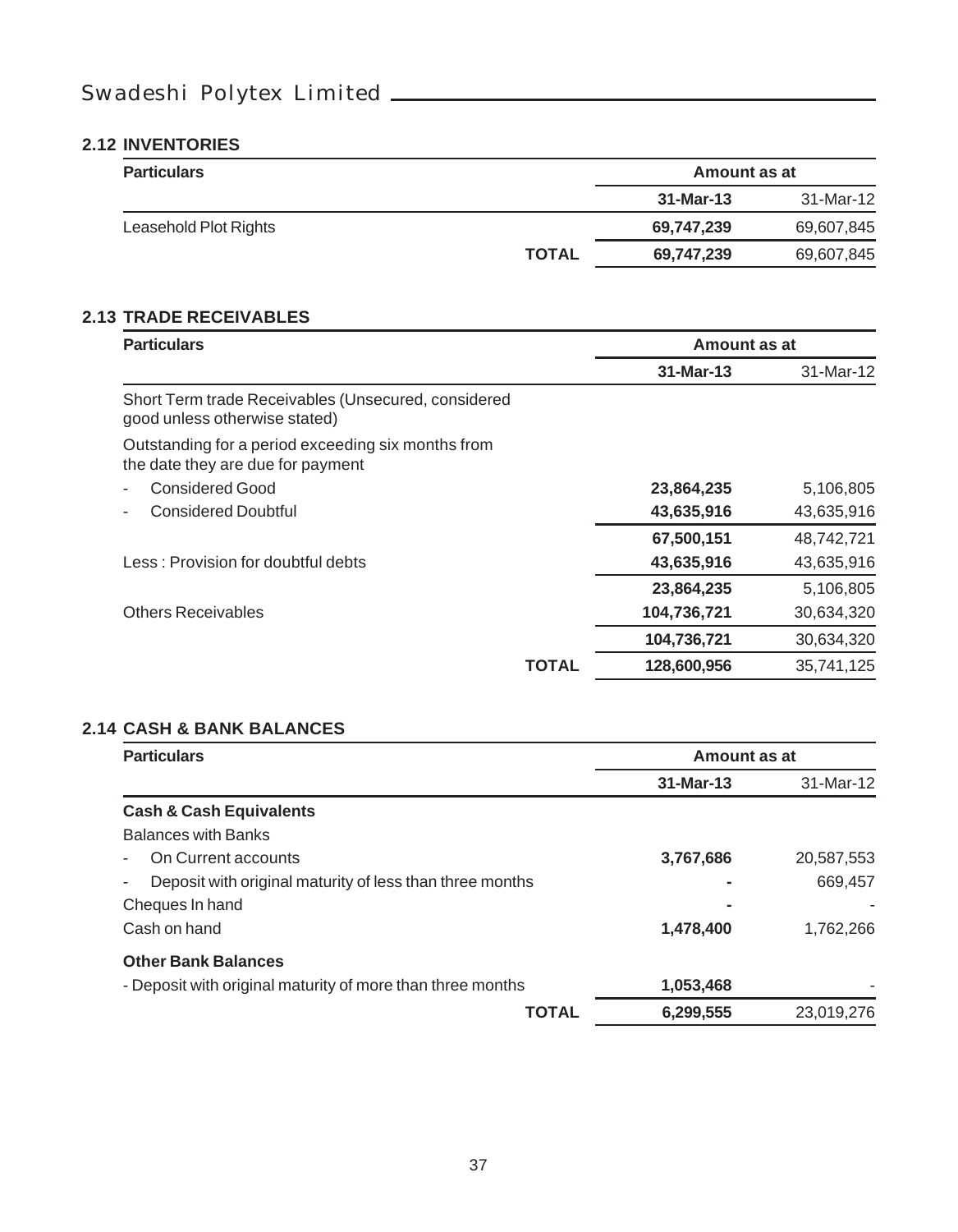#### **2.15 SHORT TERM LOANS & ADVANCES**

**(Unsecured , considered good unless otherwise stated)**

| <b>Particulars</b>              |              | Amount as at |           |
|---------------------------------|--------------|--------------|-----------|
|                                 |              | 31-Mar-13    | 31-Mar-12 |
| <b>Security Deposits</b>        |              | 15,000       | 15,000    |
| Advance recoverable from others |              | 8.311        | 73,388    |
|                                 | <b>TOTAL</b> | 23.311       | 88,388    |

#### **2.16 OTHER CURRENT ASSETS**

| <b>Particulars</b>         |              | Amount as at |           |
|----------------------------|--------------|--------------|-----------|
|                            |              | 31-Mar-13    | 31-Mar-12 |
| Prepaid expenses           |              | 6,000        | 4.125     |
| Interest accrued           |              | 152,293      | 195.351   |
| Recoverable from SPL trust |              | 148,353      |           |
|                            | <b>TOTAL</b> | 306,646      | 199,476   |

#### **2.17 REVENUE FROM OPERATIONS**

| <b>Particulars</b>                     |              | <b>Year Ended</b> |            |
|----------------------------------------|--------------|-------------------|------------|
|                                        |              | 31-Mar-13         | 31-Mar-12  |
| Revenue from sale of lease plot rights |              | 139,212,220       | 53,957,640 |
| <b>Trading Sale</b>                    |              | 2,638,601         |            |
|                                        | <b>TOTAL</b> | 141,850,821       | 53,957,640 |

#### **2.18 OTHER INCOME**

| <b>Particulars</b>                                                         | <b>Year Ended</b> |           |
|----------------------------------------------------------------------------|-------------------|-----------|
|                                                                            | $31-Mar-13$       | 31-Mar-12 |
| Interest Income                                                            |                   |           |
| On deposits with Banks (TDS \cdot 87,889) (Previous Year \cdot 1,48,943/-) | 472.336           | 1,360,013 |
| Others                                                                     | 13.534            | 43,583    |
| Liabilities no longer required written back                                | 579.855           |           |
| Miscellaneous Income                                                       | 29,300            | 91,483    |
| <b>TOTAL</b>                                                               | 1,095,026         | 1.495.079 |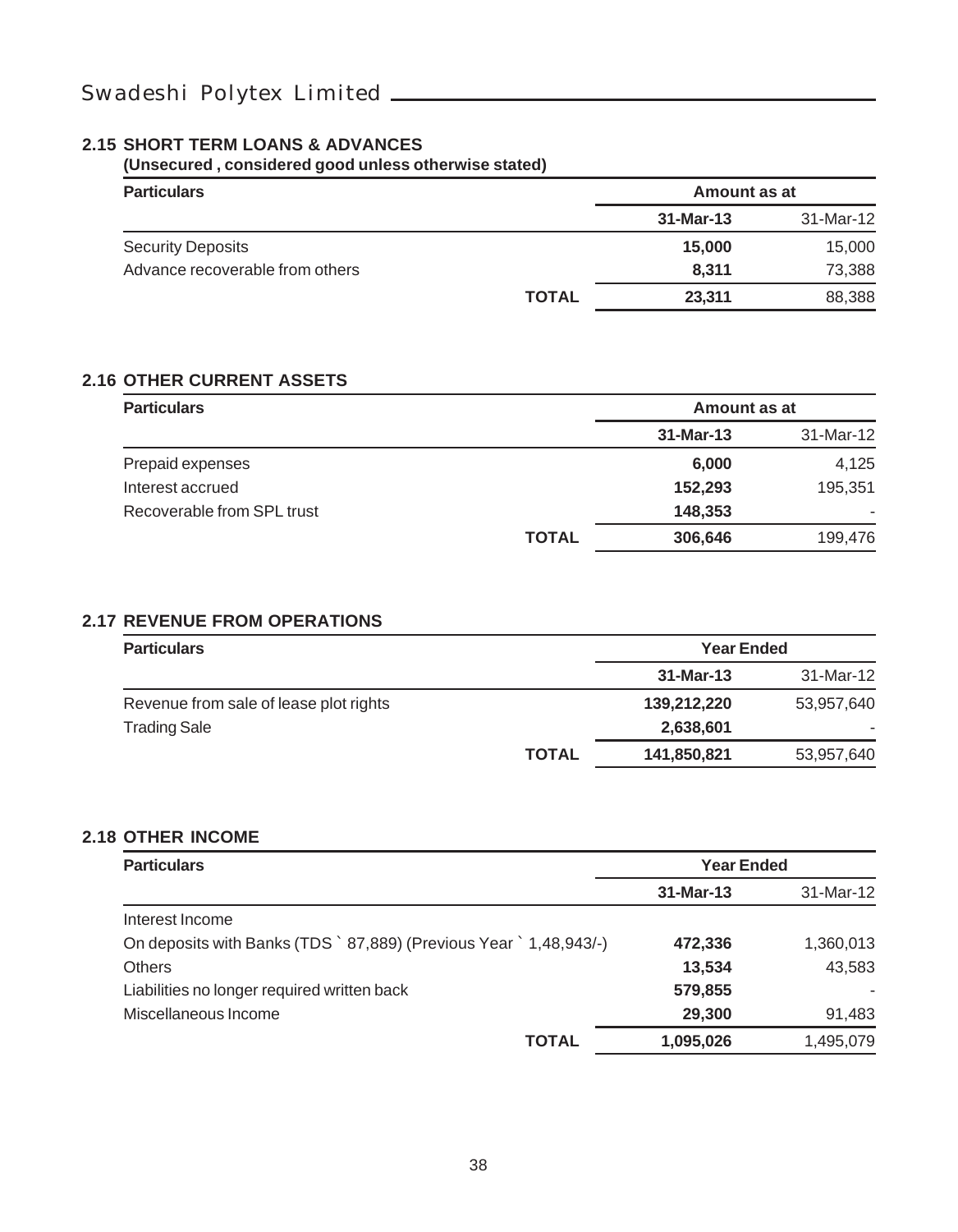#### **2.19 FINANCIAL COST**

| <b>Particulars</b>     |              | <b>Year Ended</b> |             |
|------------------------|--------------|-------------------|-------------|
|                        |              | 31-Mar-13         | 31-Mar-12   |
| Interest On borrowings |              | 119,937,660       | 180,538,791 |
| Interest Others        |              | 970.727           | 310,295     |
|                        | <b>TOTAL</b> | 120,908,387       | 180,849,085 |

#### **2.20 OTHER EXPENSES**

| <b>Particulars</b>                      |              | <b>Year Ended</b> |            |
|-----------------------------------------|--------------|-------------------|------------|
|                                         |              | 31-Mar-13         | 31-Mar-12  |
| Legal & Professional Expenses           |              | 7,280,664         | 11,442,508 |
| Conveyance & Travelling Expense         |              | 3,377,913         | 2,553,217  |
| Fees to Stock Exchange                  |              | 34,153            | 1,055,831  |
| <b>Security Expenses</b>                |              | 2,514,049         | 1,783,840  |
| Power & Fuel                            |              | 371,801           | 216,345    |
| Repair to building                      |              |                   | 111,660    |
| Repair to machinery                     |              |                   | 115,589    |
| <b>Repair Others</b>                    |              | 78,878            | 640,362    |
| Rates & Taxes (excluding tax on income) |              | 169,447           | 160,819    |
| Directors' Sitting Fees                 |              | 274,944           | 520,000    |
| Payment To Auditors as:                 |              |                   |            |
| <b>Audit Remuneration</b>               |              | 223,484           | 56,180     |
| <b>Tax Matters</b>                      |              | 33,708            | 27,575     |
| Reimbursement of expenses               |              | 23,570            | 22,061     |
| <b>Communication Expenses</b>           |              | 223,592           | 152,143    |
| Advertisement                           |              | 89,853            | 227,391    |
| Printing & Stationary                   |              | 161,464           | 122,962    |
| Other Expenses                          |              | 731,967           | 561,304    |
|                                         | <b>TOTAL</b> | 15,589,487        | 19,769,787 |

#### **2.21 EXCEPTIONAL ITEMS**

| <b>Particulars</b>                                                        |              | <b>Year Ended</b> |           |
|---------------------------------------------------------------------------|--------------|-------------------|-----------|
|                                                                           |              | 31-Mar-13         | 31-Mar-12 |
| Profit on the Disposal of Fixed assets<br>Less: Provision for contingency |              | $\sim$            |           |
|                                                                           | <b>TOTAL</b> |                   |           |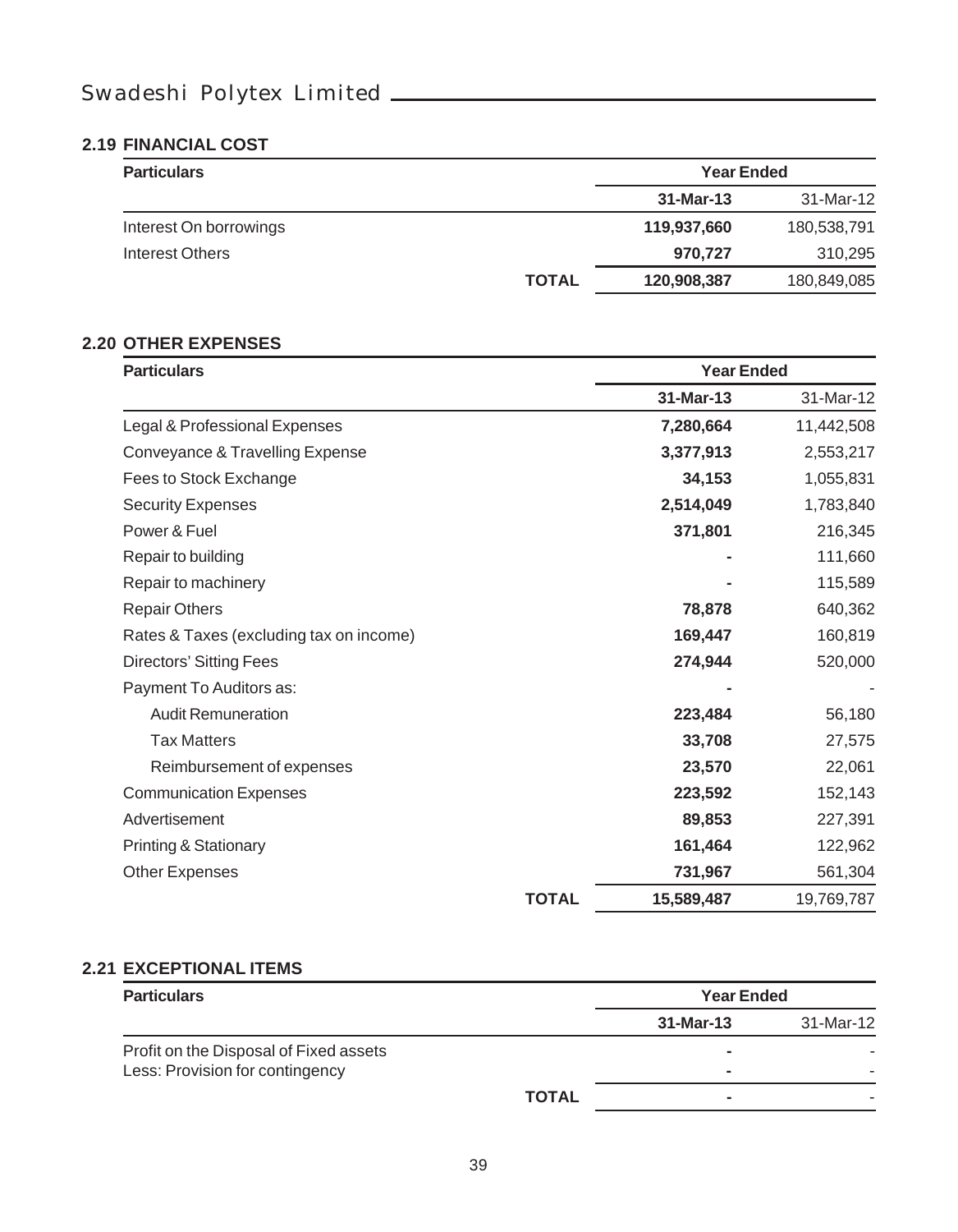#### **2.22 PROFIT/(LOSS) FROM DISCONTINUING OPERATIONS**

In view of the Economic/Financial non-viability and on-going labour problems etc., the Company had discontinued its operations of manufacturing of Polyester Fibres and Chips in the earlier year. Last year, company had entered into a binding sale agreement for disposal of its entire Plant & Machinery and Building related to the discontinued operations and sold the significant part thereof. Further, as part of the closure process of the discontinued business, company had provided for all the doubtful debtors, advances and other recoverables and written back the unclaimed liabilities. The following statement shows the revenue and expenses of the discontinuing operations:

| <b>Particulars</b>                          | <b>Year Ended</b> |            |
|---------------------------------------------|-------------------|------------|
|                                             | 31-Mar-13         | 31-Mar-12  |
| Revenue                                     |                   |            |
| Profit on the Disposal of Fixed assets      |                   | 15,355,808 |
| Liabilities no longer required written back |                   | 57,575,002 |
|                                             |                   | 72,930,810 |
| <b>Expenses</b>                             |                   |            |
| Provision for Bad Debts and advances #      |                   | 17,133,573 |
| Loss on sale of Inventory                   |                   | 3,594,910  |
| Fixed Assets written off                    |                   | 507,933    |
| Misc. Assets Written off                    |                   | 3,614,725  |
| <b>Bad Debts Written Off</b>                |                   | 6,520,250  |
|                                             |                   | 31,371,391 |
| Profit/(Loss) from discontinuing operations |                   | 41.559.418 |

# Previous Year (Net off Reversal of Contingency Provision of ` 2,50,00,000)

The carrying amount of total assets and liabilities to be disposed off at  $31<sup>th</sup>$  March are as follows. Comparative information for the discontinuing operations is included in accordance with AS-24, Discontinuing Operations:

| <b>Particulars</b>       | <b>Year Ended</b> |            |
|--------------------------|-------------------|------------|
|                          | 31-Mar-13         | 31-Mar-12  |
| <b>Total Assets</b>      | 30,010,405        | 11,243,059 |
| <b>Total Liabilities</b> | 3,403,008         | 3,403,008  |
| <b>Net Assets</b>        | 26,607,397        | 7,840,051  |

Total assets includes fixed assets for which binding sale agreements have been entered into as of  $31<sup>st</sup>$  March 2013 and are likely to be settled by 31<sup>st</sup> March 2013.

#### **The net cash flows attributable to the discontinuing operations are as below:**

| <b>Particulars</b>                 | <b>Year Ended</b> |            |
|------------------------------------|-------------------|------------|
|                                    | 31-Mar-13         | 31-Mar-12  |
| Operating activities               | -18.767.346       | 1,739,500  |
| Investing activities               | ۰                 | 15,355,808 |
| <b>Net Cash inflows/(outflows)</b> | -18,767,346       | 17,095,308 |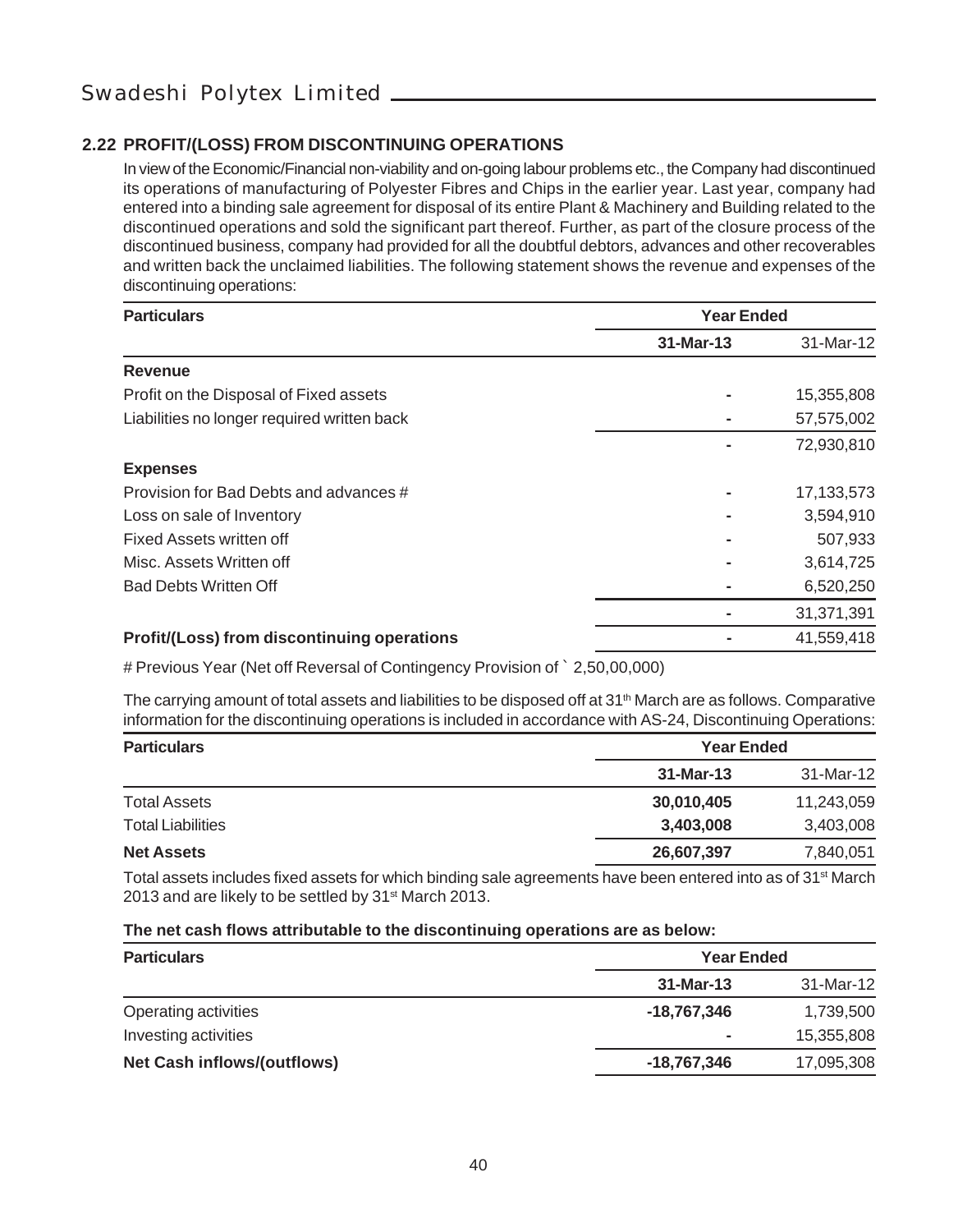#### **2.23 Contingent Liabilities & Commitments (To the extent not provided for)**

Claims against the Company not acknowledged as debts including excise, sales tax, Income Tax, Labour Disputes, Legal and other Disputes ` 8,72,25,982 Previous year ` 8,61,73,840).

|                                                                                                | <b>Current Year</b> | <b>Previous Year</b> |
|------------------------------------------------------------------------------------------------|---------------------|----------------------|
| (a) PF Cases pending at various forums                                                         | 20,002,286          | 20,002,286           |
| (b) Labour Matters relating settlement pending at various forums                               | 5,612,277           | 5,409,813            |
| (c) Revenue collection charges by Tehsil & other authorities<br>pending at Hon'able High Court | 19,984,286          | 19,984,286           |
| (d) Sales tax demand pending at various forums                                                 | 14,937,402          | 14,937,402           |
| (e) Excise demand for unauthorised removal of goods<br>pending with CESTAT                     | 16,521,748          | 16,521,748           |
| Interest on the Secured loan from Body corporate<br>(f)                                        |                     |                      |
| (g) Other Matters                                                                              | 10,167,983          | 9,318,305            |

#### **2.24 Information pursuant to AS 29, " Provisions, Contingent Liabilities and Contingent Assets issued by ICAI:**

Brief particulars of provisions on disputed liabilities and old assets :-

| <b>Particular of Provisions</b> | <b>Opening</b>             | <b>Made during</b><br>the year | used/Reversed<br>during the year | <b>Closing</b>           |
|---------------------------------|----------------------------|--------------------------------|----------------------------------|--------------------------|
| Provision for<br>Contingencies  | 3,200,000<br>(2,82,00,000) | $\overline{\phantom{0}}$       | (2,50,00,000)                    | 3,200,000<br>(3,200,000) |

- (i) Provisions are made herein for medium risk oriented issues including old assets as a measure of abundant precaution.
- (ii) Company presumes remote risk possibility of further cash outflow pertaining to contingent liabilities listed in note 2.21 above
- **2.25** Based on the confirmations from the suppliers, who have registered themselves under the Micro, Small and Medium Enterprises Development Act, 2006, received so far with the company, no balance is due to Micro & Small Enterprises as defined under the Micro, Small and Medium Enterprises Development Act, 2006 as on 31st March, 2013. Further during the year no interest has been paid or payable under the terms of the said Act.
- **2.26** The Company has claimed losses in the return filed for subsequent years till Assessment years 2012 2013 and is of the view that the same will be available for set off against future profits. In view of the losses and unabsorbed depreciation and based on the legal opinion obtained by the company, no provision for tax has been considered necessary in the accounts.
- **2.27** Balances appearing for few inoperative bank accounts, Trade Receivable and Payables, loans & advances are subject to confirmation, reconciliation and adjustments, if any.
- **2.28** In view of the conditions beyond the control of the parties, Plot booking got delayed, resulting into collapse of full & final settlement with the secured lenders achieved in the previous year. Management of the company is in process of renegotiation with the secured lenders. However, pending any conclusion on the same, differential Interest of ` 10,57,86,111 to one of the lender, Paharpur Cooling Towers Limited (PCTL) has been provided as per original sanctioned terms . With respect to Interest to other Secured Lender, Pranajal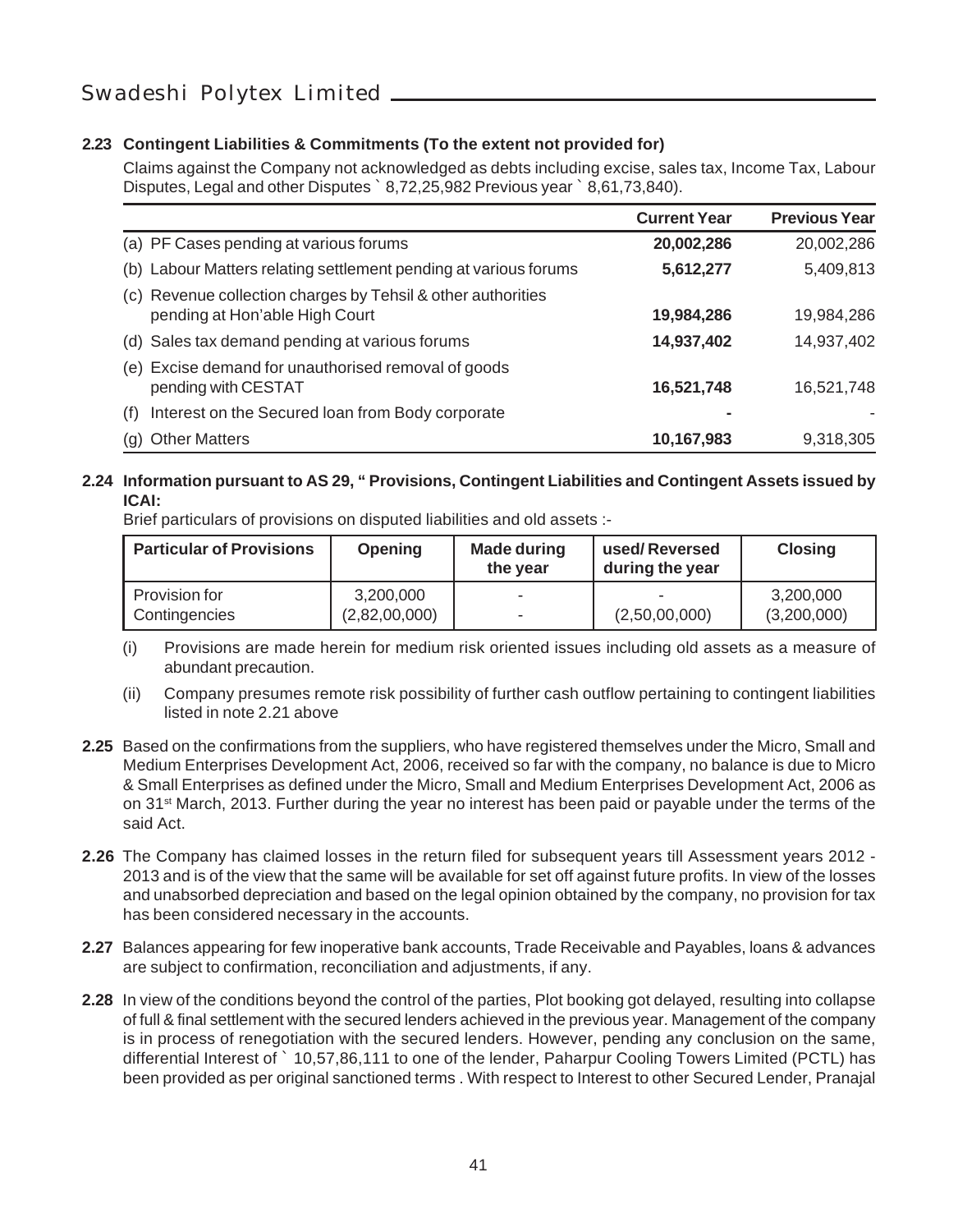Vyapaar Private Limited (PVPL), no provision for interest has been made in respect to outstanding loan due to fact that the management is under re-negotiation with PVPL considering the corresponding delay in receipt of assured sale consideration from PVPL, under the deed of assignment. Differential interest amount, if any will be recognised on the conclusion of negotiation process. However, independent confirmation from respective lenders is yet to be received.

- **2.29** The Company has lost the appeal in Hon'able Supreme Court against the order of Hon'able National Consumer Disputes Redressal Commission, New Delhi (NCDRC) in respect of on-going case against a debtor in the previous year. Accordingly, it has to refund the amount of ` 148.60 Lacs (including Interest ` 83.40 Lacs), which was received in the previous years. The amount due from Debtor has since been written off as Bad debts as shown in Discontinued operations.
- **2.30** Company has started developing the Plots as per the approved plan of UPSIDC and accordingly has incurred an expediture of ` 57,44,738 (Previous year ` 7,05,33,542), which is allocated proportionately on the saleable area and unallocated portion made a part of stock in Trade.
- **2.31** Related Party disclosure in accordance with the Accounting Standard-18, issued by the Institute of Chartered Accountants of India is given below:
	- **(1) Associates :** National Textile Corporation Ltd. (Holding more than 20% shareholding in the company)

Nature of Transactions : as on 31.03.2013

Unsecured Loan taken and outstanding  $\qquad \qquad$ : ` 2,30,21,497 (Previous Year ` 2,30,21,497)

**(2) Associates :** Paharpur Cooling Towers Ltd. (Holding indirectly more than 20% shareholding in the company)

| <b>Nature of Transactions:</b>                             |                  |                                  |
|------------------------------------------------------------|------------------|----------------------------------|
| Reimbursement for various expenses                         | : $17,98,646$    | (Previous Year ` 22,62,668/-)    |
| Unsecured Loan repaid                                      | : `Nil           | (Previous Year ` NIL)            |
| Interest incl. Differential Interest on                    |                  |                                  |
| <b>Full &amp; Final Settlement</b>                         | $:$ Nil          | (Previous Year ` 7,27,44,332)    |
| Secured Loan repaid                                        | $:$ Nil          | (Previous Year ` NIL)            |
| Interest Due                                               | : $11,72,28,528$ | (Previous Year ` 2,70,59,112/-)  |
| Outstanding Balance as on 31.03.2013                       |                  |                                  |
| Secured Loan Taken                                         | $:$ 23,63,20,999 | (Previous Year ` 23,63,20,999/-) |
| Interest Accrued & Due on 31,03,2013                       | $:$ 11,43,33,929 | (Previous Year ` 82,99,483/-)    |
| Interest Accrued & Not Due on $31.03.2013$ : $\dot{ }$ Nil |                  | (Previous Year ` 5,28,718)       |

**2.32** Considering the development agreement and the provisions as specified in the Accounting Standard-22 "Accounting for taxes on Income" issued by the Institute of Chartered Accountants of India, the company has recognised Deferred Tax assets (DTA) based on the principle of virtual certainty.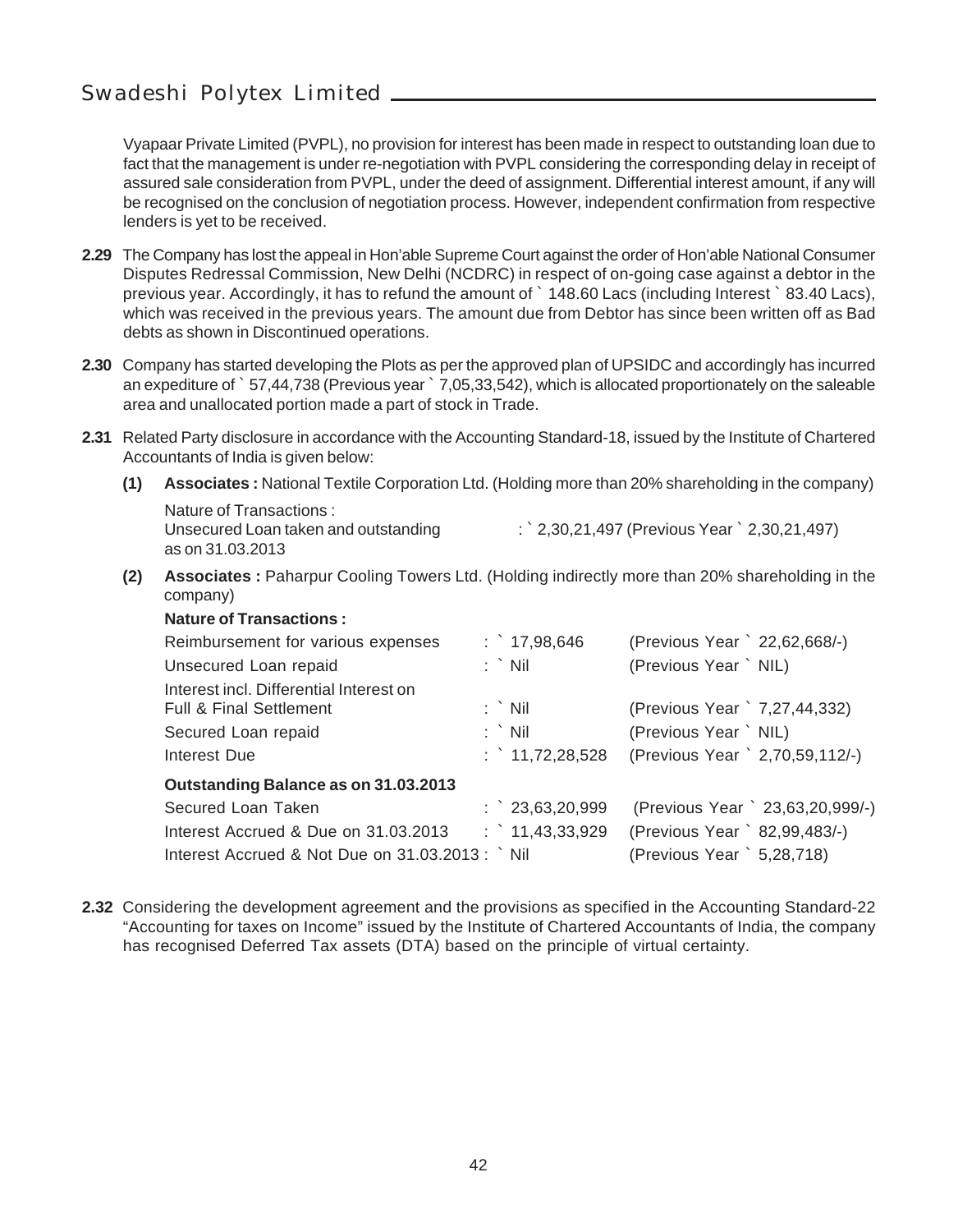#### **2.33 Segment Information**

The primary segment reporting format is determined to be the business segment as the company's risks and rate of return are affected predominantly by difference in business line. Based on these lines, company has identified Trading of fabric, Sale of leasehold plots rights and discontinued business as business segments. The details of the segment revenue, expenses, assets, liabilities and capital employed are given here under:

| <b>Particulars</b>                                                          | Current year ended (31/03/2013) |                | Previous year ended (31/03/2012)   |                |                       |         |                                           |                |
|-----------------------------------------------------------------------------|---------------------------------|----------------|------------------------------------|----------------|-----------------------|---------|-------------------------------------------|----------------|
| <b>Segment Revenue</b>                                                      | Real<br><b>Estate</b>           | <b>Trading</b> | Discontinuing<br><b>Operations</b> | Total          | Real<br><b>Estate</b> | Trading | <b>Discontinuing</b><br><b>Operations</b> | Total          |
| Real Estate                                                                 | 139,212,220                     | 2.638.601      |                                    | 141.850.821    | 53,957,640            |         | 72.930.810                                | 126.888.450    |
| Total                                                                       | 139,212,220                     | 1,095,026      |                                    | 141,850,821    | 53,957,640            |         | 72,930,810                                | 126,888,450    |
| Less: Inter Segment<br>revenue                                              |                                 |                |                                    |                |                       |         |                                           |                |
| Net Sales/Income<br>from Operations                                         | 139,212,220                     | 2,638,601      |                                    | 141,850,821    | 53,957,640            |         | 72,930,810                                | 126,888,450    |
| Segment Results Profit/(Loss)<br>before tax and interest                    | 133,606,876                     | 107,707        |                                    | 133,714,583    | 51,836,385            |         | 41,559,418                                | 93,395,804     |
| Less: Finance Cost                                                          |                                 |                |                                    | 119.937.660    |                       |         |                                           | $-180,538,791$ |
| Unallocable expenditure<br>(inclding exceptional items)                     |                                 |                |                                    | $-16,598,417$  |                       |         |                                           | $-20.136.855$  |
| Unallocable income<br>(including exceptional items)                         |                                 |                |                                    | 1.095.026      |                       |         |                                           | 1,495,079      |
| Total Profit/(Loss) before Tax                                              |                                 |                |                                    | $-1,726,469$   |                       |         |                                           | $-105,784,762$ |
| <b>Capital Employed (Segment</b><br><b>Assets less Segment Liabilities)</b> |                                 |                |                                    |                |                       |         |                                           |                |
| <b>Total Capital Employed</b><br>in segments                                | 164,230,101                     | 2,638,601      | 26,607,397.41                      | 193,476,100    | 74,422,878            |         | 7,840,051                                 | 82,262,929     |
| Add: unallocable corporate<br>assets less liabilities                       |                                 |                |                                    | $-771,820,621$ |                       |         |                                           | $-658,880,981$ |
| <b>Total Capital Employed</b><br>in the company                             |                                 |                |                                    | $-578,344,521$ |                       |         |                                           | $-576,618,052$ |

**2.34 The figures reported in financial statements have been rounded off to the nearest rupee.**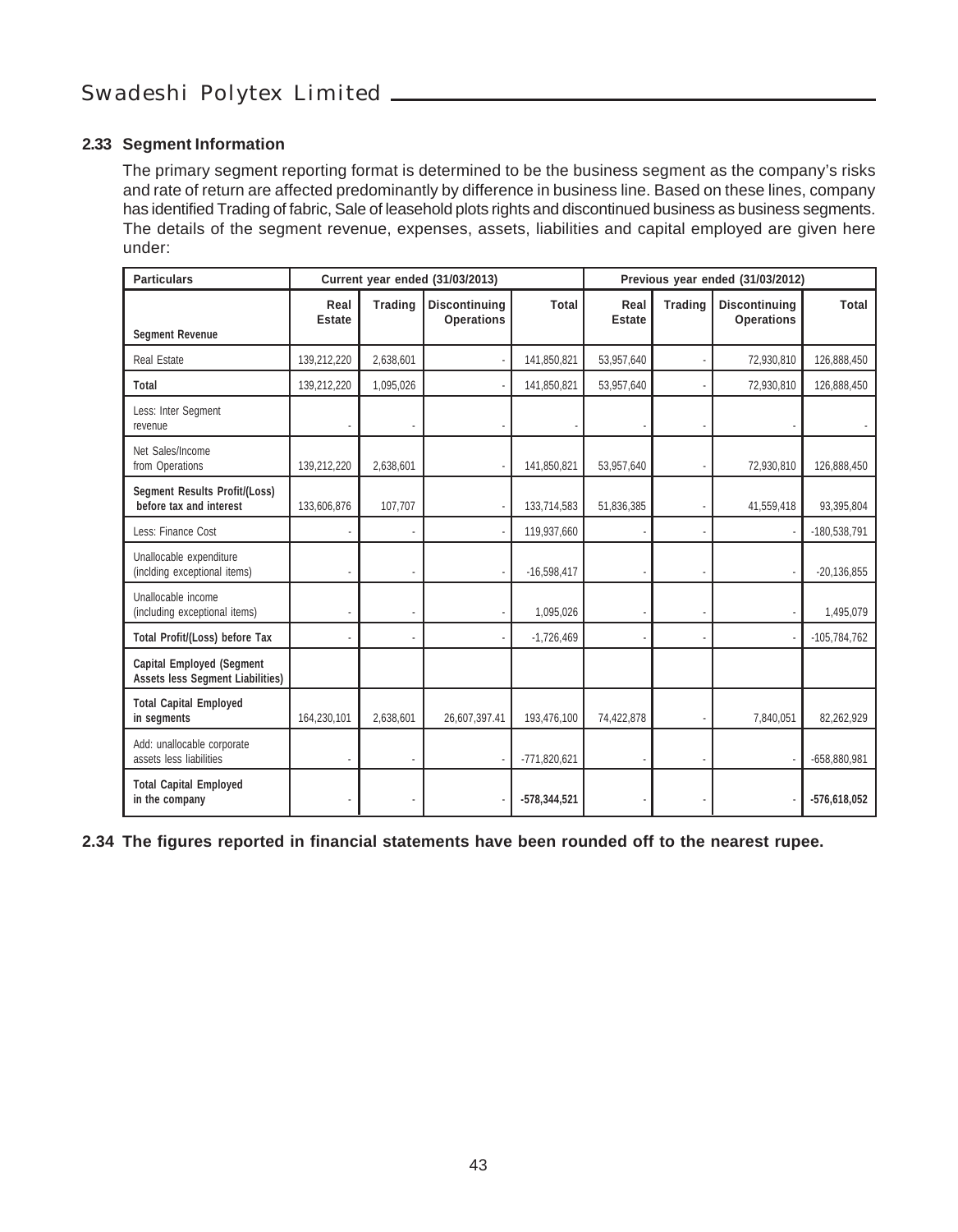#### **2.35 Information regarding Goods Traded**

| <b>Particulars</b>              | <b>OPENING</b>     |                    | <b>PURCHASE</b> |                |           | <b>SALE</b>      | <b>CLOSING</b> |            |
|---------------------------------|--------------------|--------------------|-----------------|----------------|-----------|------------------|----------------|------------|
|                                 | Qty.               | Value              | Qty.            | Value          | Qty.      | Value            | Qty.           | Value      |
| Lease Plots rights (Qty in SQM) | 216084.8           | 69,607,845         | ٠               |                | 16976.5   | 139,212,220      | 199108         | 69,747,239 |
|                                 | (-)                | $(-)$              |                 | $\overline{ }$ | (6580.2)  | (5, 39, 57, 640) | $(-)$          |            |
| Fabric                          |                    |                    | 41724 Mtr       | 2,530,894      | 41724 Mtr | 2,638,601        |                |            |
|                                 | $(\textnormal{-})$ | $(\textnormal{-})$ | ۱-۱             | $\overline{ }$ | $(-)$     | $(\cdot)$        | $(\cdot)$      |            |

**Note:** Figures in brackets represent previous year figures

As per our report of even date attached

#### For **Sanmarks & Associates**

Chartered Accountants Firm Regn. No. 003343N

Partner Director Director Director Director Director Director Director Director M No. - 082242

Place : Faridabad Camp: Ghaziabad Date: 30<sup>th</sup> May, 2013

**S.K.Bansal (R.K. Sharma) (B. Mehroti**<br>
Partner **Director Director Director Director** 

Sd/-<br>
Sharma) (B. Mehrotra)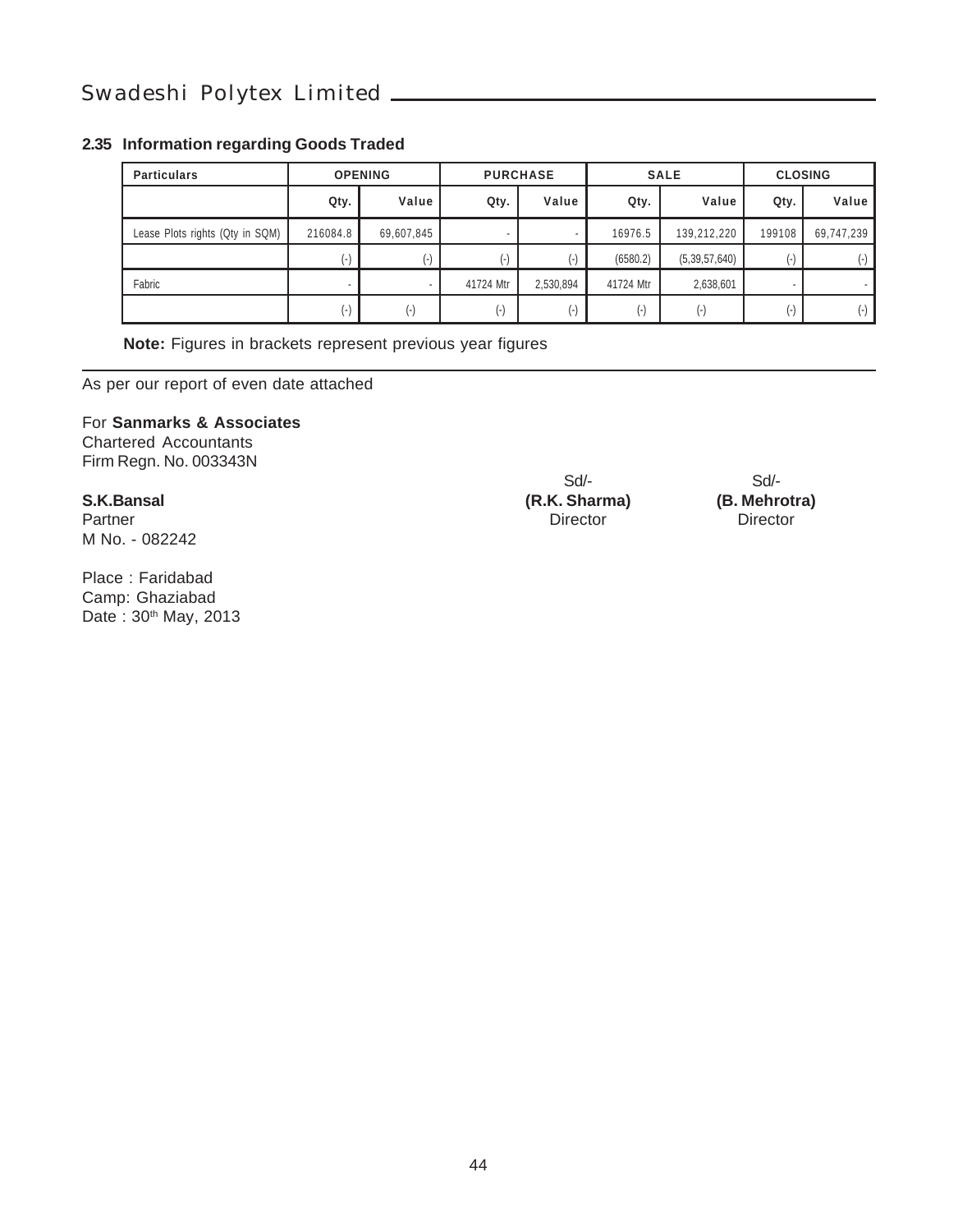#### **SWADESHI POLYTEX LIMITED**

Registered Office: New Kavi Nagar, Industrial Area, Ghaziabad - 201 002 (UP)

#### **Dear Shareholders,**

This is to inform you that the Company has started computerization of the secretarial records of the Company. In this connection, we would be highly obliged for providing us the following information's.

| Distinctive Number: Law and Contract the Contract of the Contract of the Contract of the Contract of the Contract of the Contract of the Contract of the Contract of the Contract of the Contract of the Contract of the Contr |
|--------------------------------------------------------------------------------------------------------------------------------------------------------------------------------------------------------------------------------|
|                                                                                                                                                                                                                                |
|                                                                                                                                                                                                                                |

You are requested to kindly fill up the above informations and send us to our registrar at the following address.

RCMC Shares Registrar Private Limited (R&T Agent of Swadesh Polytex limited) B-106, Sector-2, Noida - 201301

(Name and Signature of the shareholders)

**Note :** The requisite Postal Charges for sending this letter to the Company shall be reimbursed to the Shareholders.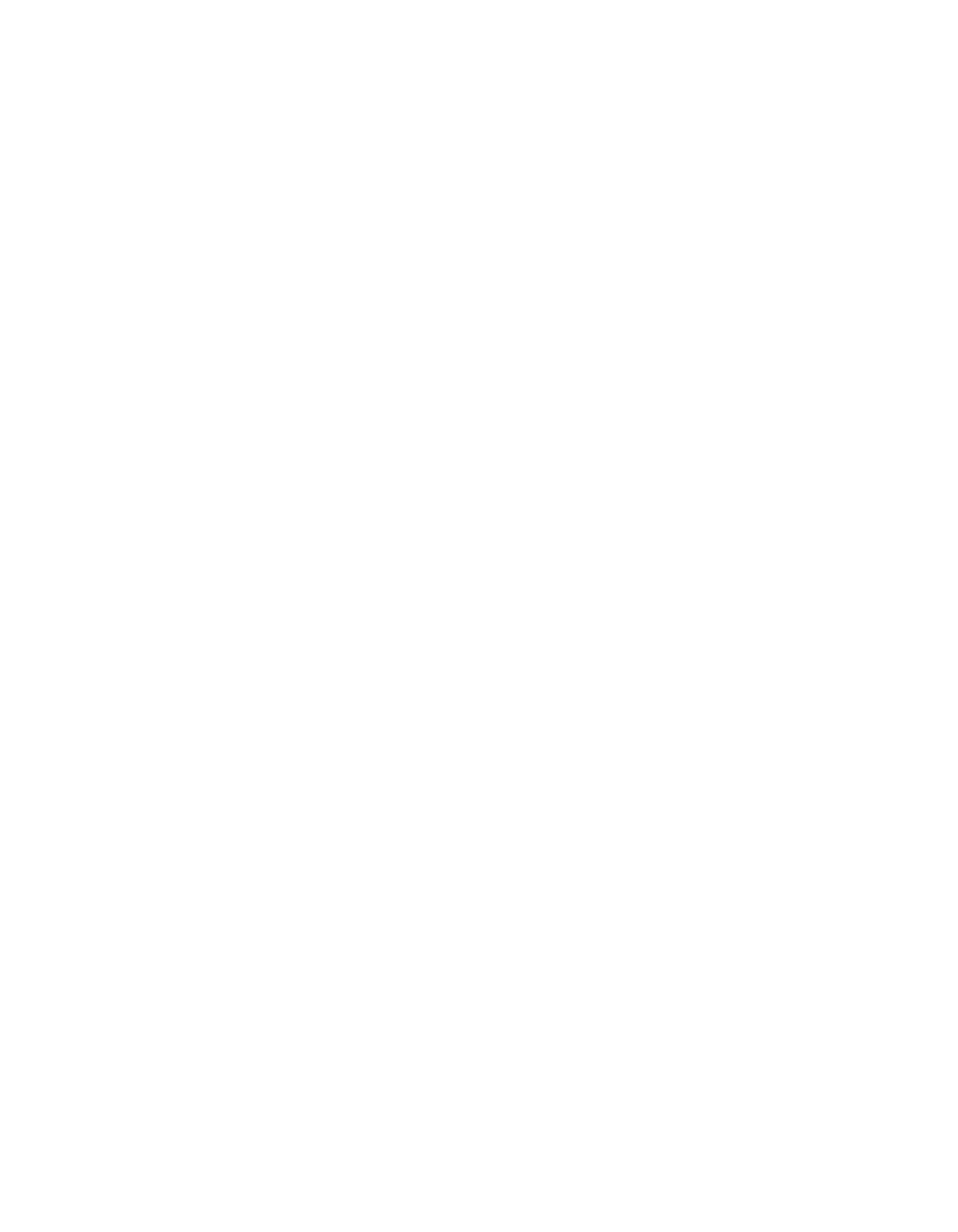#### **SWADESHI POLYTEX LIMITED**

Registered Office: New Kavi Nagar, Industrial Area, Ghaziabad - 201 002 (UP)

#### **PROXY FORM**

| Folio No. : __________________                                                                                                                                                                                                                        |                                                                                                                                                                                                                                |
|-------------------------------------------------------------------------------------------------------------------------------------------------------------------------------------------------------------------------------------------------------|--------------------------------------------------------------------------------------------------------------------------------------------------------------------------------------------------------------------------------|
|                                                                                                                                                                                                                                                       |                                                                                                                                                                                                                                |
| I/We<br>Office of the Company at New Kavi Nagar, Industrial Area, Ghaziabad - 201 002 (UP) on 19th September, 2013 at<br>12:30 PM and at any adjournment thereof.                                                                                     | being a Member/Members of<br>Affix<br>Re. 1/-<br>Revenue                                                                                                                                                                       |
|                                                                                                                                                                                                                                                       |                                                                                                                                                                                                                                |
| <b>SWADESHI POLYTEX LIMITED</b><br>Registered Office: New Kavi Nagar, Industrial Area, Ghaziabad - 201 002 (UP)                                                                                                                                       |                                                                                                                                                                                                                                |
| <b>ATTENDANCE SLIP</b>                                                                                                                                                                                                                                |                                                                                                                                                                                                                                |
| Please complete this attendance slip and hand it over at the entrance of the meeting hall.                                                                                                                                                            |                                                                                                                                                                                                                                |
| Folio No.________________                                                                                                                                                                                                                             | No. of equity shares held_________________                                                                                                                                                                                     |
| $DPID.$ :                                                                                                                                                                                                                                             | Client ID: Note and the state of the state of the state of the state of the state of the state of the state of the state of the state of the state of the state of the state of the state of the state of the state of the sta |
| Name of the Member.<br>and the Member of the Member of the Member of the Members of the Members of the Members of the Members of the<br>(in block letters)                                                                                            |                                                                                                                                                                                                                                |
| Name of the Proxy. <u>Contract the Contract of the Proxy</u> Contract of the Contract of the Contract of the Contract of the Contract of the Contract of the Contract of the Contract of the Contract of the Contract of the Contra<br>$($ if any $)$ |                                                                                                                                                                                                                                |
| I hereby record my presence at the 43 <sup>rd</sup> Annual General Meeting of the Company held on 19 <sup>th</sup> day of September,<br>2013.                                                                                                         |                                                                                                                                                                                                                                |
|                                                                                                                                                                                                                                                       | <b>Signature of Member/Proxy</b>                                                                                                                                                                                               |

Admission slips without this information will not be accepted. **No Gift/Gifts coupons will be provided to the members.**